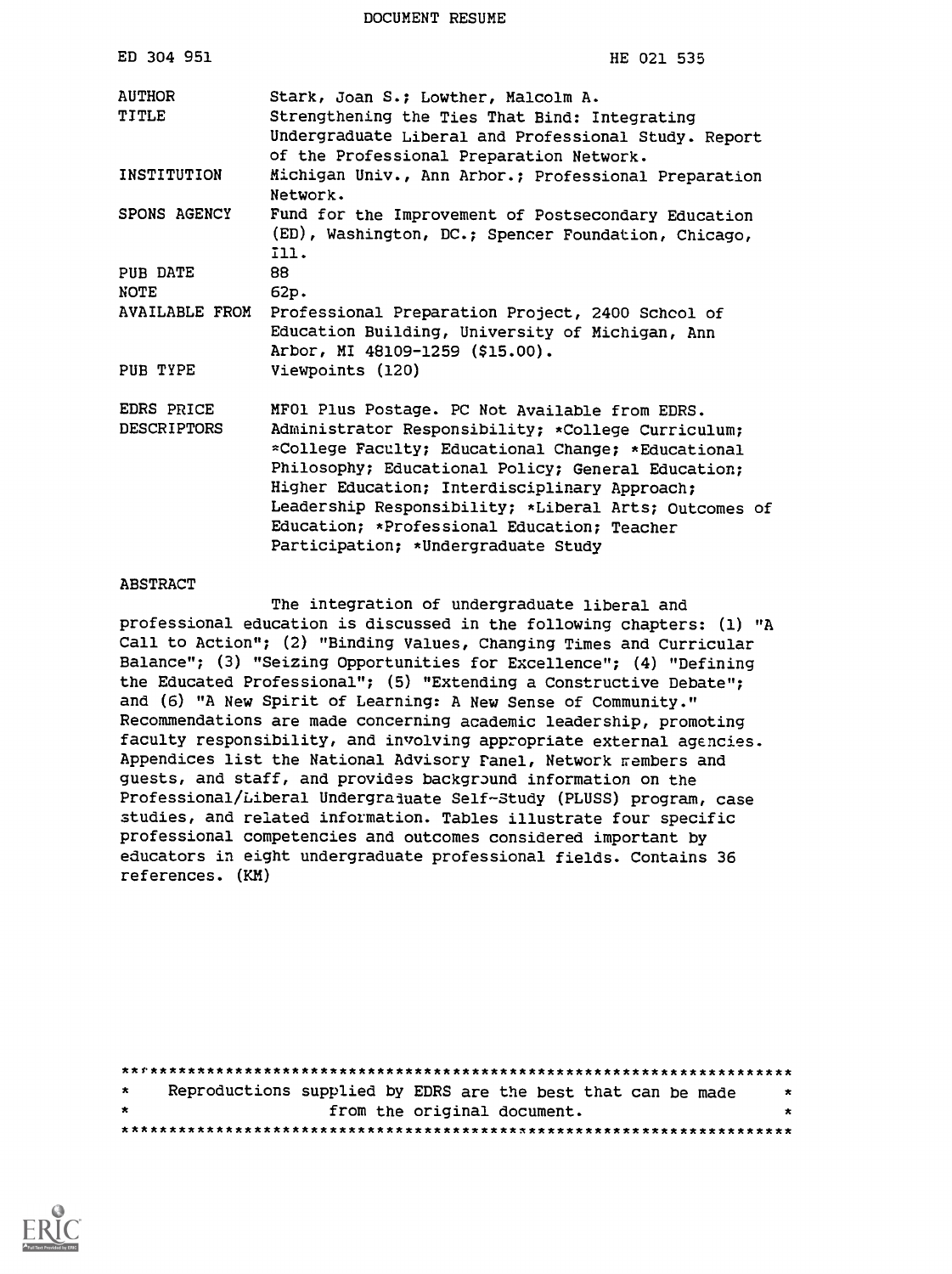# D304951 rengtheni That IICS. ni"Bind

REPORT OF THE PROFESSIONAL **PREPARATION NETWORK** UNIVERSITY OF MICHIGAN JOAN S. STARK AND MALCOLM A. LOWTHER **Directors** 

U S DEPARTMENT OF EDUCATION Office of Educational Research and Improvement EDUCATIONAL RESOURCES INFORMATION CENTER (ERIC/

- Thts document has been reproduced as received Iron, the person of Ofgan,zahon opginating it.
- e"Ufnof Changes have been made to improve rep roductton Quaid),

Points of view or opinions stated in this docu ment do not necessarily represent official OE RI positron or p0hCy

 $2\degree$ 

 $02/525$ 

"PERMISSION TO REPRODUCE THIS MATERIAL IN MICROFICHE ONLY HAS BEEN GRANTED BY

Iniversity of Michigan

TO THE EDUCATIONAL RESOURCES INFORMATION CENTER (ERIC)."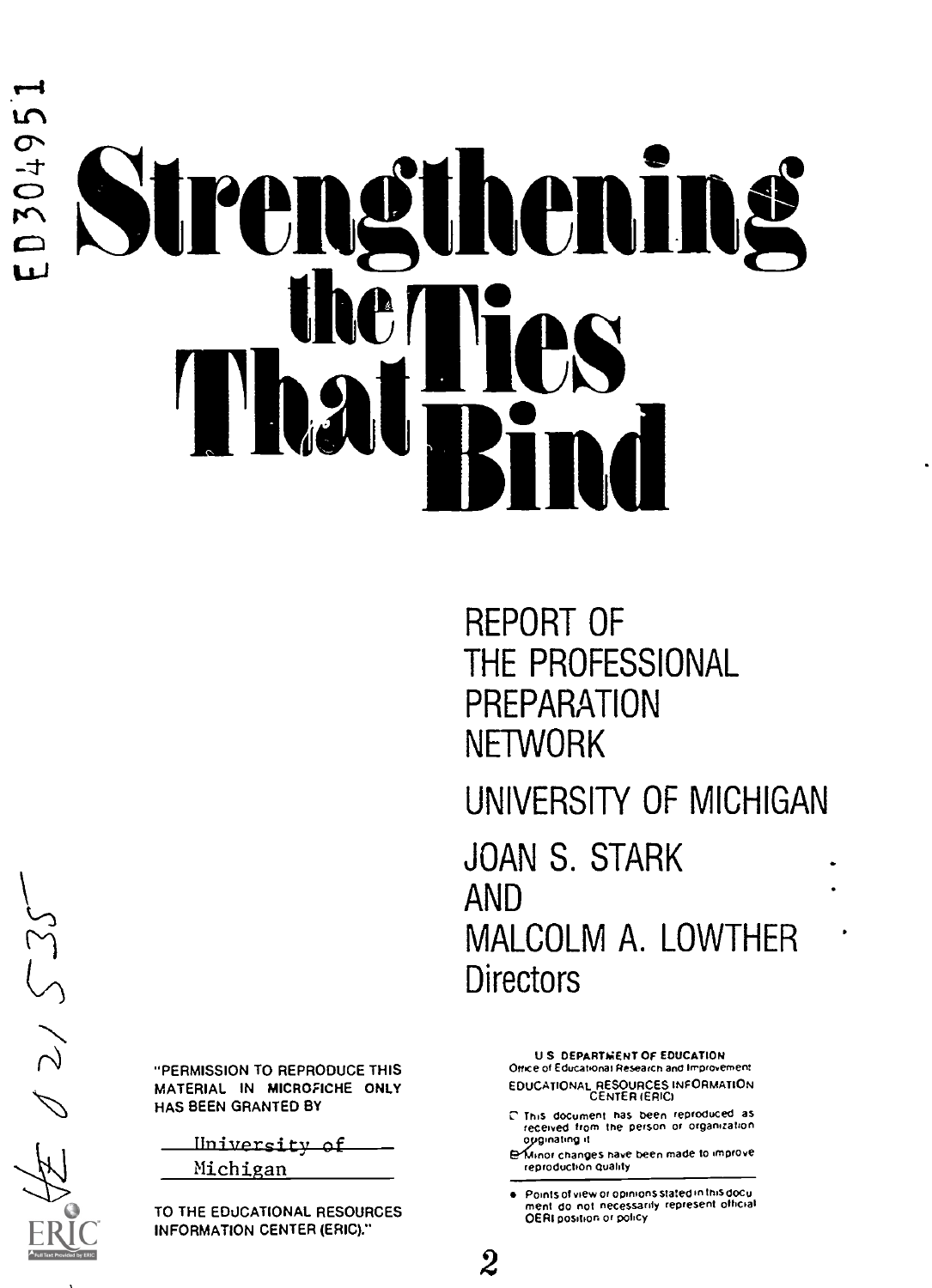

Report of the Professional Preparation Network

The University of Michigan

Joan S. Stark Malcolm A. Lowther **Directors** 

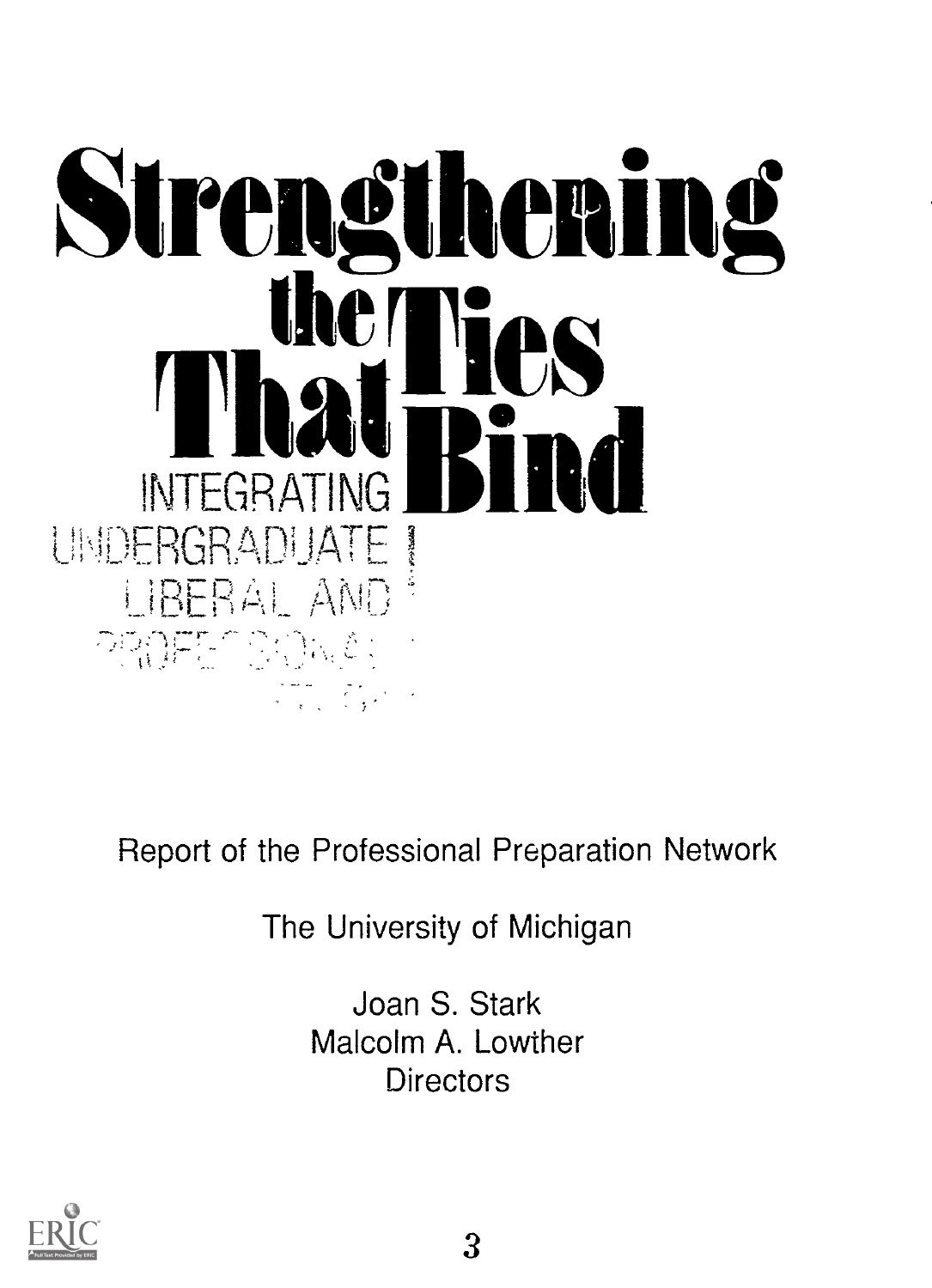The project staff, the advisory board, and the members of the Professional Preparation Network appreciate the support of those who have sponsored its work or the foundational activities that preceded it. From 1983 to 1988, sponsors have included:

The Spencer Foundation The University of Michigan Office of the Vice President for Academic Affairs Office of the Vice President for Research School of Education Center for the Study of Higher and Postsecondary Education The Fund for the Improvement of Postsecondary Education Colleges and universities that sponsored Network members

The opinions expressed in this report should not be attributed to any of the sponsoring organizations.

© 1988 by The Regents of the Un!versity of Michigan

4

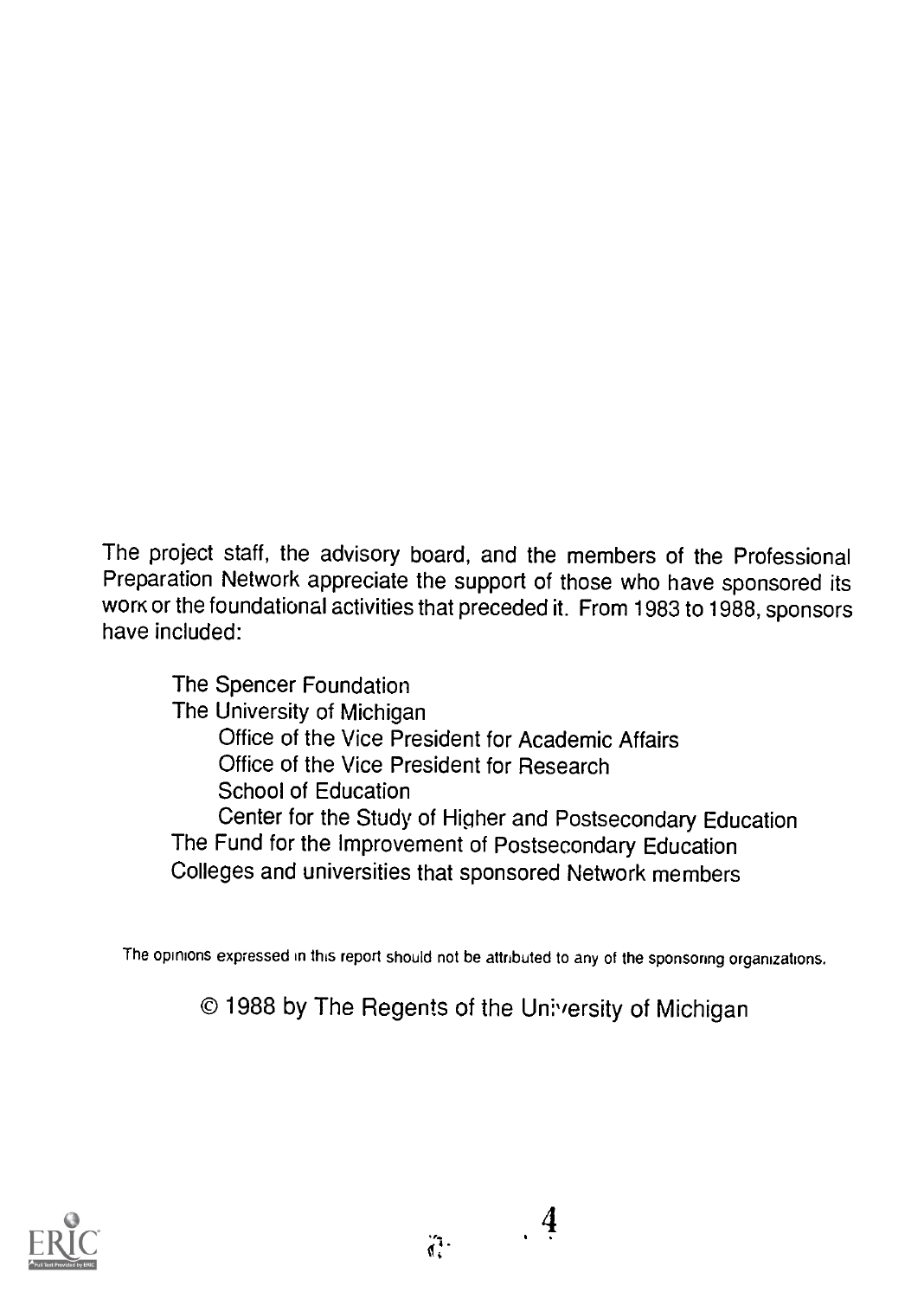Recent critics of various political persuasions and differing educational perspectives have called upon American higher education to do a better job of educating students. There is widespread agreement among educators, political leaders and the public that college graduates hould be both competent professionals and involved and committed citizens.

Regardless of their specific field or professional area, all college graduates should be skilled communicators and critical thinkers. They should have an understanding of the social goals their profession promotes and the ethical standards it demands. They should appreciate the aesthetic elements of experience, as a means to both their personal ennchment and the improvement of their professional practice. And they should be committed to improving their skills and refining their values through life-long learning and reflection.

Although these outcomes are widely endorsed in principle within the higher education community, colleges and universities have sometimes fallen short of them in practice. In an effort to counteract a perceived narrowness in their students, too many institutions have simply added more liberal arts courses to already burdensome programs of professional education. Rarely have they attempted to integrate liberal and professional education in ways that have meaning for all students, rarely have they been able to link high standards of scholarship and professional practice to critical thinking on the fundamental issues of life.

During its 18 months of discussion and debate, the Professional Preparation Network—ably directed by Joan Stark and Malcolm Lowther-has given careful thought to how higher education might better integrate professional education and the liberal arts. It has identified the outcomes that higher education should seek to promote and the means by which those outcomes might be achieved. It has highlighted potentially divisive issues that must be addressed and resolved, and it has identified specific tasks for campus leaders, members of the faculty and those in the broader community who are concerned with educational quality. Perhaps most important, it has called upon us all to create a new sense of community as we seek to infuse professional education with the spirit of the liberal arts.

Long ago Matthew Arnold called for "studies that quicken, elevate and fortify the mind ...." In our current age, when complex technical problems are inextricably entwined with social and ethical ones, such studies are more important than ever. And although there may be no single, simple formula for implementing such studies on every campus, the approaches suggested by the Professional Preparation Network give us a strong foundation upon which, individually and collectively, we can continue to build.

∯∙

 $\cdot 5$ 

Frank H. T. Rhodes, President Cornell University

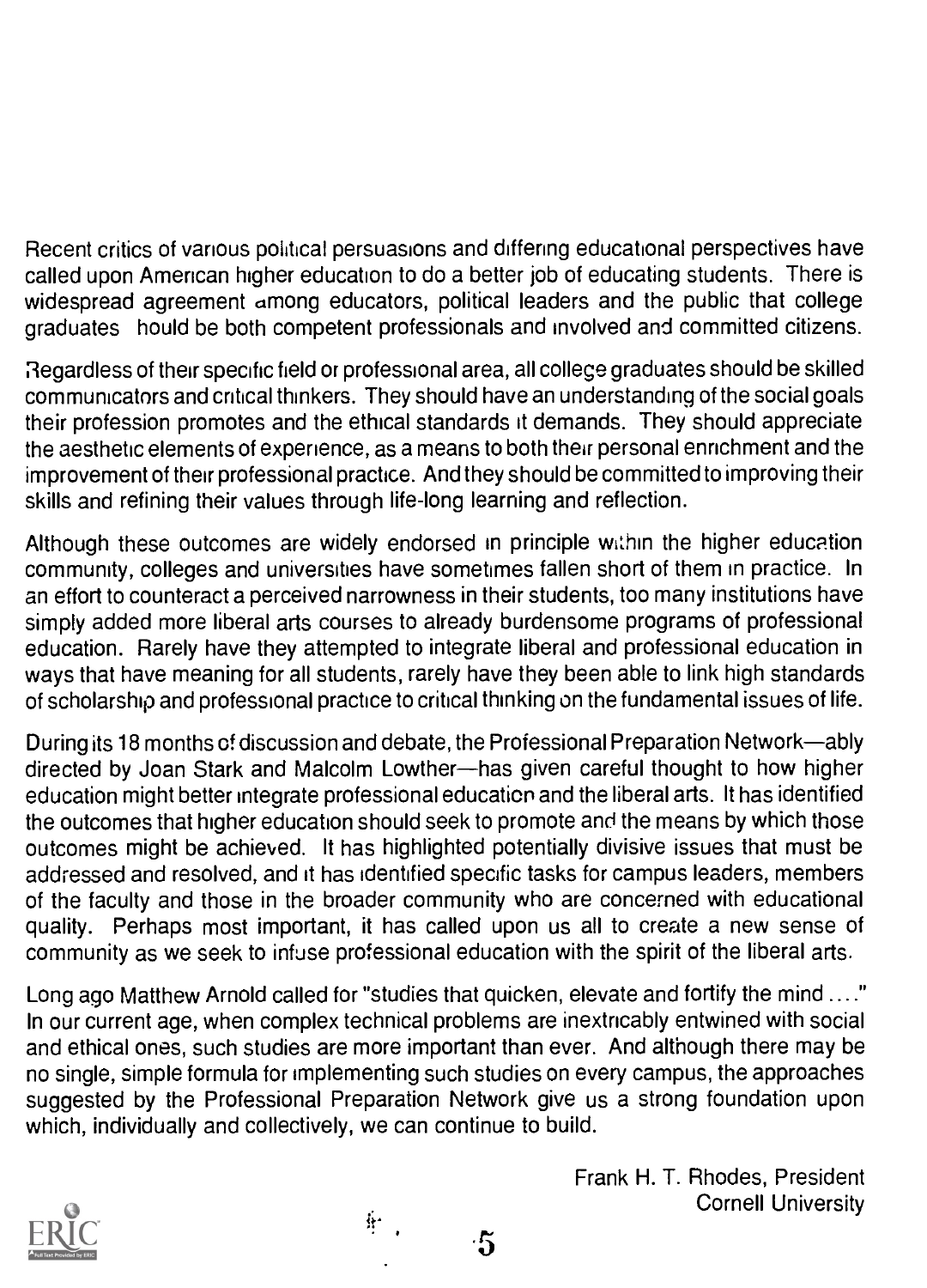#### Table of Contents

| A Call to Action                                                                                                                                       | 1                                |
|--------------------------------------------------------------------------------------------------------------------------------------------------------|----------------------------------|
| $2$ Binding Values, Changing Times, and Curricular Balance                                                                                             | 7                                |
| S Seizing Opportunities for Excellence                                                                                                                 | 15                               |
| Experiming the Educated Professional                                                                                                                   | 21                               |
| Extending a Constructive Debate                                                                                                                        | 33                               |
| Challenges to Academic Leaders<br><b>Challenges to Faculty Members</b><br><b>Challenges to External Policy Makers</b>                                  | 33<br>36<br>42                   |
| 6 A New Spirit of Learning: A New Sense of Community                                                                                                   | 49                               |
| Appendices                                                                                                                                             |                                  |
| A. National Advisory Panel<br><b>B. Network Members and Guests</b><br>C. Staff<br>D. Description of PLUSS<br>E. Case Studies<br>F. Related Information | 53<br>55<br>59<br>61<br>63<br>65 |
| <b>Notes</b>                                                                                                                                           | 67                               |
| <b>Tables</b>                                                                                                                                          |                                  |
| 1. Four Specific Professional Competences<br>2. Outcomes Considered Important by Educators in Eight Undergraduate                                      | 21                               |
| <b>Professional Fields</b>                                                                                                                             | 23                               |
|                                                                                                                                                        |                                  |



 $\overline{\phantom{a}}$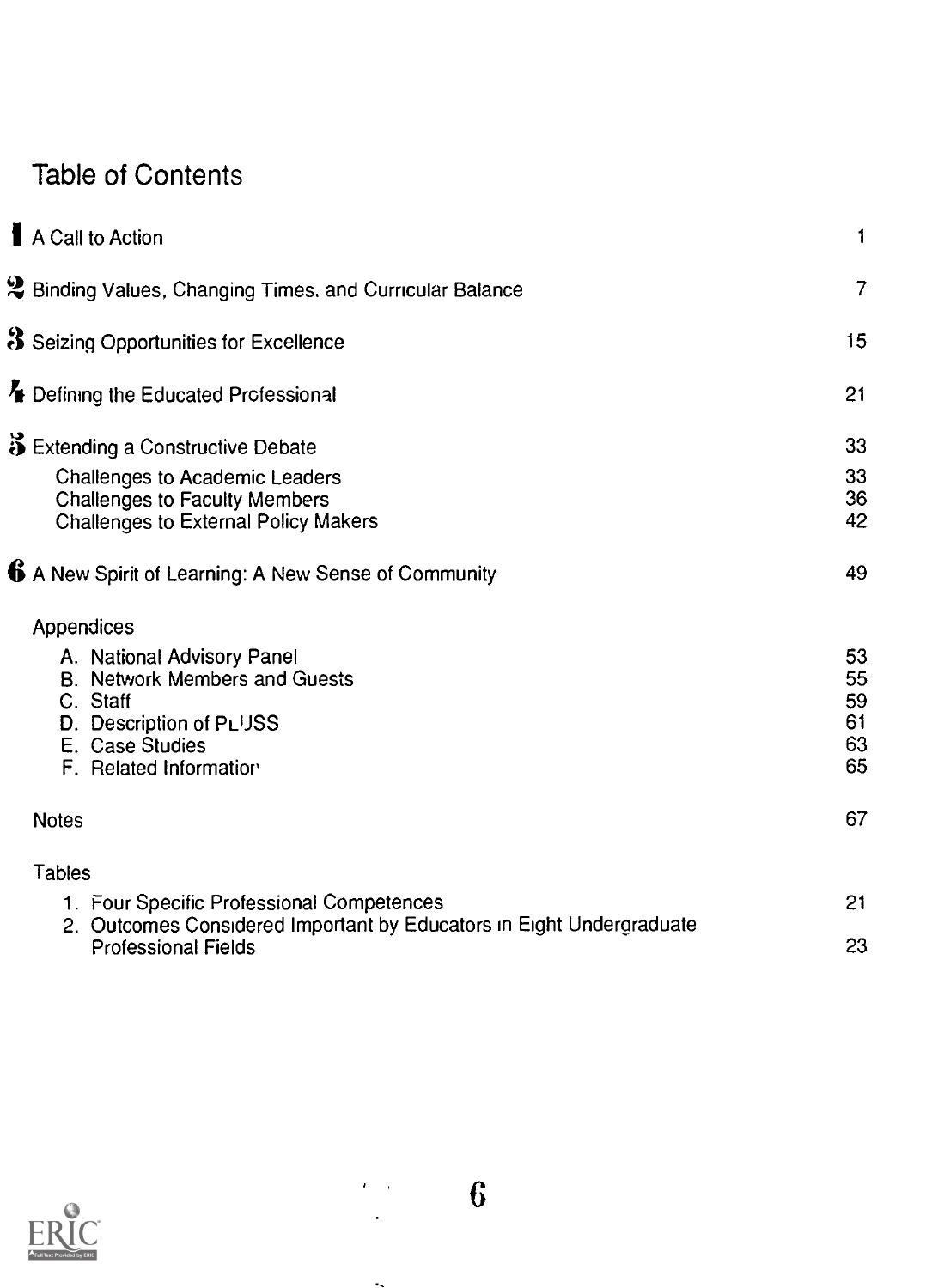# Strengthening Bind CHAPTER<sup>4</sup>

 $ERIC$ 

I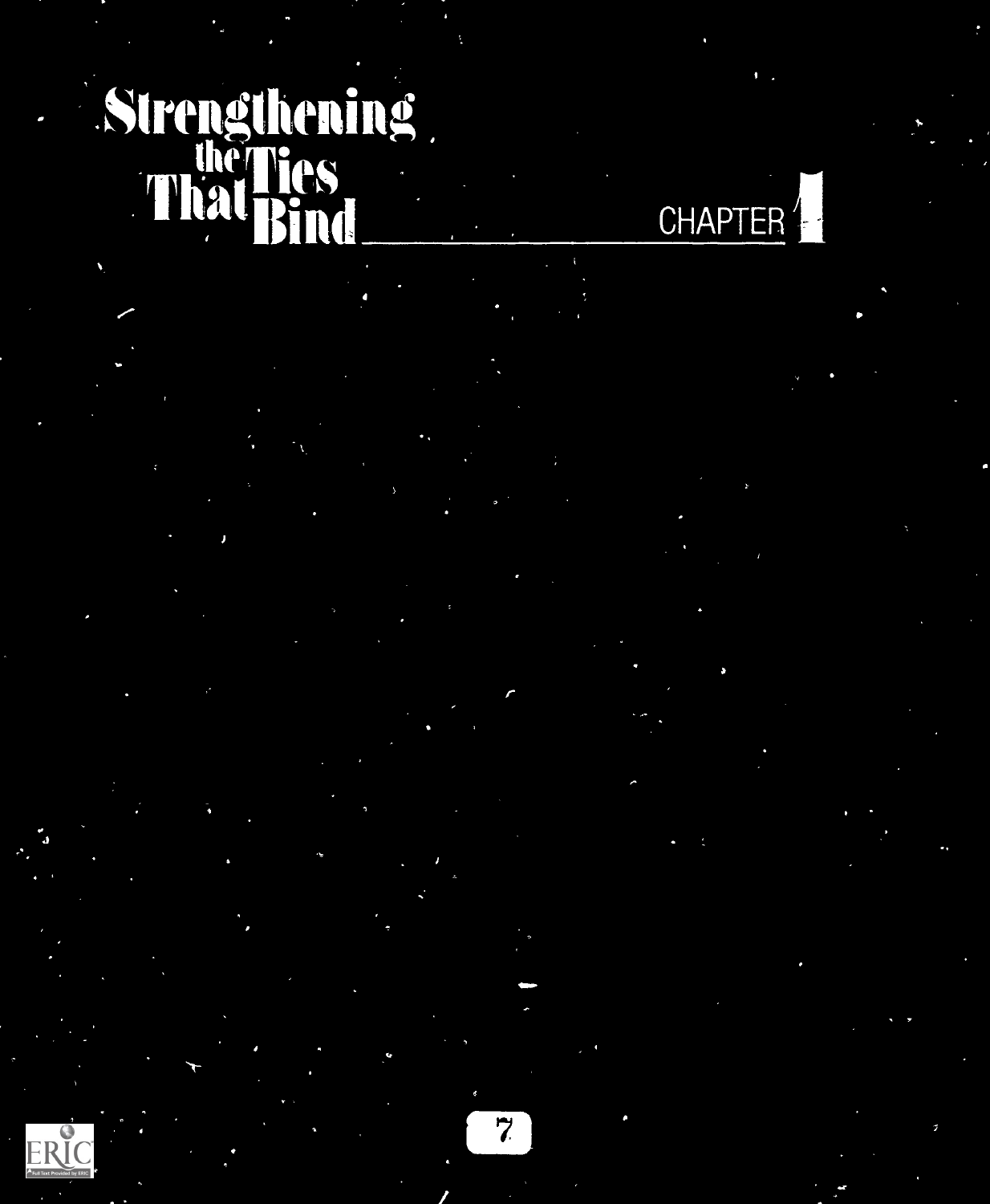### A Call to Action

Educators, employers, and the public fear that college graduates with professional degrees fail to possess the knowledge, skills, and attitudes important for citizenship as well as the broad perspective needed for effective professional careers. If this fear is justified, then college graduates may be increasing their potential for improved economic security and upward social mobility at the expense of important and enduring educational benefits.

Concerns about educational quality have fostered much discussion and have generated a variety of proposed improvements. We believe most suggested reforms miss the mark because they tolerate the current schism between liberal and professional education. Efforts to improve undergraduate education should produce programs that simultaneously enhance students' liberal education and their professional capabilities.

Competent professionals are characterized by their ability to link technical knowledge with appropriate values and attitudes when making complex judgments. The education of most college students traditionally has included both liberal study to help develop appropriate values and attitudes and specific professional preparation to provide technical knowledge and skill. Since many college graduates enter professional positions directly following undergraduate study, developing students' abilities to integrate ideas from liberal and professional study should be an essential part of their education. Sadly, educators have devoted too little attention to developing this integrative ability.

Although several recent critiques of higher education have mentioned the importance of integrating liberal and professional study during the undergraduate years, $1.23$  educators have done little to implement these suggestions. Instead, concern about insufficient attention to liberal education ',as persuaded many colleges to support reforms that actually may increase separation of the two domains. Consequently, col-



 $\frac{4}{3}$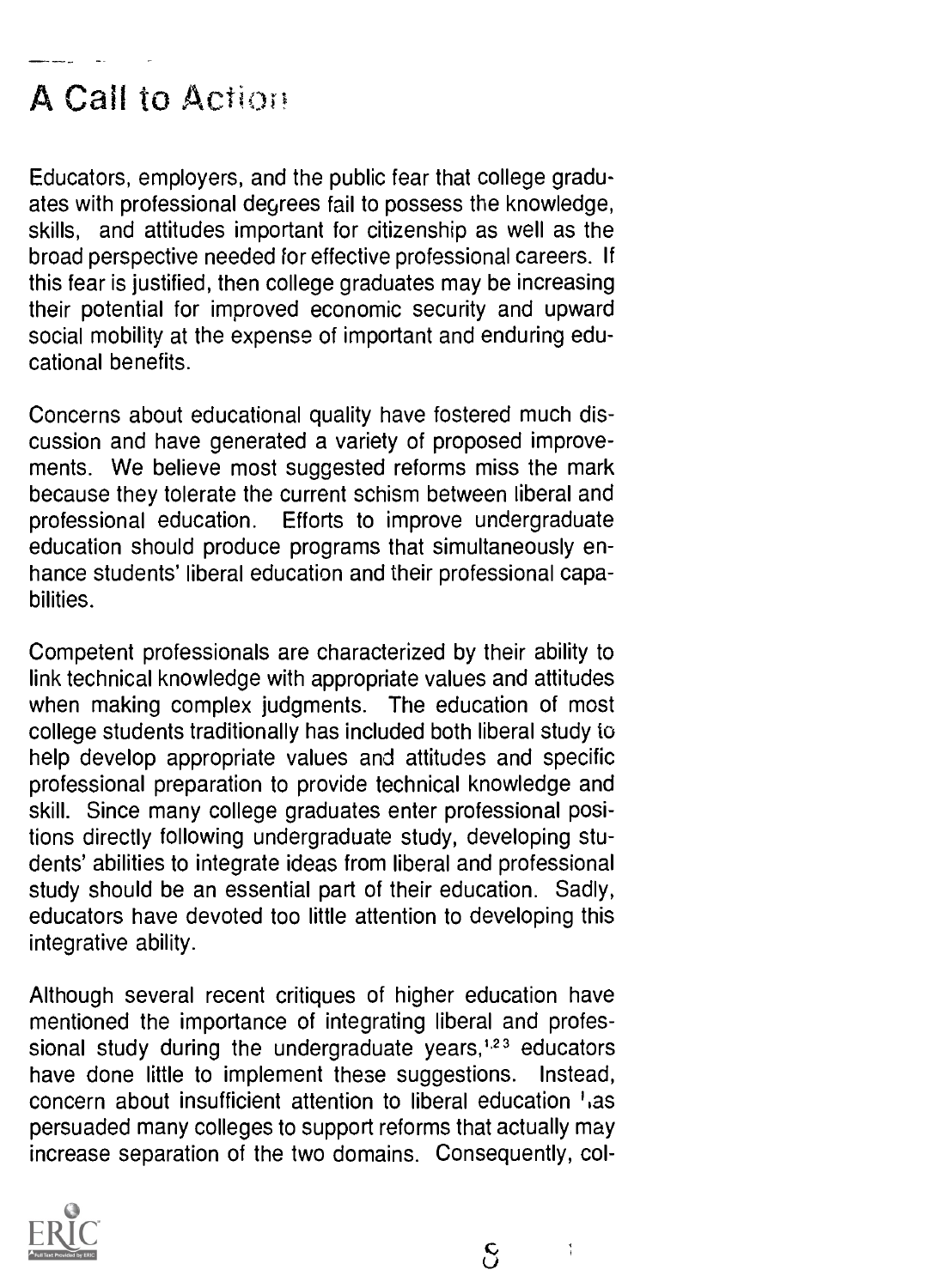leges are missing opportunities to achieve educational excellence for some students who, in many colleges and universities, comprise a majority of the undergraduates.

We should reject those educational reforms posing either sequential or "separate but equal" programs of liberal and professional education. Continued adversarial relations between these two types of study are by no means inevitable. Since discussions about changing college programs continue, the time is right to strengthen the ties that bind liberal and professional study. We urge colleges to begin promptly.

This call to action is initiated by The Professional Preparation Network, a group of educators teaching in the liberal arts and in eight undergraduate professional fields at four-year colleges and universities. Based on our experiences, we view current efforts toward higher education reform as incomplete because they fail to stress the responsibility of educators to increase the integration of liberal and professional study.

During an eighteen-month dialogue designed to foster campus and professional association concern about integration, our group identified circumstances that inhibit colleges from recognizing and accepting this responsibility. In group discussions we outlined qualities that characterize competent graduates in eight professional fields, and we discussed how these qualities might be fostered. This experience convinced us of the crucial need for similar dialogues among educators on most campuses offering undergraduate career programs.

To expand our dialogue, we circulate this call to action with these purposes:

We propose intensive discussion, expansion, and refinement of a list of ten educational outcomes that inextricably bind liberal and professional study.



 $\begin{array}{c} \mathbb{R}^n \times \mathbb{R}^n \times \mathbb{R}^n \times \mathbb{R}^n \times \mathbb{R}^n \times \mathbb{R}^n \times \mathbb{R}^n \times \mathbb{R}^n \times \mathbb{R}^n \times \mathbb{R}^n \times \mathbb{R}^n \times \mathbb{R}^n \times \mathbb{R}^n \times \mathbb{R}^n \times \mathbb{R}^n \times \mathbb{R}^n \times \mathbb{R}^n \times \mathbb{R}^n \times \mathbb{R}^n \times \mathbb{R}^n \times \mathbb{R}^n \times \mathbb$ 

 $\Omega$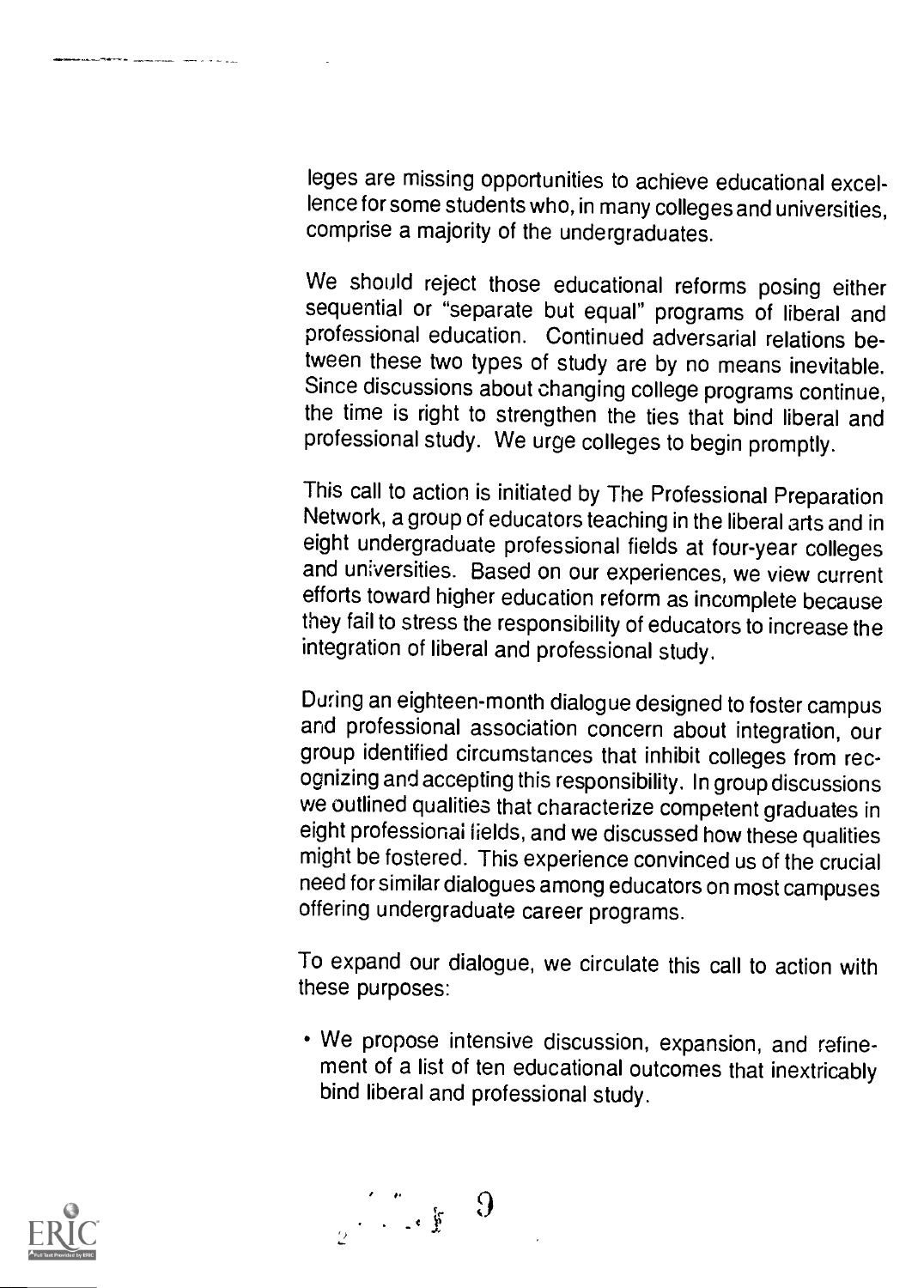- We identify issues that require resolution in order to achieve integrated educational programs, and we encourage all educators to confront them.
- We suggest strategies and tasks for campus leaders, faculty members, and concerned groups who want to improve curricular integration.

During our association, we have developed ways to promote discourse and establish a feeling of community among those who teach conceptually disparate fields. We also discovered that other faculty groups have held similar discussions with equally satisfying results. Opportunities for such dialogues, which we believe capture the essence of educators' curricular concerns, are essential to improving education in all colleges offering undergraduate professional studies. Yet, they have been preempted by short-term reform initiatives that may provide superficial evidence of change.

We hope to stimulate progress toward an enduring definition of excellence in higher education by suggesting specitic ways in which discussions about curricular integration may be fostered. We invite a broad audience of faculty, administrators, students, professional associations, accrediting agencies, prospective employers of undergraduate students, and policy makers to heed our call to action and to join our dialogue.

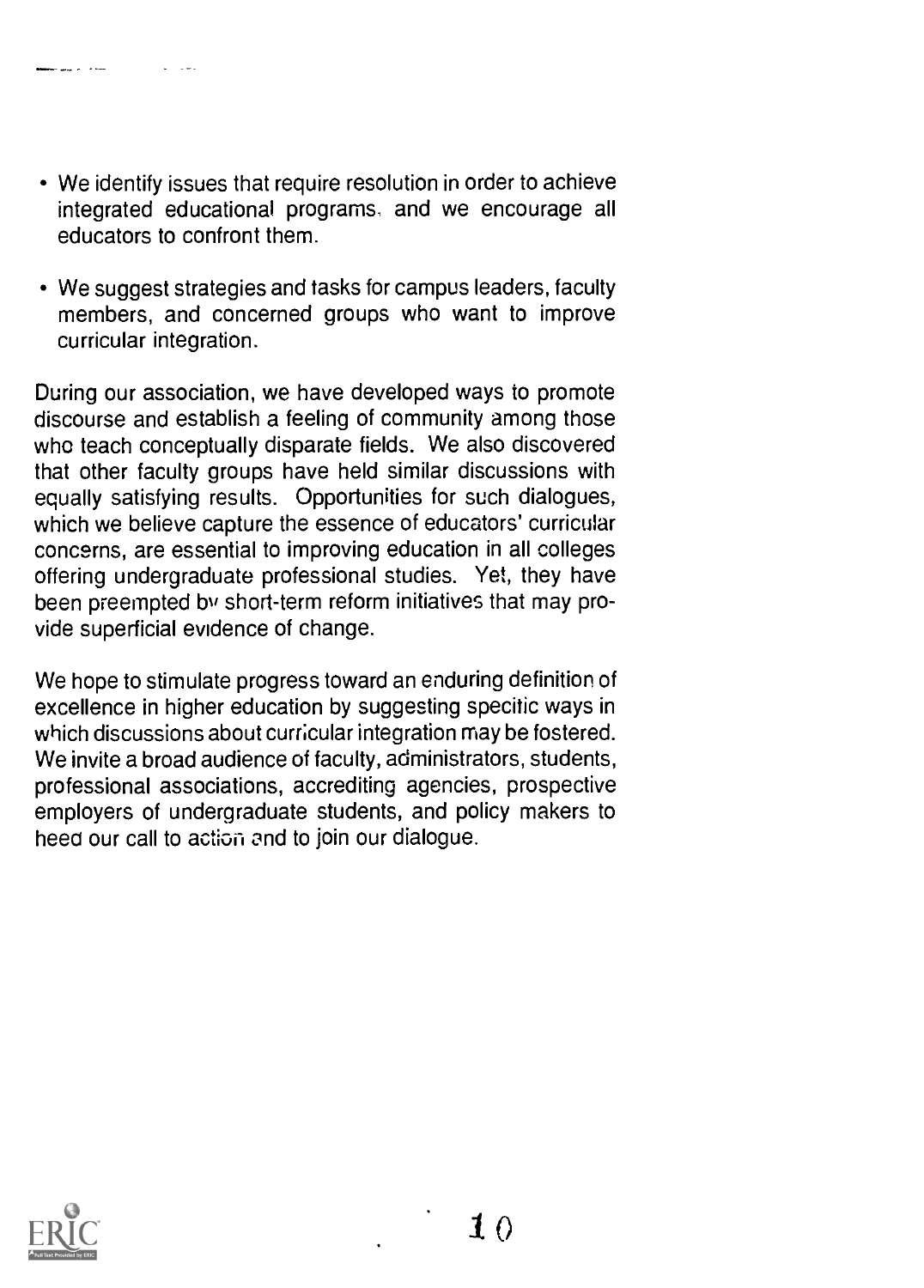# Strengthening ThihaegirieS "" Bind

 $\mathcal{P}(\mathcal{P})$  $CHAPIER$  , and  $\sim$ 

19.

 $\overline{11}$ 

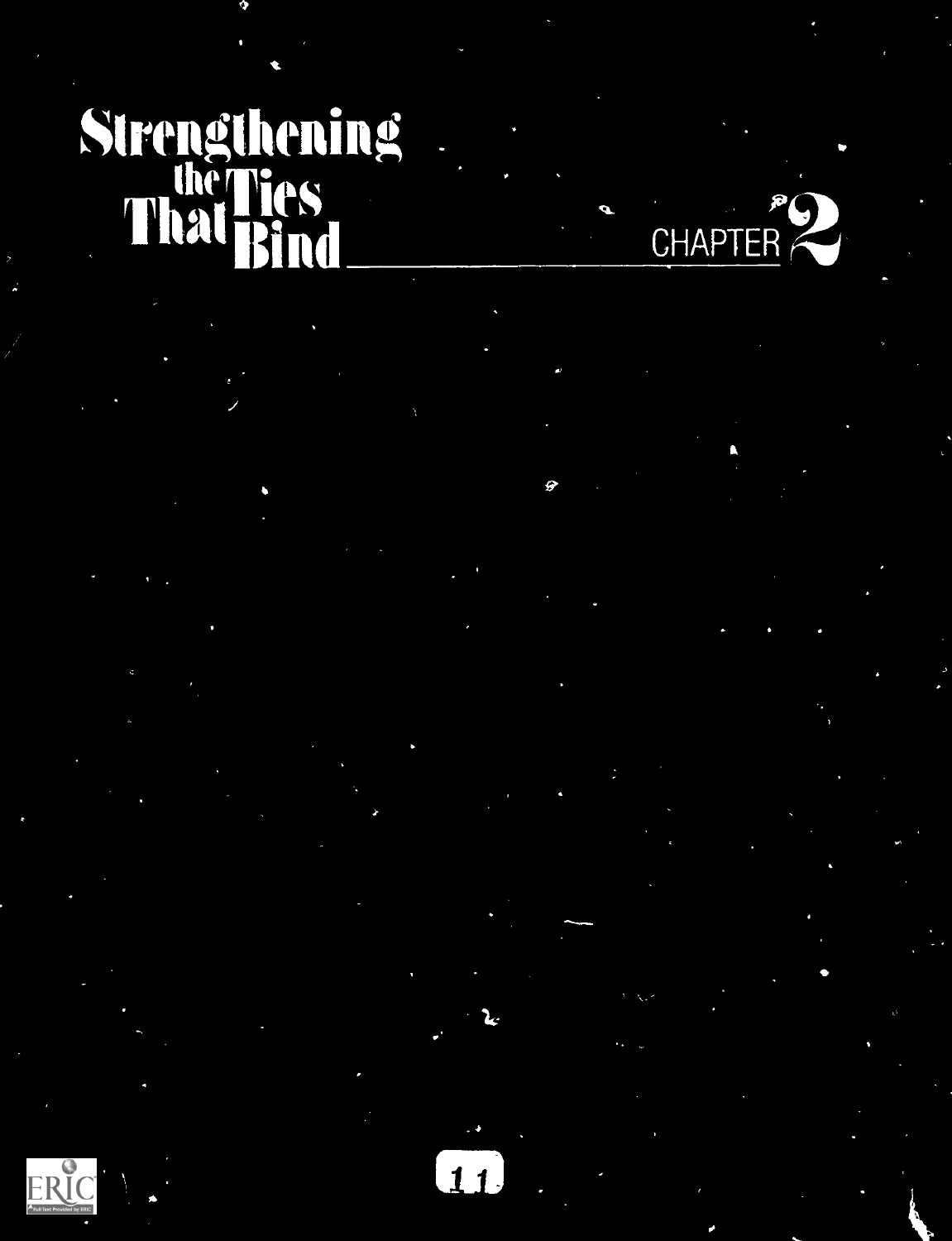#### **Binding**  $V_{\rm eff}$  ps  $V_{\rm eff}$ and Captica

The "shared values and knowledge that bind us together as a society"<sup>4</sup> historically have encompassed both technological expertise and liberalizing views such as those gained from a study of our cultural heritage. Traditicnal arts and science disciplines have laid the foundations of knowledge without which our modern professions would not exist. Reciprocally. the professional fields have made strong contributions to the liberating character of our society. As a nation, we are dedicated to the ideal of extending educational access to all citizens so that they may enjoy economic security and cultural enlightenment. Based on these mutually reinforcing values of economic, cultural, and human development, students' desire for professional preparation in college has long beer. the norm rather than the exception.

With changing times, the specific talents needed by our nation have varied, and America's colleges and universities have responded to meet new and intensified demand for professional workers. As one recent commission report stated. "Historically, America's economic growth-and thus its national security-has been inextricably linked to the development of human resources and to the advances in research and technology of every sector of the nation's business and industry." Students and their parents continue to expect from colleges an integrated education, encompassing both breadth and depth. In the future, as in the past, students' e"orts to achieve economic security and respect in their professions need not preclude development of their capacity to contribute to and benefit from other aspects of life.

Despite broad public consensus that higher education should include both liberal and professional study, tension concerning the emphasis placed on each domain in students' educational programs has increased.67° In some recent national reports sharp attacks on career preparation have helped to intensify. rather than ease, long-standing friction between faculty who

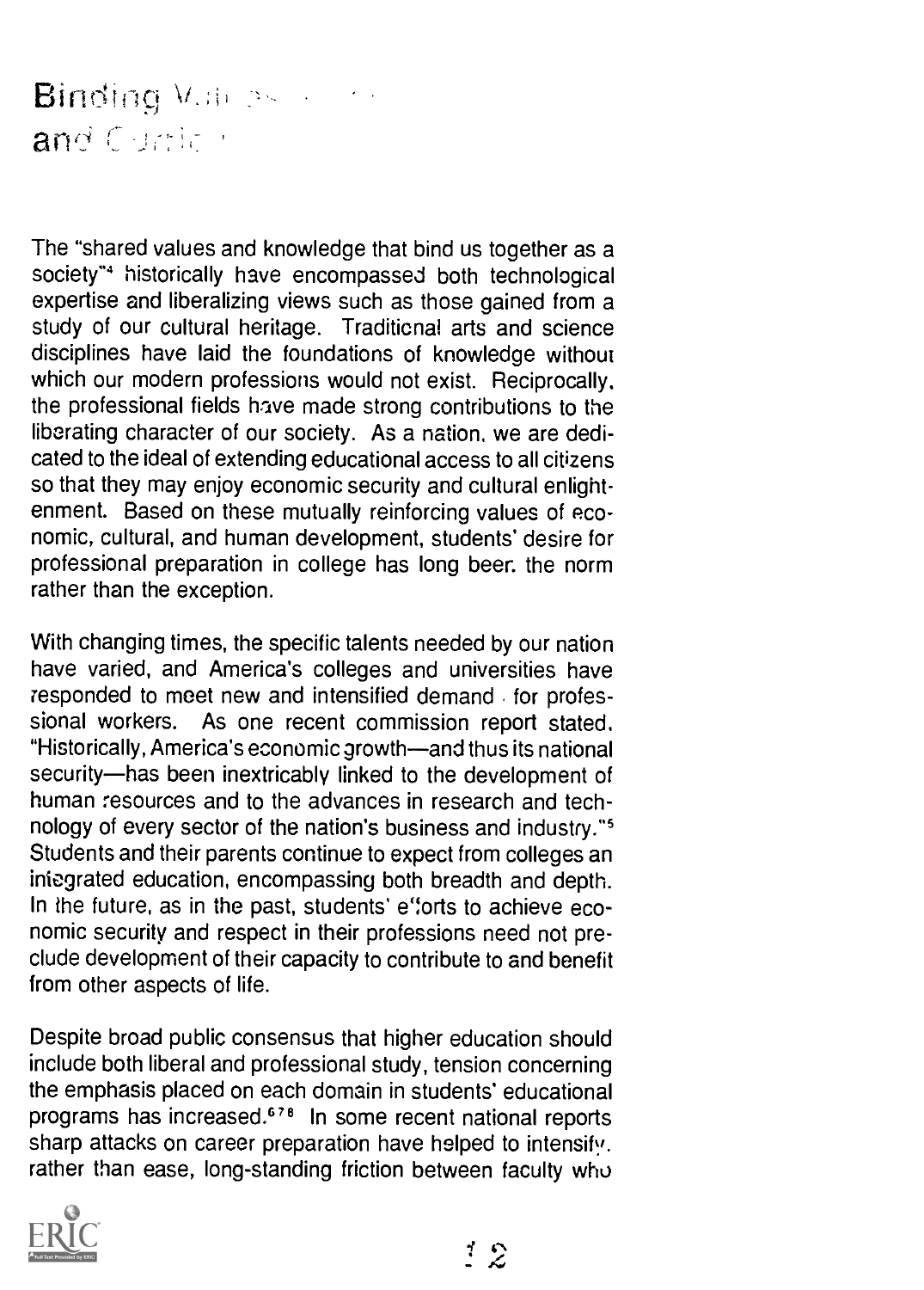teach in professional programs and those who teach in the liberal arts. The rhetoric and resulting defensiveness have obscured the need for comprehensive change and limited th. range of positive responses. Thus, many solutions proposed on campuses have iack-d both vision and realism.

Since the flurry of reports began in 1984, few aspects of collegiate education and few academic departments have<br>escaped criticism. Concern has been expressed about Concern has been expressed about graduates' apparent inability to think critically, relate to others, make ethical judgments, and communicate, as well as their assumed inability to understand, and appreciate their cuitural heritage or those of others. Because responsibility for fostering these abilities has been viewed as their domain, liberal arts faculty members have been criticized for failing to achieve their purposes. At the same time professional program faculty have been described as purveyors of crass vocationalism that has eclipsed broader  $\epsilon$  ducational  $q_c$  als. In self-defense, some educators in professional fields have pointed to examples of narrowness in liberal arts discipline and of breadth in professional preparation. When interpreting the critiques, many When interpreting the critiques, many journalists and policy makers have fueled the fire of conflict by repeatedly emphasizing to the public that colleges convey much technical knowledge, but little cultural knowledge and precious few values.

Many proposals have emerged for solving the "quality crisis" that observers attribute to overspecialization in undergraduate procrams. The Education Commission of the States, for example, has called upon educators to "restore the balance between specialized training, aimed at preparing students for a single career, and general education, aimed at ensuring a common cultural heritage and preparing students for life."9 While such a goal is well intentioned, the assumption that education for life and career are distinct and the idea of "restoring balance" require close examination.



الدارات علياء

 $\frac{1}{3}$  13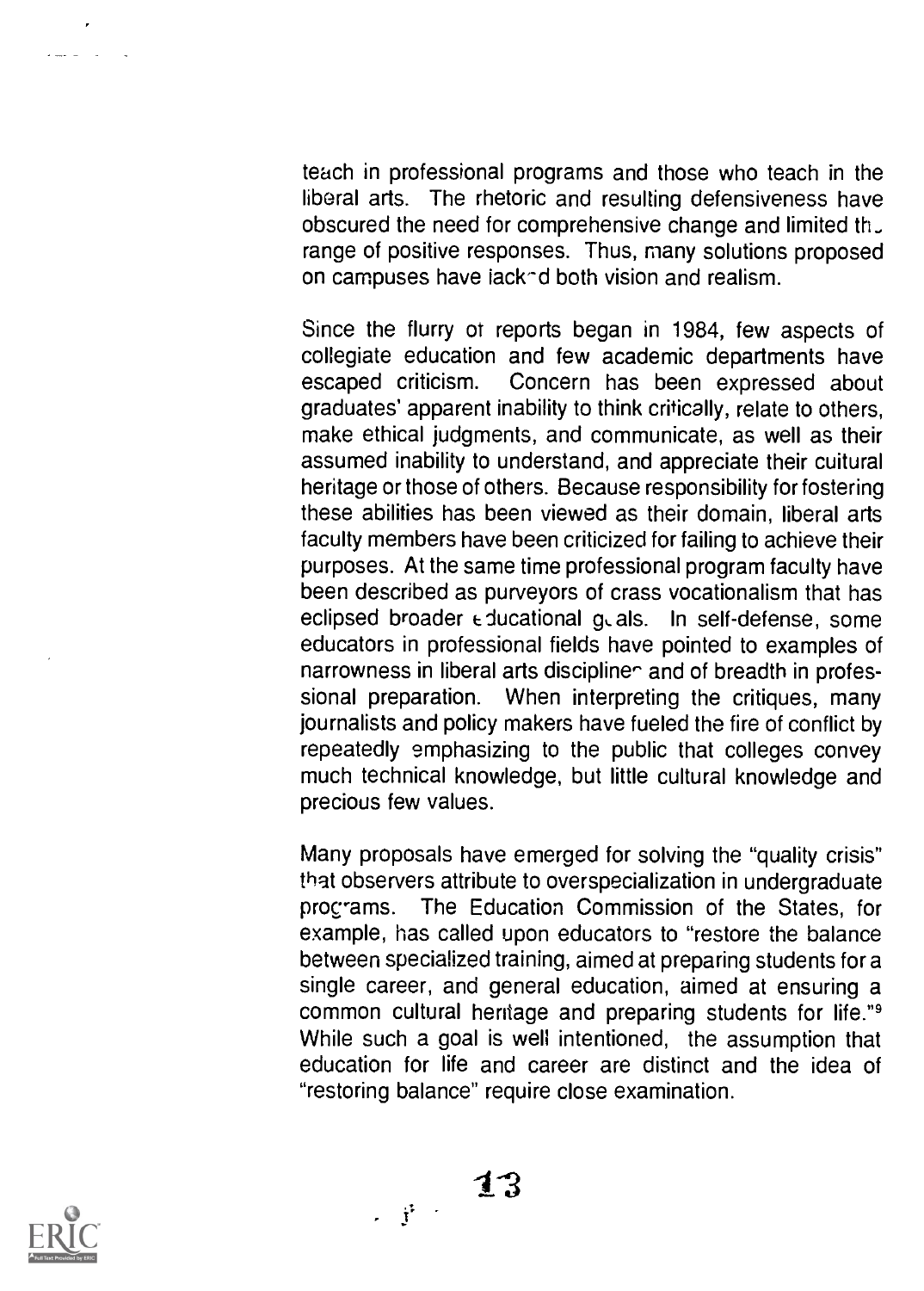Balance implies that the two types of education are separate entities, one of which can be gained only at the expense of the other. We submit that such a win-lose concept of balance is counterproductive. A student's whole education must be greater than the sum of its parts and is a joint responsibility of all faculty. We must avoid artificial distinctions, either between education for life and education for work or between liberal study and professional study. Although differences in educational purpose exist, we must not assume that all forms of specialization are automatically "narrow vocationalism."<sup>10</sup>

Recent proposals to achieve curricular "balance" have often suggested changing the time allocated to different portions of students' education. One set of current proposals advocates expanding distribution requirements in the liberal arts; another advocates delaying entrance to career programs while students first study a specified set of liberal arts courses. Such curriculum changes, aptly characterized as "timeframe tinkering," have been short-lived in the past, possibly because they ignore students' motivation to learn material they believe to be purposefully connected with their college goals. The history of curricular change includes alternating periods of advocacy for increased curricular prescriptiveness and advocacy for increased relevance to student concerns. No doubt the cycle will continue and tightened time requirements will eventually be loosened.

A second set of current reform proposals establishes interdisciplinary "core" courses to help students see relationships among fields. While laudatory, such efforts fall short of strategic comprehensiveness because. in most cases, "interdisciplinary" relates only to arts and sciences subjects, excluding professional subjects ranging from education to law. As with timeframe adjustments, proposals for interdisciplinary study as educational reconstruction are not new. But, for today's world, a narrow definition of interdisciplinary that ignores the chosen major fields of most undergraduate students is not acceptable.

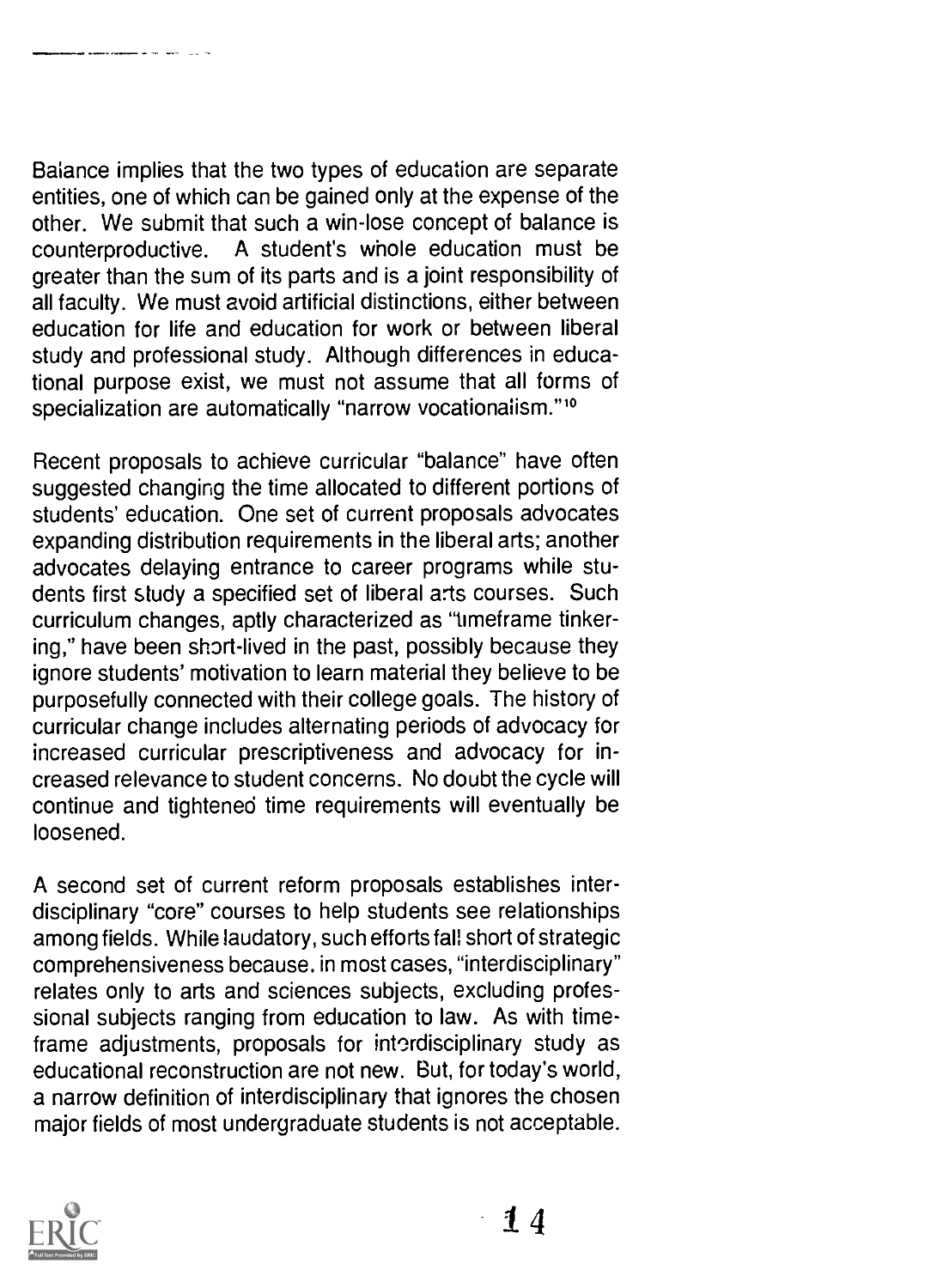A third set of recent reform proposals advocates substantial changes in educational processes. These proposals encourage faculty members to establish clear expectations for students, increase student involvement, promote more active learning, increase student-faculty interaction, renew a sense of community, assess student progress in liberal studies after two years of college, and supply students with timely feedback on their progress. In a report entitled "A New Vitality for General Education,"" these process recommendations are linked concretely with proposals intended to increase emphasis on the liberal arts. The proposed linkages merit acclaim, but a broader view would encourage linkage with professional preparation where many of the the proposed educational strategies are already common.

Although our shared values continue to bind us as a society, educators are needlessly divided into opposing camps at a time when decisions professionals must make are more complex and demanding than ever before. Effective decision making requires a strong contextual background. In learning to perform professional roles competently, students must meld past, current, and future-oriented perspectives. They must draw upon values and attitudes as well as skills To ensure this ability, educators must develop educational programs that capitalize upon real problems students will face in their professions.

American society deserves more creative solutions for educational reform than proposals that redistribute educational time, interrelate a limited set of disciplines, or graft experiential learning activities onto fields where students may view them as contrived. We cannot merely pour old wine into new bottles; the bottles must be redesigned to receive new wine. Fundamental change is needed, and the higher education community should not settle for simply "restoring balance" to the college curriculum.

Based on a myopic view, our early discussions about fundamental educational change evoked visions of a treaty to



 $\mathcal{L} = \sqrt{2}$ 

 $\mathcal{L} = \mathcal{L}$ 

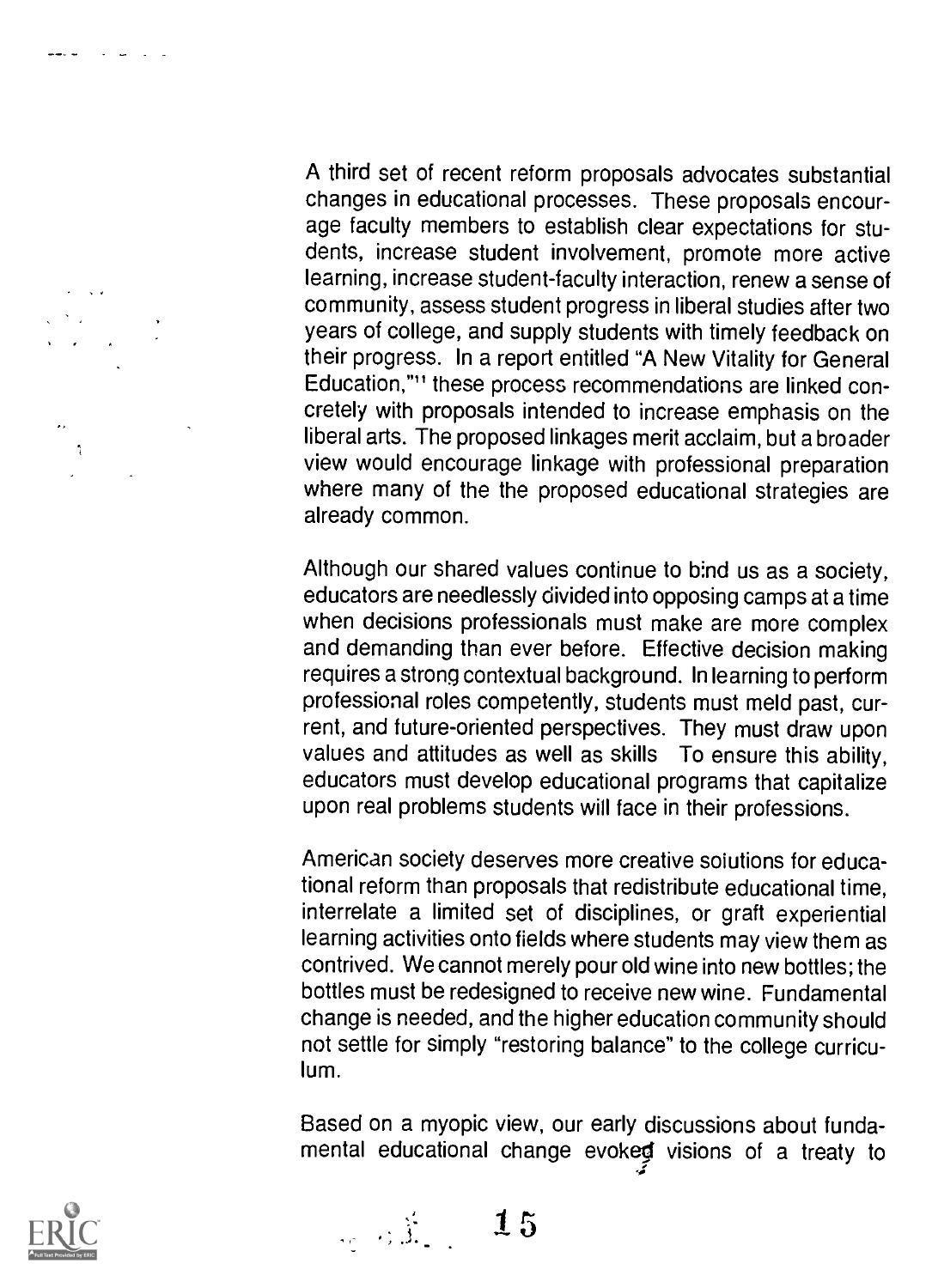achieve a "ceasefire" between liberal and professional study factions. The successful evolution of our dialogue is demonstrated by acceptance of a more appropriate metaphor. We now recognize two campus cultures that can jointly solve a common problem. The crux of today's educational problem is how to integrate liberal and professional study effectively, building upon the best that each has to offer.<sup>12</sup> Educators have long embraced the value of understanding based upon cultural pluralism. On the campus, as in society, the concerted effort needed to understand a culture different from one's own will be rewarded by the benefits gained. The educational redesign we suggest will seize opportunities that emerge during a reform era to meld two cultures into a mutually benefical whole.



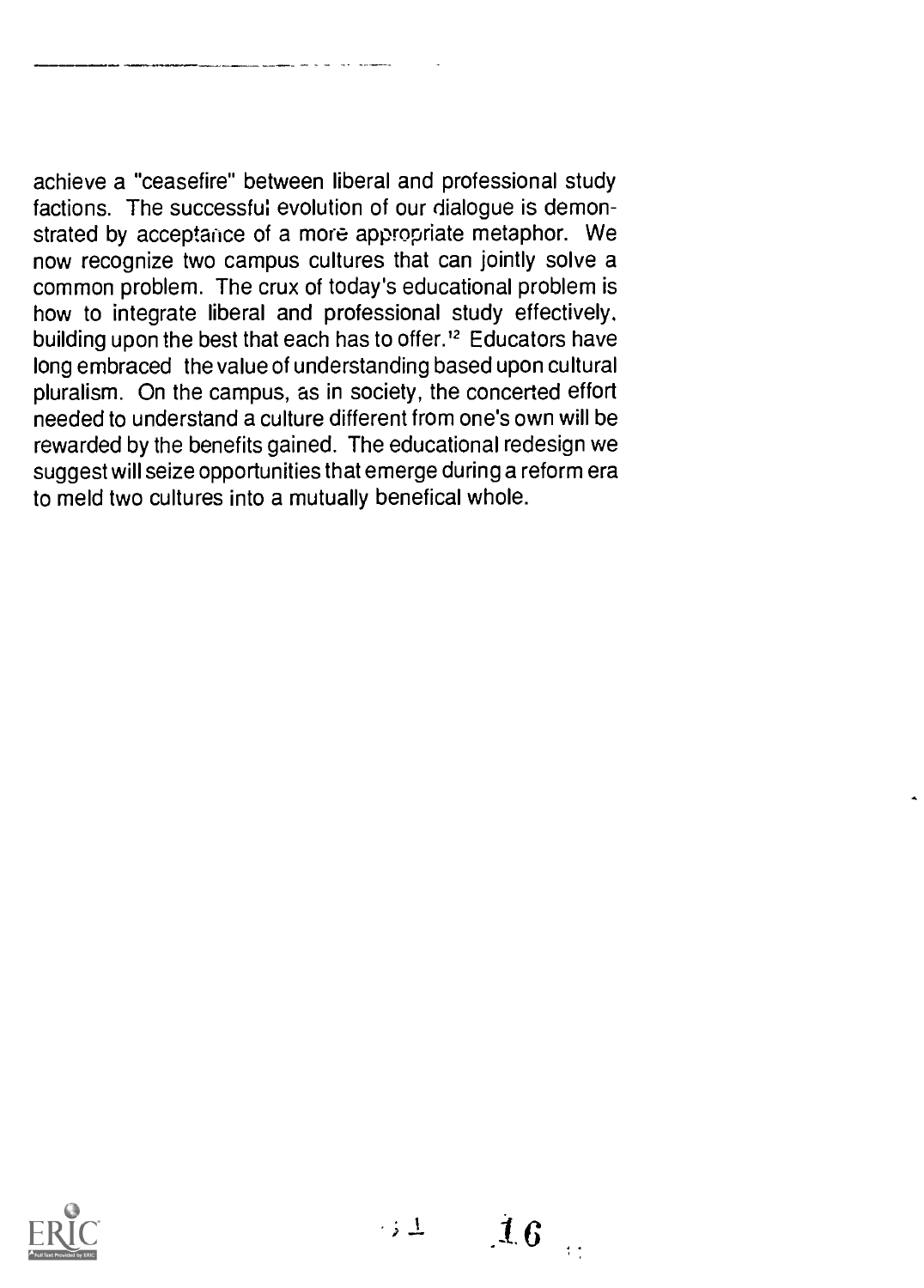# Strengthening  $\frac{1}{2}$  Tes **Thay Bind**



 $\bullet$  is a set of  $\bullet$ 

 $\mathbf{a}$ 



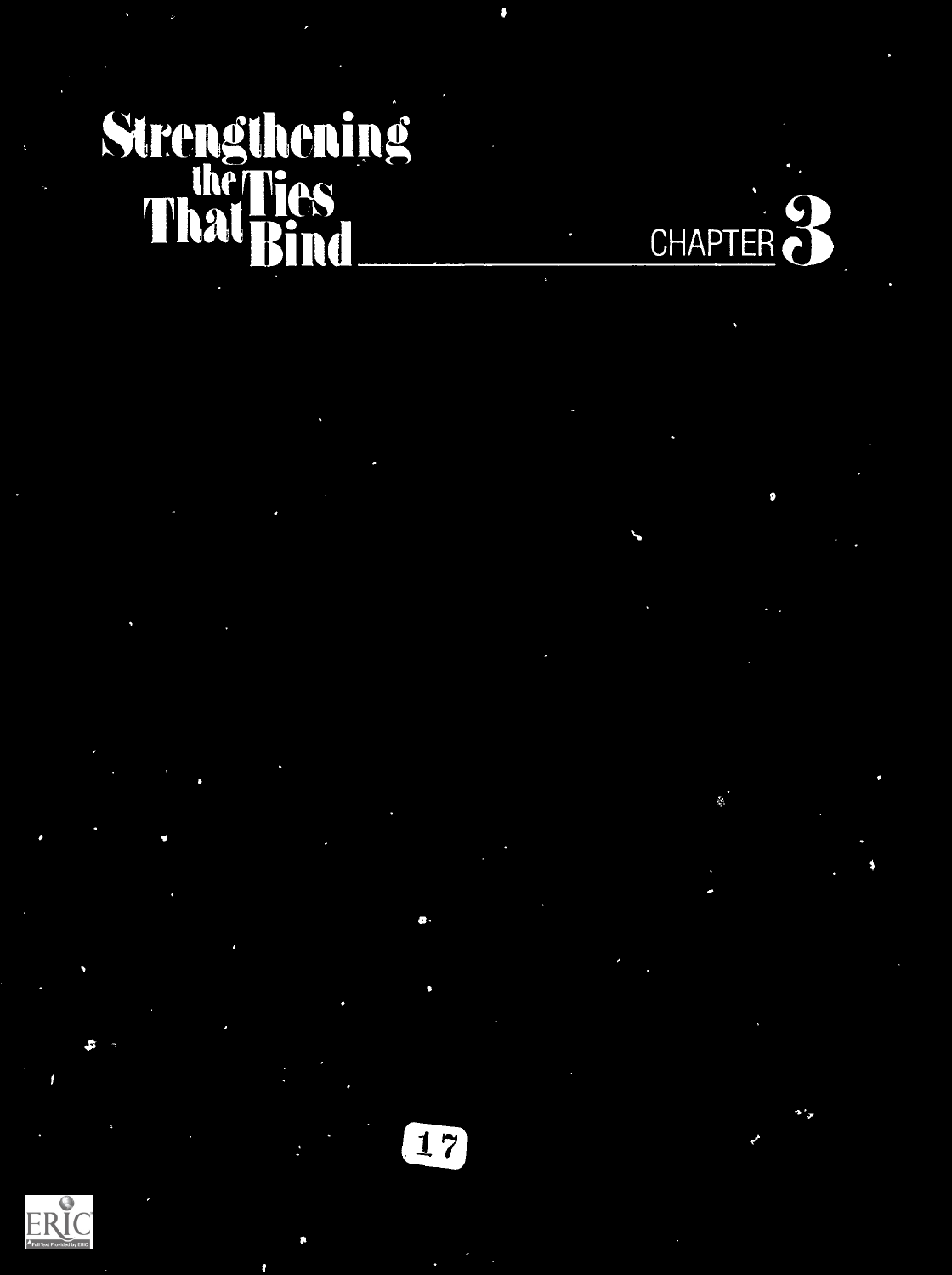#### Seizing Opportunities for Excellence

The call to integrate practical and liberal education is not new. Varied forms of educational integration have been posed by cogent thinkers for years.<sup>13,14,15</sup> Most recently, the call was reiterated by Ernest Boyer writing for the Carnegie Foundation:

[Ideaily general education should] extend vertically from freshman to senior year . . . In a properly designed baccalaureate program, general education and specialized education will be ioined.<sup>16</sup>

Why do today's educators ignore this important suggestion? Why are we headed toward greater separation of liberal and professional study instead of toward closer integration? What can we do now, when fundamental reform is actively being sought? Although there are many reasons for failure to seize this opportunity, we mention here several that are prevalent on many campuses. To highlight our experiences, we have supplied, in the margins, comments made by network members during our meetings.

- 1. Faculty and administrative leaders seem hesitant to invest the concerted effort needed to pursue truly substantive curricular change. Developing cross-disciplinary curricula, in particular, requires tact, commitment, and perseverance. To avoid the challenge of confrontation among those with different perspectives, administrators have taken the easy road. Too often, this strategy means avoiding discussion about what we value most, the educational program. As colleges and universities have grown more complex, non-educational issues, such as budgets and governance, have become the common topics for campus-wide discussion.
- 2. Incentives for faculty members to initiate dialogues with colleagues in other fields are weak. Even as they publicly condemn reward systems they helped create, many

Faculty people too seldom talk about the whole curriculum-only individual courses and programs.

There has been such minimal contact between departments that we have never addressed content overlap.



 $15$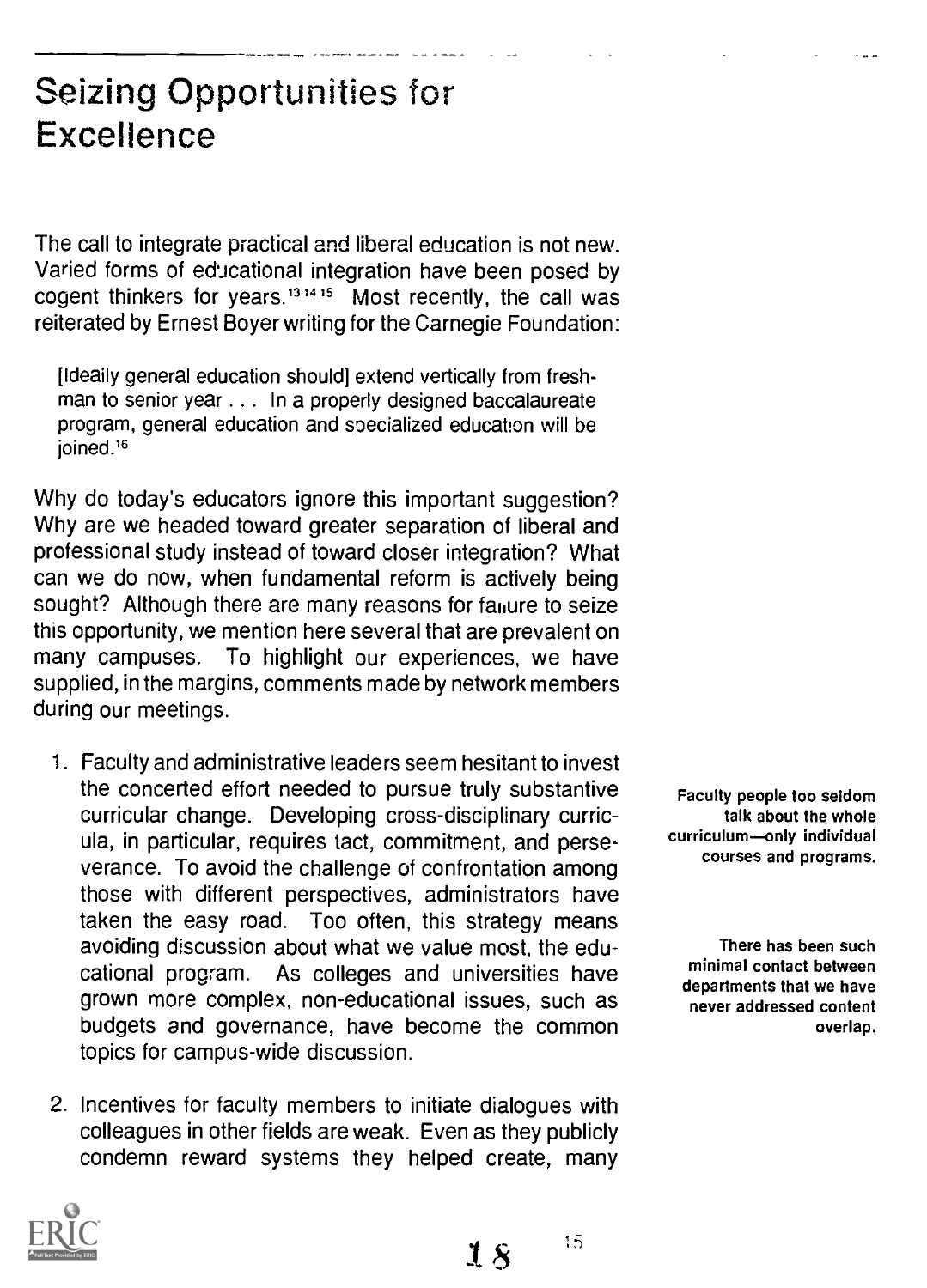The educational discussions occur in an atmosphere charged with competition tor students and resources.

By examining the transcripts of professional school graduating seniors, one can see how much more needs to be done to convey the importance of integration to students.

We need to assess integration of progress all through the program, not just at graduation.

faculty members are guided by policies that devalue interdisciplinary discussions. Issues of turf and resource protection also inhibit dialogue. When resources are scarce, departments and individual faculty members attempt to appear indispensable by commanding territory through specialized expertise. To view education more broadly jeopardizes the existing structure and opens the possibility of new configurations that may be less familiar, less comfortable, and less adequately funded.

- 3. Too often, educators are insulated from public and student needs or dismiss them as products of uninformed consumerism. We have observed that students committed to study in a professional field readily embrace liberalizing subjects once they recognize the relation of these studies to their lives and careers. While understanding the importance of this connection for students, faculty continue to shape academic programs according to their own interests and criteria.
- 4. Educators in professional fields have failed to satisfactorily define the educated professional graduate. While each field has identified its own body of professional knowledge and skills, few have articulated the general abilities and characteristics common to most professional roles. Failure to develop such encompassing definitions may limit educators, by default, to isolated discussions of education for work and education for life and to measures of student success that may place undue emphasis on basic or technicai skills.
- 5. Some educators view the first two years of college as a time for maturation and believe that the liberal arts provide the most appropriate subjects for study during this developmental period, at least for students of traditional college age. Others believe that it is essential to deal with learning deficits students bring to college before engaging them in professional study.

 $1.9$ 

 $16$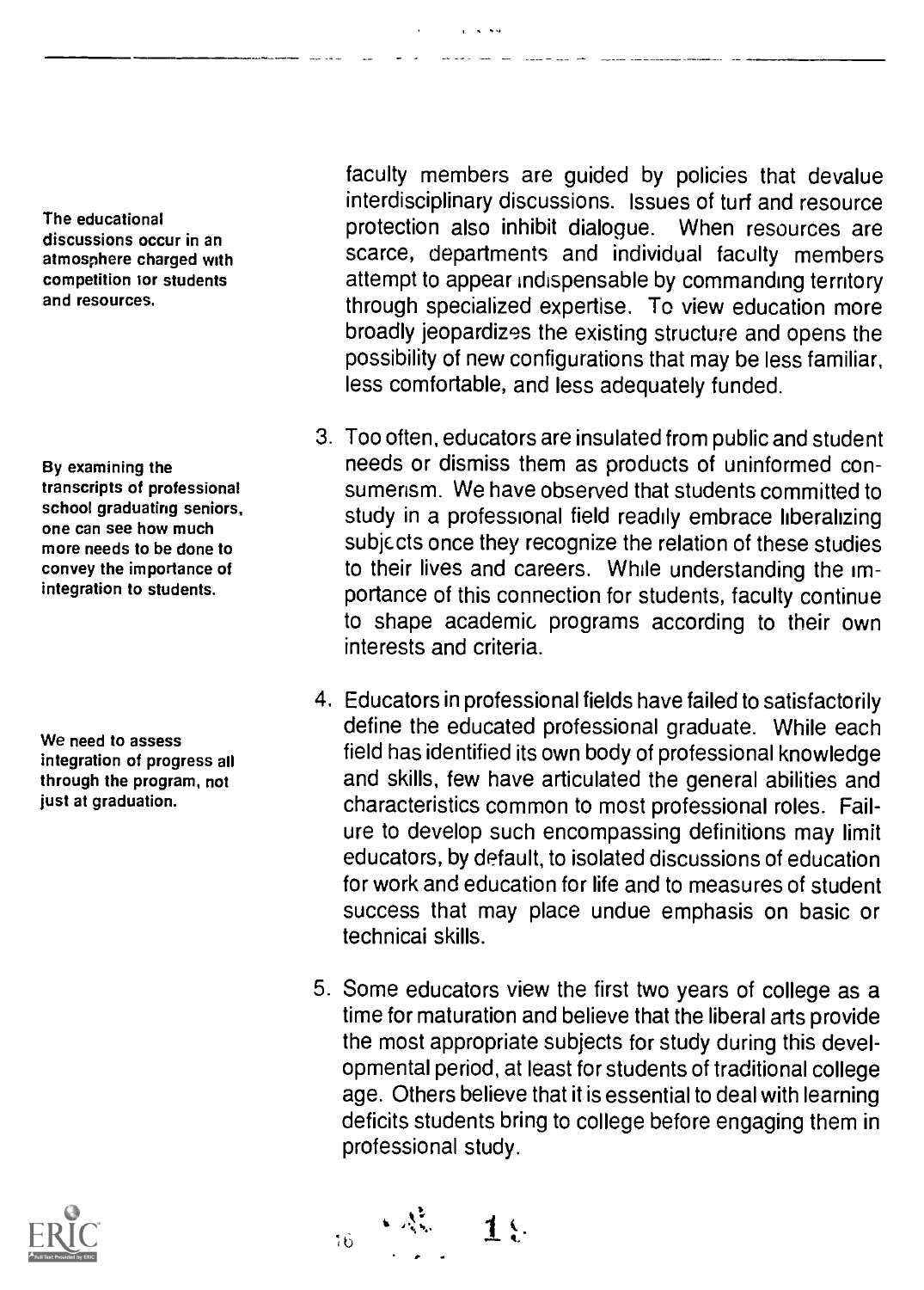While none of the five reasons given above automatically precludes integration of liberal and professional study, it is of grave concern that some observers have prematurely judged professions; education as inherently lacking possibilities for educational excellence. For example, one reform group stated that "it is clear that [four-year professional programs] offer few opportunities to develop the capacities and knowledge that most institutions would expect of baccalaureate graduates."' Our experiences lead us to challenge this assertion. One surely can and should debate whether the opportunities are used to good advantage but the opportunities undeniably exist. Many professional programs exemplify "study in depth" by maintaining structure and purpose, yet they extend beyond the boundaries of academic departments.<sup>18</sup> Additionally, professional programs can contribute to the liberating education of students who do not intend to pursue professional preparation. Although educational time always seems inadequate, the available time can be used efficiently when liberal and professional learning are seen as compatible, complementary, and synergistic.

For a focus on international journalism the student must study geography, political science, sociology, language, and history.

a circuit anns

Our program in ocean awareness involves architecture, law, engineering, and oceanography. Obviously it draws on many liberal arts concepts.



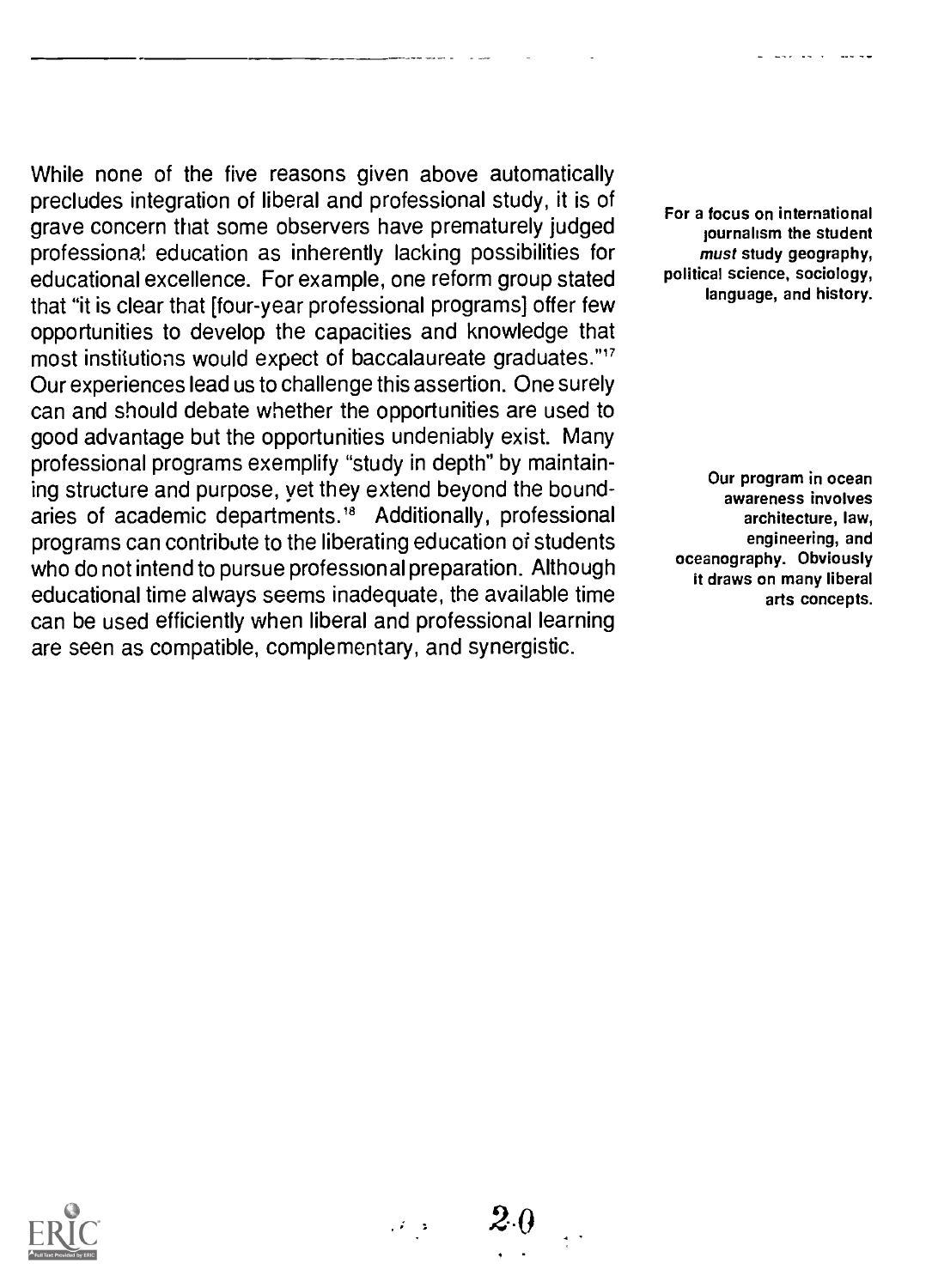# Strengthening That Rind Company of the Company of the Company of the Company of the Company of the Company of the Company of

 $E_{\text{Full Text Provided by ERC}}$ 

1

 $\overline{21}$ 

V

CHAPTER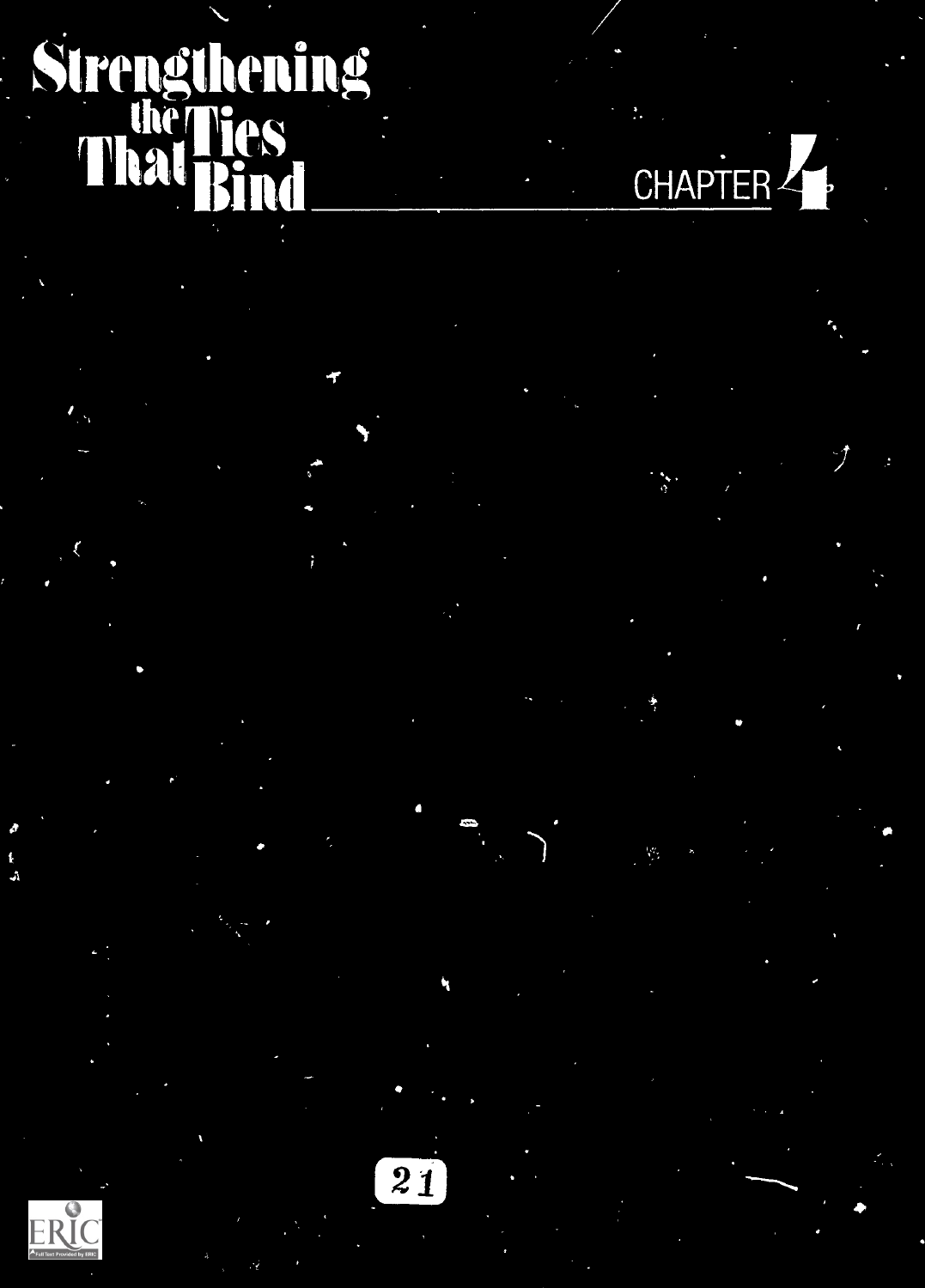### Defining the Educated Professional

Much of our group effort in the Professional Preparation Network has been devoted to discussing the characteristics of the educated professional and the ways in which we help students acquire those characteristics. We are describing our experiences briefly here because we believe they can serve as a model for others.

Professional education is uniquely shaped by the historical relation of the profession to society and by the characteristics of its practice community. In each field certain conceptual understandings and technical performance standards dictate unique goals or "professional competences" that are of primary concern to educators. At a minimum, these include four types of competence: conceptual competence, technical competence, integrative competence, and career marketability. (See Table 1.)

Educators from all professional fields independently assert the need for students to develop additional important abilities. Minimally, these include critical thinking skills, communication skills, interpersonal skills, awareness of the context for professional practice, and professional ethics. When professional education is exemplary, both students and faculty recognize that such broad abilities undergird technical competence and

#### TABLE 1

Four Specific Professional Competences

| Conceptual Competence:       | Understanding the theoretical foundations of the<br>profession |
|------------------------------|----------------------------------------------------------------|
| <b>Technical Competence:</b> | Ability to perform skills required of the profession           |
| Integrative Competence:      | Ability to meld theory and skills in the practice<br>setting   |
| Career Marketability:        | Becoming marketable due to acquired education<br>and training  |



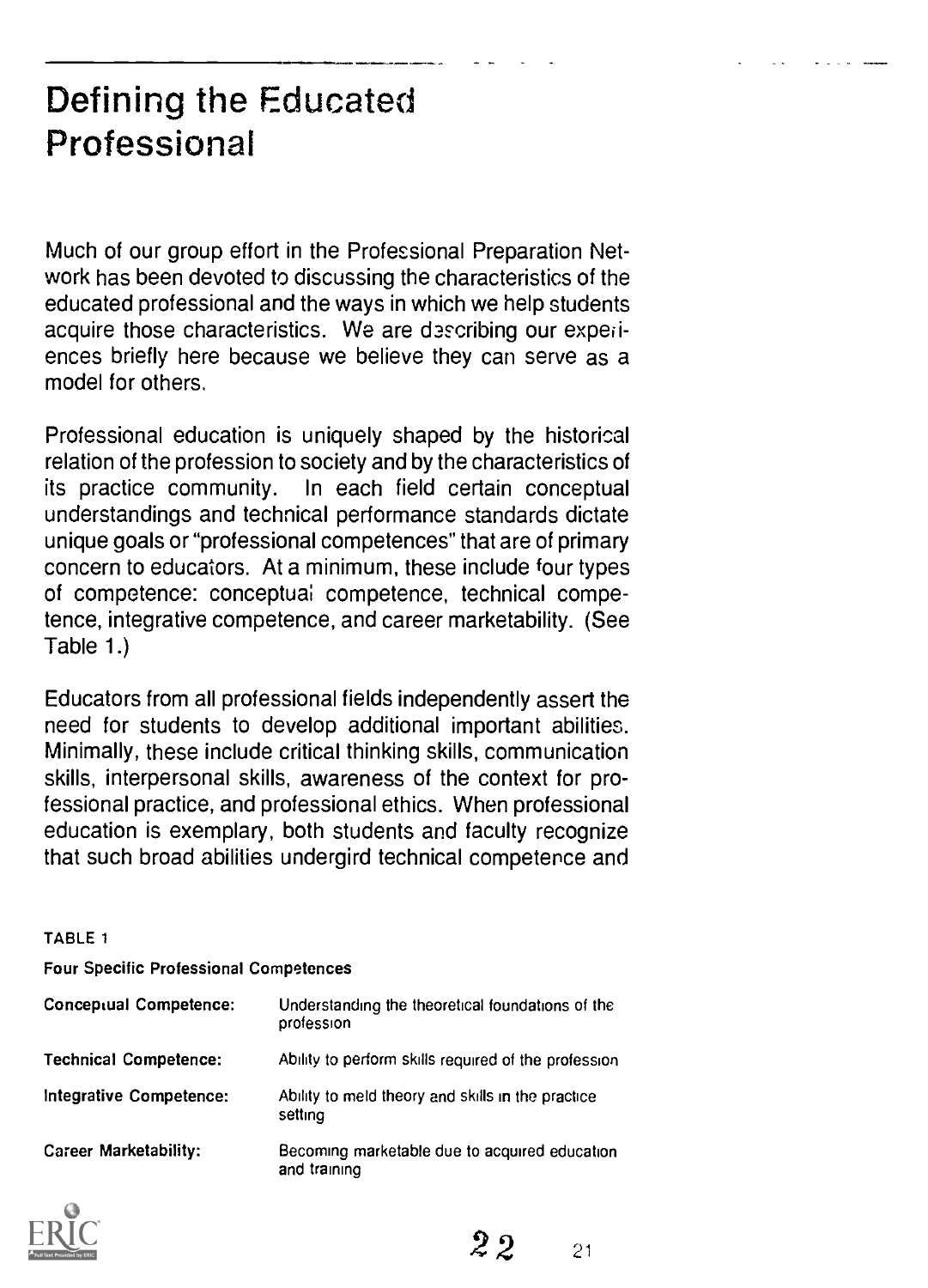suffuse the professional role. Exemplary professional education supplements purely technical and conceptual competence with concerns for adaptability, leadership potential, and motivation for continued improvement-of the profession and of one's self as a professional.

**The company of the exploration of the company and control of the company of the company of the company of the** 

The realization that such goals are shared among educators in various professional fields provided an important foundation for initiating the dialogue of our group, the Professional Preparation Network. The Network deliberately involves distinctly different academic programs. It consists of volunteer pairs of faculty from large and small colleges, both public and private. Each pair has one member from the liberal arts and another from the professional fields of architecture, business administration, education, engineering, journalism, nursing, pharmacy, or social work. Prominent leaders in each field comprise the eleven-member Network Advisory Panel, and our discussions are frequently enhanced by the presence of accrediting representatives and other interested guests. A more strikingly diverse group would be hard to find.19 Yet, we learned that a set of mutually important potential outcomes provided a foundation to begin discussion among professional and liberal arts educators about the objectives of integration. Such a list of potential outcomes is given in Table 2.

In its initial form, the list of outcomes in Table 2 was derived from literature in various professional education fields.<sup>20</sup> In reviewing such objectives, one cannot fail to notice that the goals of professional program educators overlap those traditionally espoused by liberal arts educators. The list bears a striking similarity to the "nine essential undergraduate experiences" proposed recently by the Association of American Colleges task force<sup>21</sup> and the list of important "capacities" named in the Carnegie Foundation report.<sup>22</sup>

Our efforts were also reinforced by survey evidence confirming that the outcomes in the list most frequently attributed to liberal education are prominent concerns in professional education as

ed carety excellent must thus the contact  $s \sim s$ tudent outcomes  $\mathcal{E}$  at  $\mathcal{H}$  and  $\mathcal{E}$  are  $\mathcal{E}$  $,75.62.94.0224.72.74.7$  $CAD(1)^{-\frac{1}{2}}$  and  $C = 1$  and  $C = 1$  $\alpha$  and  $\alpha$  and  $\alpha$  $106.13133$ 

Adequate the parties

 $\overline{t}$  . The set of  $\overline{t}$  $D^{(n+1)}$  $\sigma_{\rm c}$  ,  $\sigma_{\rm c}$  ,  $\sigma_{\rm g}$  , and  $\sigma_{\rm c}$  $H_{\rm X}$  ,  $\sim$   $\sim$  $\mathcal{O}_{\mathcal{C}}$  $ar_0r' \rightarrow ar_1'$  ,  $r_1'$  $SP = 1.003$   $P = 1.5$ Company of the Company of the Steely terms of the **Contractor**  $\label{eq:2} \mathbf{p} \in \mathcal{G} \left( \mathbf{r} \right) \times \mathbf{q} \times \mathbf{q} \times \mathbf{q}$ かいしょ



. 22 单景 r<br>K. O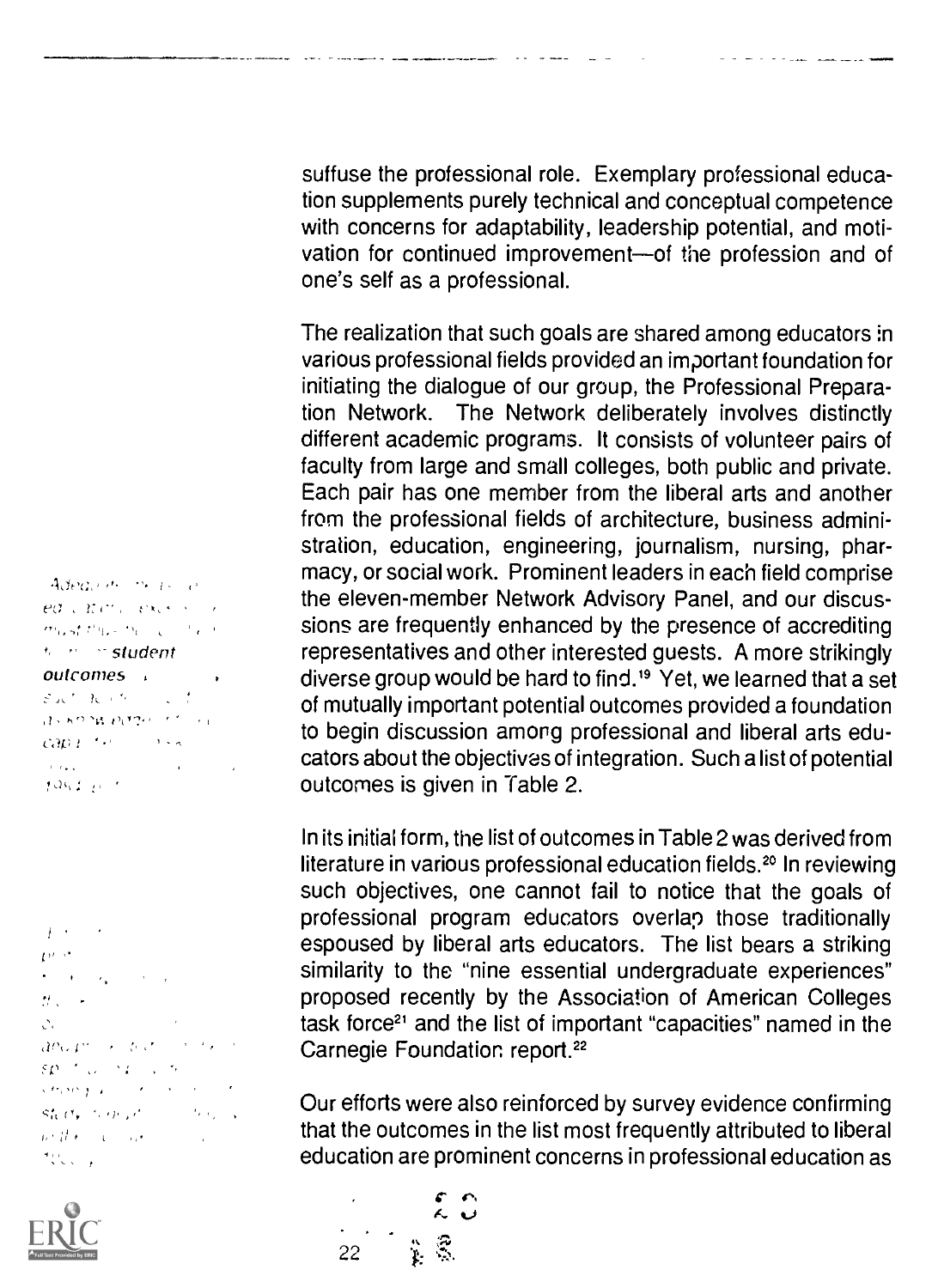#### Outcomes Considered Important by Educators in Eight Undergraduate Professional Fields

#### TEN OUTCOMES IN COMMON WITH LIBERAL EDUCATION

- Communication Competence: The graduate can read, write, speak. and listen and use these processes effectively to acquire. develop, and convey ideas and information
- Comment. Reading. writing. speaking. and listening are skills essential to professional practice and to continued professional growth as well as to informed citizenry and continued personal growth.
- Critical Thinking: The graduate examines issues rationally. logically, and coherently.
- Comment. Although critical thinking is a universally desired educational outcome, professionals particularly need a repertoire of thinking strategies that will enable them to acquire. evaluate, and synthesize information and knowledge Since much professional practice is problematical. students need to develop analytical skills to make decisions in both familiar and unfamiliar circumstances
- Contextual Competence: The graduate has an understanding of the societal context (environment) in which the profession is practiced.

Comment: The capability to adopt multiple perspectives allows the graduate to comprehend the complex interdependence between the profession and society An enlarged understanding of the world and the ability to make judgments in light of historical, social, economic. scientific, and political realities is demanded of the professional as well as the citizen

Aesthetic Sensibility: The graduate will have an enhanced aesthetic awareness of arts and human behavior for both personal enrichment and application in enhancement of the profession.

> Sensitivity to relationships among the arts. the natural environment, and human con cerns epitomizes aesthetic awareness



Comment'

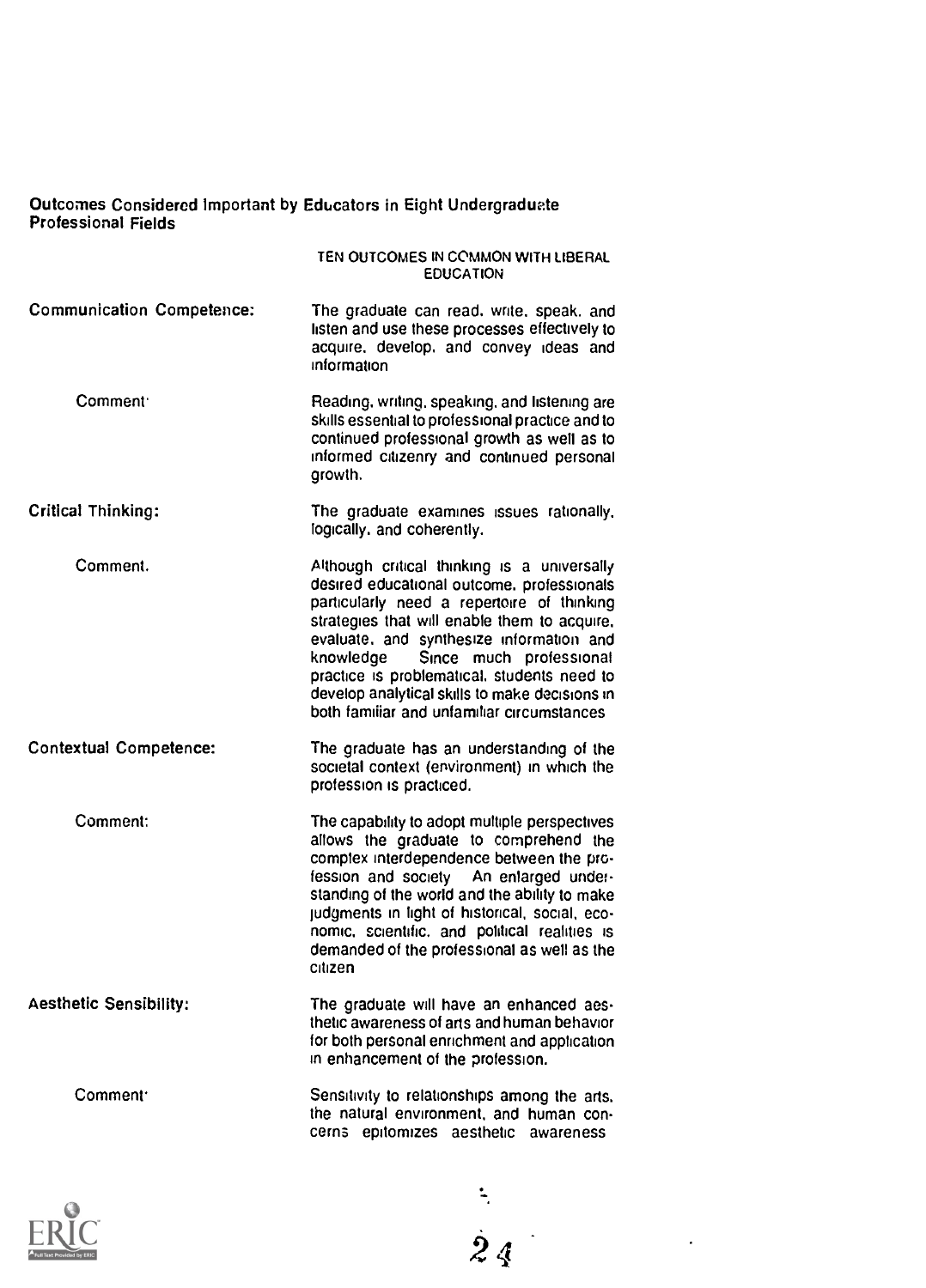#### TEN OUTCOMES IN COMMON WITH LIBERAL EDUCATION

| Through learning to approach life as an<br>aesthetic experience and by viewing work as<br>an act of aesthetic judgment, professionals<br>can more effectively assess and understand<br>the world and their roles within it.<br>Professional Identity:<br>The graduate acknowledges and is con-<br>cerned for improving the knowledge. skills,<br>and values of the profession.<br>Comment<br>Professional identity both parallels and sup-<br>plements the liberal education goal of devel-<br>oping a sense of personal identity.<br>The<br>sense of personal worth and self-confidence<br>that develops from experiencing success in<br>professional practice, often including a con-<br>tributing or altruistic relationship with clients,<br>is an effective vehicle for gaining a sense of<br>one's place in the world as an individual and<br>citizen.<br><b>Professional Ethics:</b><br>The graduate understands and accepts the<br>ethics of the profession as standards that<br>quide professional behavior.<br>Comment<br>Liberally educated individuals are expected<br>to have developed value systems and ethical<br>standards that quide their behavior. Since in<br>every field professionals face choice and<br>responsibility in the process of making deci-<br>sions with full understanding of their con-<br>sequences, the study of ethics provides a<br>context for development of professional<br>ethics.<br><b>Adaptive Competence:</b><br>The graduate anticipates, adapts to, and<br>promotes changes important to<br>the<br>profession's societal purpose and the<br>professional's role.<br>Comment<br>A liberally educated person has an enhanced<br>capacity to adapt to and anticipate changes<br>in society. Since professional practice is not<br>static. adaptability can be fostered by pro-<br>moting the need to detect and respond to<br>changes and make innovations in profes- |                  |
|-----------------------------------------------------------------------------------------------------------------------------------------------------------------------------------------------------------------------------------------------------------------------------------------------------------------------------------------------------------------------------------------------------------------------------------------------------------------------------------------------------------------------------------------------------------------------------------------------------------------------------------------------------------------------------------------------------------------------------------------------------------------------------------------------------------------------------------------------------------------------------------------------------------------------------------------------------------------------------------------------------------------------------------------------------------------------------------------------------------------------------------------------------------------------------------------------------------------------------------------------------------------------------------------------------------------------------------------------------------------------------------------------------------------------------------------------------------------------------------------------------------------------------------------------------------------------------------------------------------------------------------------------------------------------------------------------------------------------------------------------------------------------------------------------------------------------------------------------------------------------------------------------------------------------|------------------|
|                                                                                                                                                                                                                                                                                                                                                                                                                                                                                                                                                                                                                                                                                                                                                                                                                                                                                                                                                                                                                                                                                                                                                                                                                                                                                                                                                                                                                                                                                                                                                                                                                                                                                                                                                                                                                                                                                                                       |                  |
|                                                                                                                                                                                                                                                                                                                                                                                                                                                                                                                                                                                                                                                                                                                                                                                                                                                                                                                                                                                                                                                                                                                                                                                                                                                                                                                                                                                                                                                                                                                                                                                                                                                                                                                                                                                                                                                                                                                       |                  |
|                                                                                                                                                                                                                                                                                                                                                                                                                                                                                                                                                                                                                                                                                                                                                                                                                                                                                                                                                                                                                                                                                                                                                                                                                                                                                                                                                                                                                                                                                                                                                                                                                                                                                                                                                                                                                                                                                                                       |                  |
|                                                                                                                                                                                                                                                                                                                                                                                                                                                                                                                                                                                                                                                                                                                                                                                                                                                                                                                                                                                                                                                                                                                                                                                                                                                                                                                                                                                                                                                                                                                                                                                                                                                                                                                                                                                                                                                                                                                       |                  |
|                                                                                                                                                                                                                                                                                                                                                                                                                                                                                                                                                                                                                                                                                                                                                                                                                                                                                                                                                                                                                                                                                                                                                                                                                                                                                                                                                                                                                                                                                                                                                                                                                                                                                                                                                                                                                                                                                                                       |                  |
|                                                                                                                                                                                                                                                                                                                                                                                                                                                                                                                                                                                                                                                                                                                                                                                                                                                                                                                                                                                                                                                                                                                                                                                                                                                                                                                                                                                                                                                                                                                                                                                                                                                                                                                                                                                                                                                                                                                       |                  |
|                                                                                                                                                                                                                                                                                                                                                                                                                                                                                                                                                                                                                                                                                                                                                                                                                                                                                                                                                                                                                                                                                                                                                                                                                                                                                                                                                                                                                                                                                                                                                                                                                                                                                                                                                                                                                                                                                                                       | sional practice. |

 $\frac{1}{\sqrt{3}}$ 

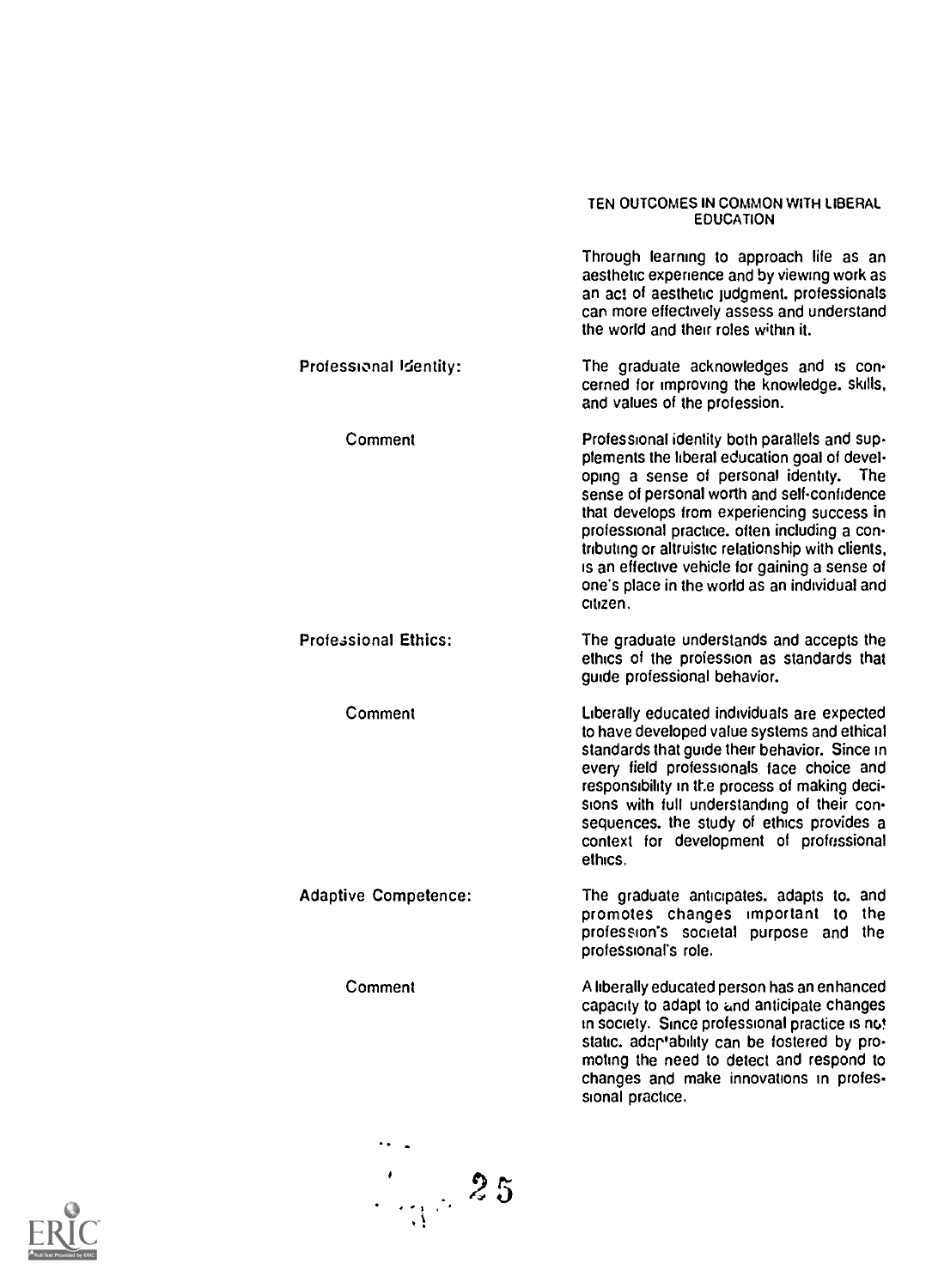#### TEN OUTCOMES IN COMMON WITH LIBERAL EDUCATION

- Leadership Capacity: The graduate exhibits the capacity to contribute as a productive member of the profession and to assume leadership roles as appropriate in the profession and society
	- Comment: Comment All education carries with it the responsibility of developing leadership capacity. This is particularly true for professional education where the problem-decision-action cycle may have broad environmental, social. and individual ramifications. Not only does leadership imply both functional and status obligations. it requires the intelligent. humane application of knowledge and skills
- Scholarly Concern for Improvement: The graduate recognizes the need to increase knowledge and advance the profession through systematic. cumulative re search on problems of theory and practice.

Comment: The heart of the intellectual process is attention to a spirit of inquiry, critical analysis or logical thinking. Although many critical analysis skills are developed as theory and practice are integrated. the professional curriculum can be specially designed to foster among graduates an obligation to participate in inquiry, research. and improvement of the profession.

- Motivation for Continued Learning: The graduate continues to explore and expand personal. civic and professional knowledge and skills throughout a lifetime.
	- Comment Comment A truly educated person will wish to continue learning throughout life In professional education. substantial emphasis can be placed on fostering individual responsibility for continued professional growth.



SA.

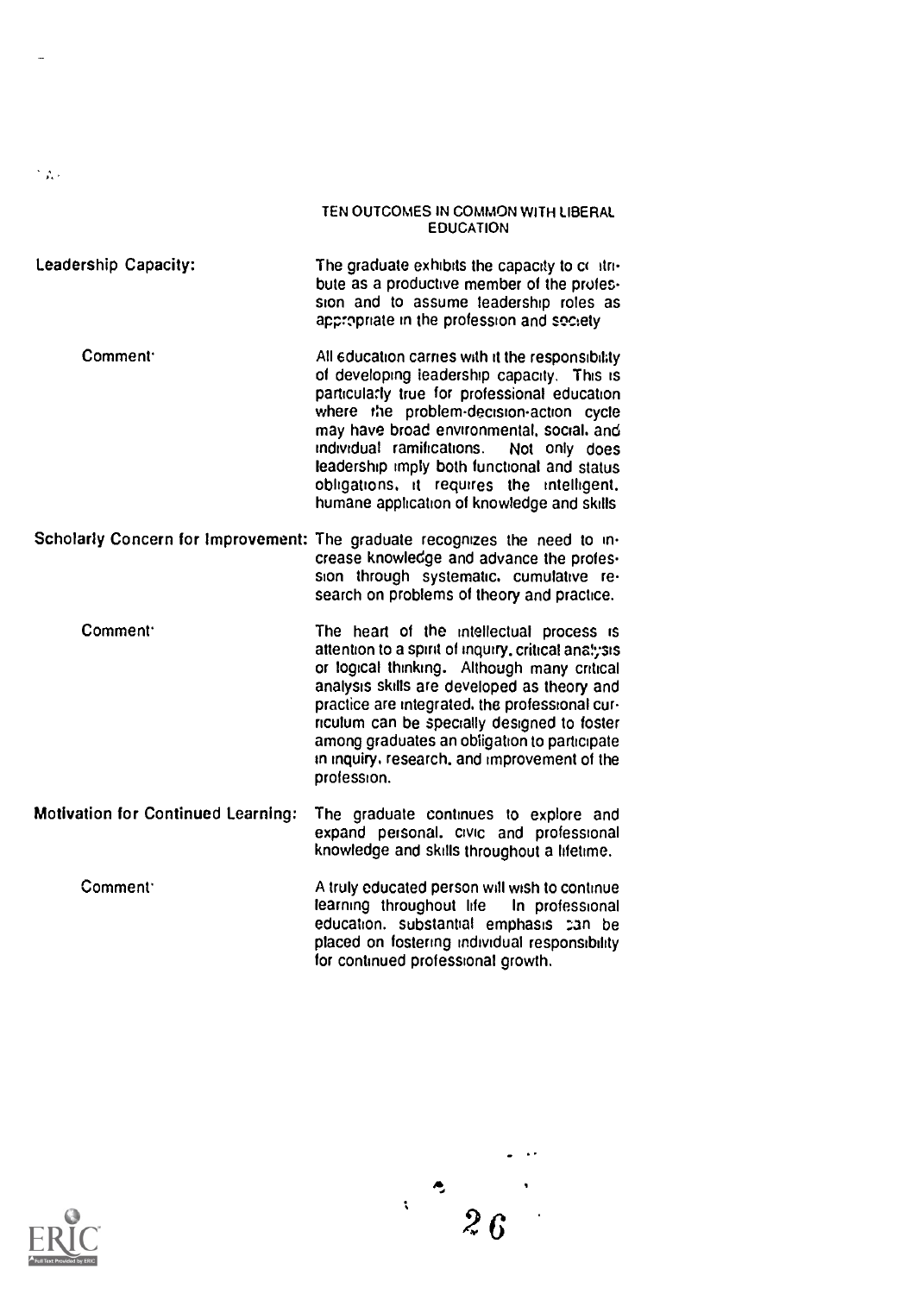we!<sup>123</sup> Clearly, it is erroneous to view the enduring attributes of education as the sole domain of any single group of academic programs and inappropriate to encourage the view that a schism must exist.

Network members began by clarifying the meanings of the original set of outcomes. Later, we increased their specificity, provided interpretive comment, and expanded the discussion's scope by adding three outcomes to form the current list. (See Table 2.) After some progress had been made and rapport was established, we discussed outcomes that we viewed differently, hoping to understand the basis for our disagreement.

We concurred that an educated professional is one who exemplifies the ten outcomes (Table 2) in addition to the four aspects of professional knowledge specific to the field (Table 1). Our group reached this agreement only after much deliberation. Even now, some might wish to alter slightly the language or emphasis of the statements. Indeed, critics have suggested we phrase them more succinctiy. Because the final outcomes and interpretative comments resulted from the sharing of conflicting views and thus incorporate multiple perspectives, we have resisted this suggestion. Even though a wide variety of ideas have been included, we expect that not all faculty members will agree initially with our list. We assert unequivocally, however, that these outcome statements provide a fruitful basis for building a sense of community among faculty in a professional program and their liberal arts colleagues, or among faculty in disparate professional fields.

We are not suggesting that brief discourse among groups of faculty on a campus will produce agreement on the meaning of each outcome, on the types of educational activities which foster it, or on the way in which students may demonstrate it. In fact, we warn that dialogue will not go smoothly at first but mast be pursued at length, seriously and persistently. As in any new relationship, much exploration is required for a productive conversation. During the eighteen months that we grappled

These outcomes have been part of our mission since before the network started; the contribution the network made was largely that of affirmation.

When the professional educator talks about liberal arts and when the liberal arts educator talks about liberal arts, they're talking about two different things.

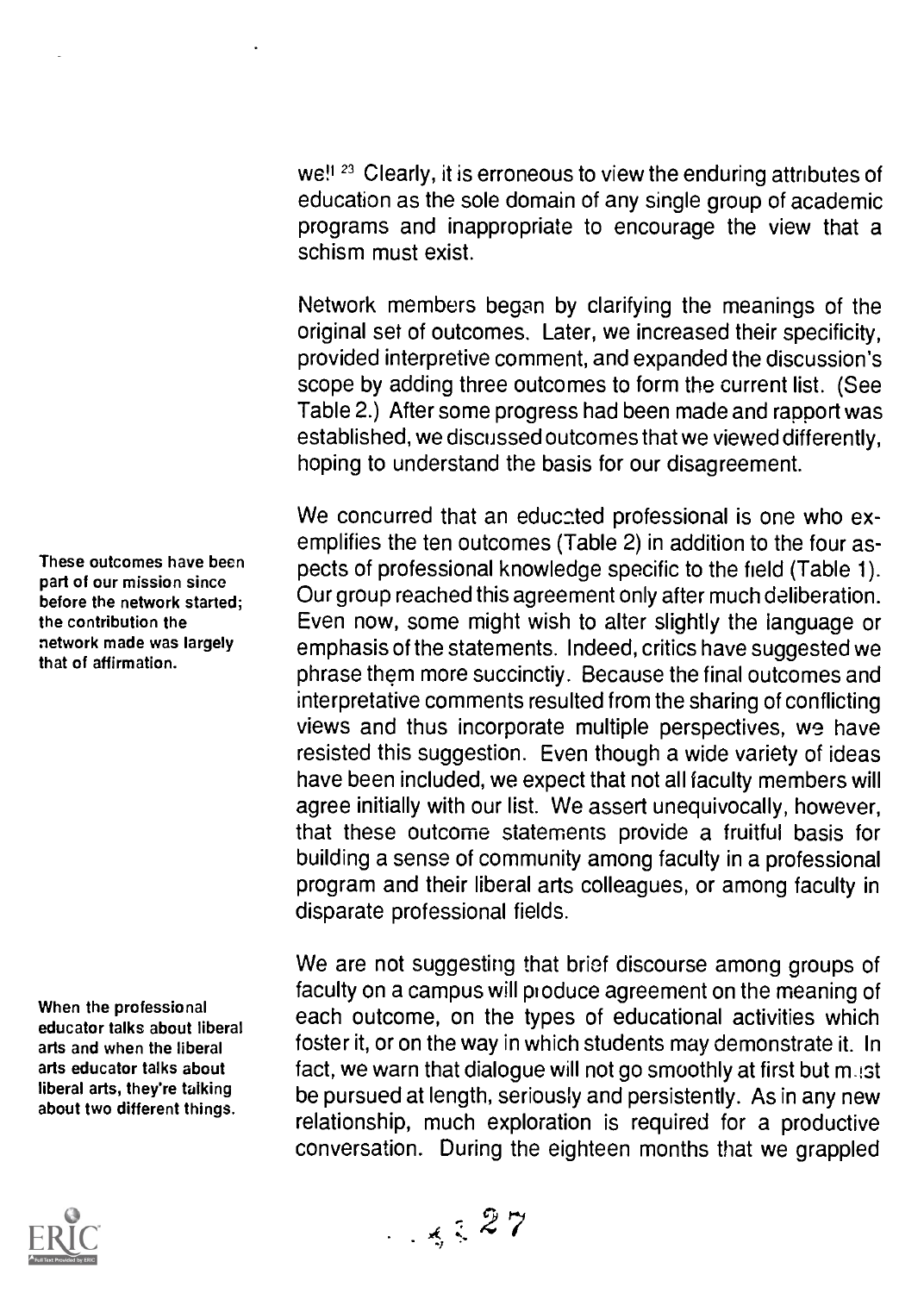with these issues, our discussions were usually friendly, occasionally heated and discordant, but always spirited and profitable. Our testimony that the ten outcomes serve as a basis for initiating important discussion is based on progress we made after we refused to give up in despair. Despite potential diriculties, we believe such discussion is absolutely essential to the continued capability of American higher education to produce appropriately educated gradi: ates.

As the Professional Preparation Network, we engaged in a deliberate search for commonality within our diversity. The extent to which our various fields of professional study already incorporated aspects of liberal education or required liberal study before entering a program varied widely. Despite such variance, all network members entered wholeheartedly into discussions of how liberal and professional education might be more closely interrelated for the benefit of both students and society. We shared experiences, failures, educational practices, and research. Simultaneously, on our own campuses, we planned approaches to improve integration of liberal and professional learning. In some cases, we experimented (both successfully and unsuccessfully) with the Professional/Liberal Undergraduate Self-Study Guide (PLUSS) which others may wish to examine.<sup>24</sup>

At our own colleges, the success we experienced in initiating change has varied dramatically. Some participating campus teams have moved substantially toward curricular change that will result in increased integration for their programs. In other cases, tne network teams persist in trying to engage colleagues on their campuses in discussing the merits of integrating liberal and professional study. On two campuses the initial effort apparently has been suspended, at least until crises or leadership changes have been resolved. The most successful campus projects have been those in which the topic of integration was introduced as an early alternative into curricular discussions already in progress. If discussions of curricular change are too far along, people are already committed to positions and ready to put the issues to rest.

The conversations have made me aware that the professional faculty are very concerned about giving their students the right blend of liberal and professional study. As a humanities professor, I have been impressed.

Our core proposal was voted down-it represented lots of work for the faculty--but we will tighten it and resubmit it. As a result, however, our proposal has been broadened and the humanities faculty has increased interest in me ting with the professional school faculty.

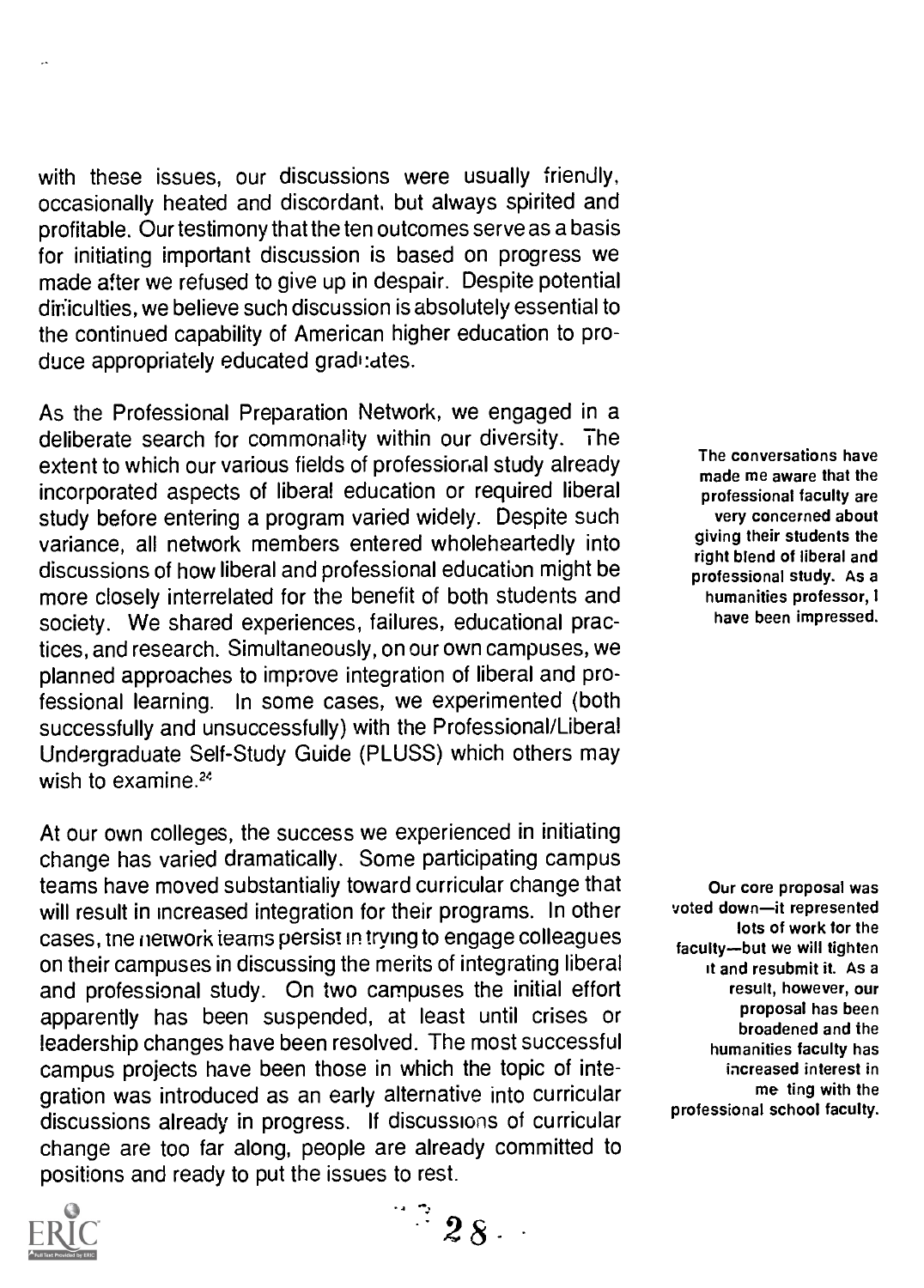We tried switching roles, each taking the other's perspective. Exciting things happened.

I feel uncomfortable, even in the network, because we have not sufficiently defined the differences between the liberal arts and the professions to know where we can work together.

Our best exchanges take place over lunch when the professional faculty and humanities faculty argue their different perspectives.

In an important sense, the network, with its wide-ranging interests and views, has been a microcosm of a college community. As we have tried to understand each others' perspectives, we have appreciated the difficulties of generating dialogue among academics who have been socialized in very different ways. As a sharing venture, we engaged in a process we called "microparticipation," by playing the role of learner in an unfamiliar academic field taught by a network colleague from that field. As we experienced these educational activities, we assessed how they might contribute to development of liberally educated professionals in our own fields. The rewards of this and similar activities have been well worth the challenge.

To illustrate our point, we observed that a key difference between the same goal espoused by liberal arts faculty and those in professional fields was one of perspective. The professional program educator often related the outcome to a problem in professional context, whereas liberal arts educators related it to a problem in personal development or to broad societal issues. These differences in perspective may mask the commonality of many outcomes to both liberal and professional learning. For example, the outcome we called "professional identity" probably stimulated our most disharmonious discussion. We learned that many professional educators viewed professional identity as a positive outcome—namely, a commitment to unselfish service and improvement of professional expertise. Liberal arts faculty, however, tended to interpret professional identity as a narrow, selfish professionalism often associated with demands for money, status, and excessive freedom from sucietal oversight.

A broader discussion, occupying much of our time, questioned whether distinctions between professional study and liberal study are natural or artificial. While some network members believed real differences exist that can never be resolved, others suggested that professional and liberal study are essentially the same; the first focusing on a theory of action, the second on a theory of knowledge.

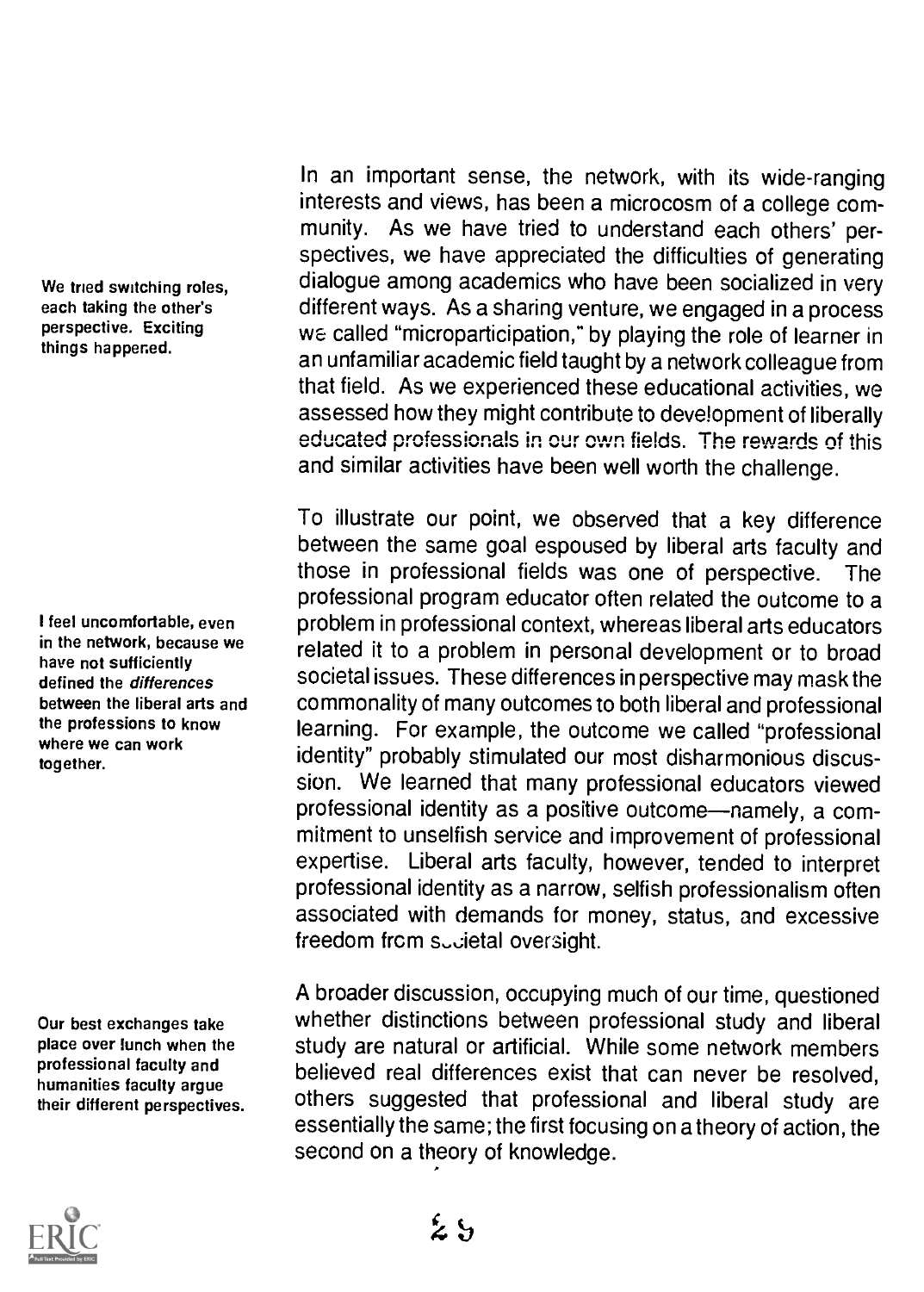\_\_\_\_\_\_\_\_

For some participants these relationships were never satisfactorily resolved. Yet, such differences in perspective can be recognized and resolved only if they are shared. Recognizing that they have received more than their share of blame for "overspecialization," we invited representatives of our accrediting agencies to join the deliberations. Most were convinced, as we were, of the need for better integration and some have acted to strengthen their role. Having gained personally and professionally as network members, we determined to extend this constructive debate more generally to the higher education community.

A year ago many of us could not have even spoken to each other for we had no shared goals or language.

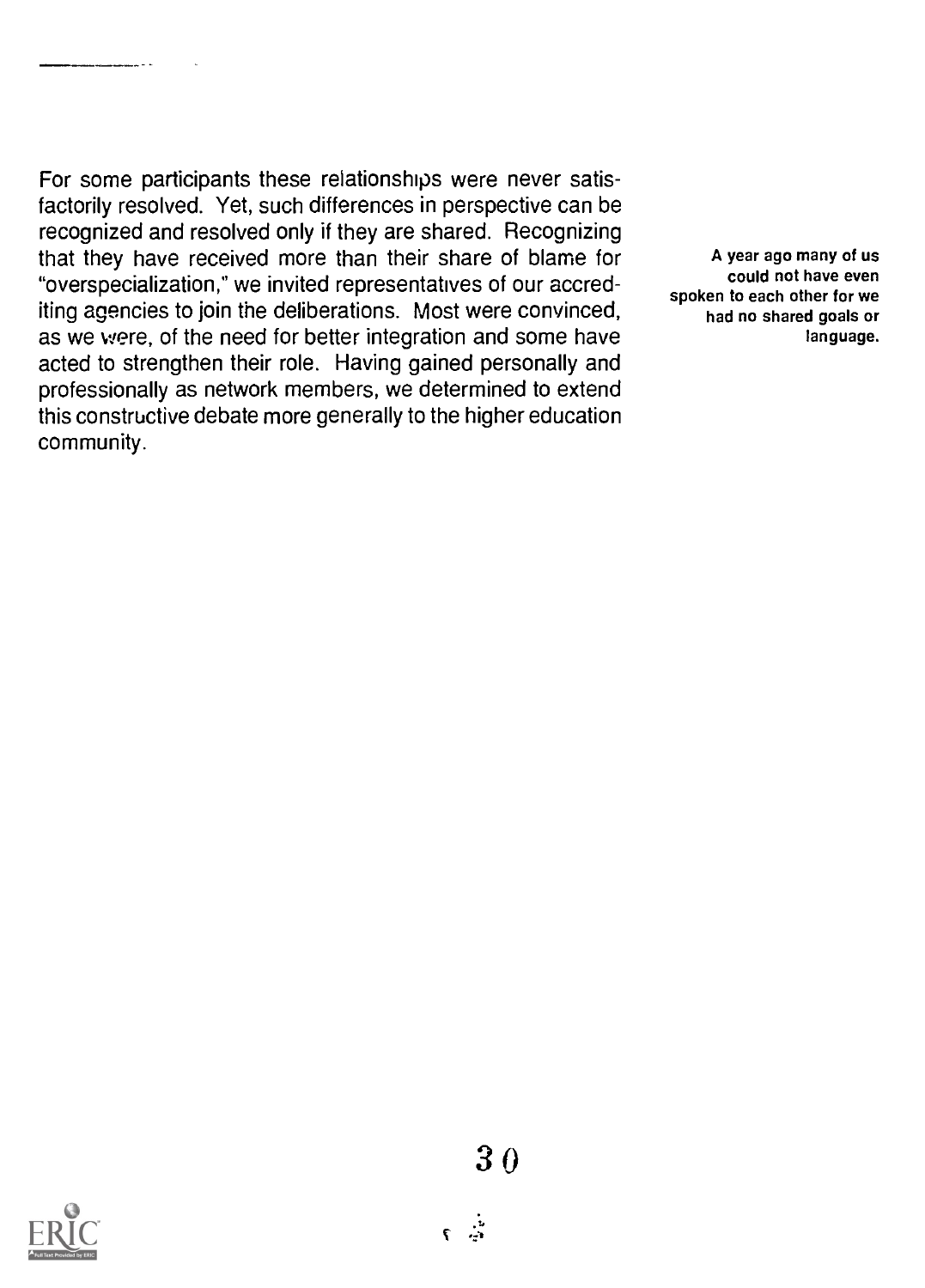# Strengthening **Inerested Street Section 1999 ThalBind**

CHAPTER<sup>2</sup>

 $\epsilon$ 

G ERIC

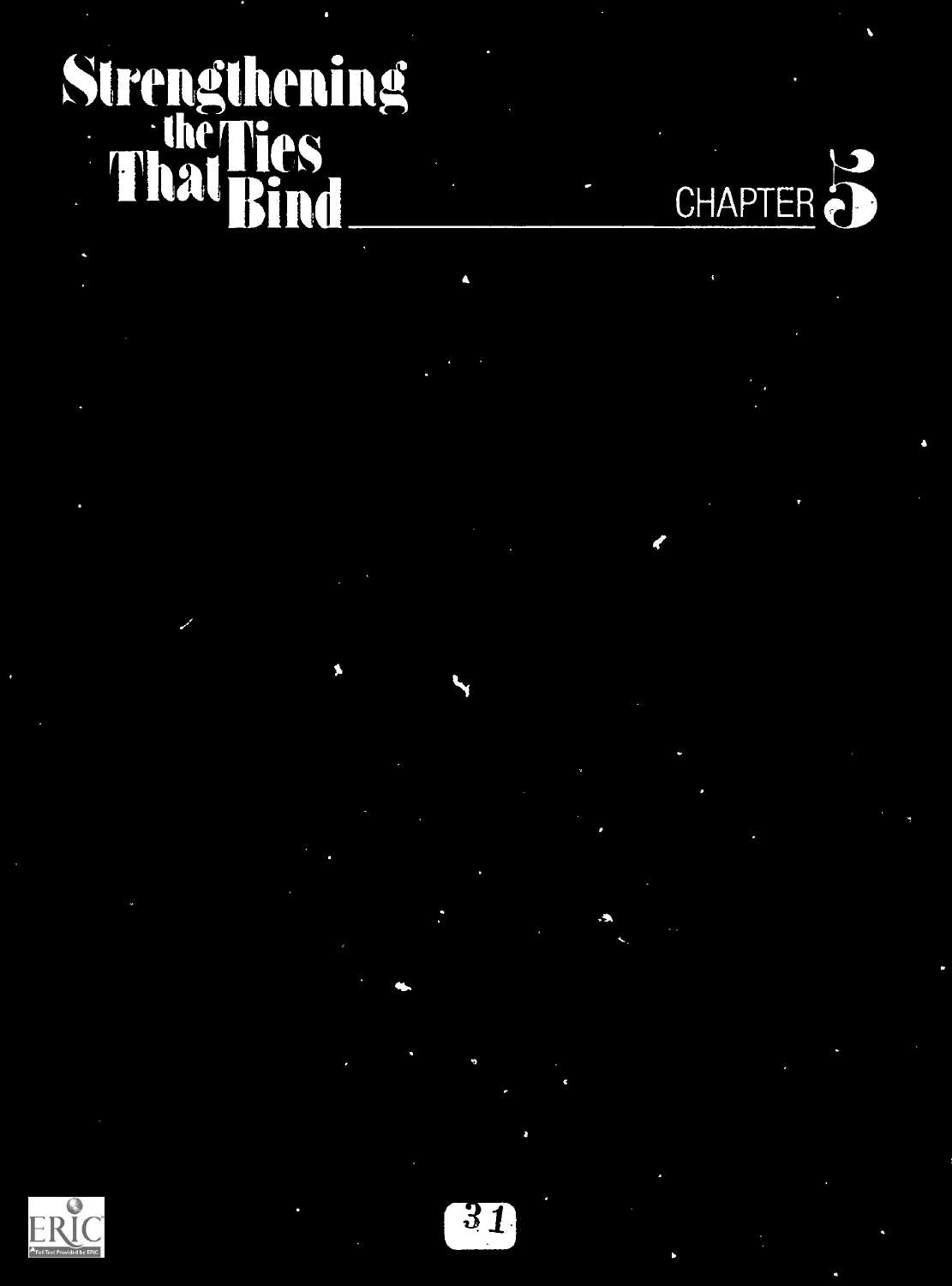## Extending a Constitutive Cali-

Educational leaders who have advocated integrating liberal and professional study2526 27 28 29 have stopped short of specifying how such programs might be conceived or who should encourage their birth. In adding our voices to the chorus we are obliged to suggest new verses rather than echo old refrains. In this proposal, we give life to the idea by suggesting ways to foster improved integration of undergraduate professional and liberal study.

We want to extend our constructive debate, thus reversing the unfortunate drift toward educational separatism. Constructive debate requires a serious and de:iberate search for shared goals and values on which to base initial discussions. Establishing the direction of debate and keeping it on course presents challenges to all concerned parties.

We believe that necessary steps include providing academic leadership, promoting faculty responsibility, and involving appropriate external agencies. To encourage this dialogue in four-year colleges and universities offering undergraduate professional programs, we offer challenges to three influential groups: (1) academic leaders, including administrators and other campus leaders; (2) faculty members; and (3) external policy makers, including members of accrediting agencies, professional and disciplinary associations, employers, and public agencies.

Challenges to Adademic Leaders

In many colleges and universities, a lamentable chasm separates the liberal arts college and professional departments. Competition for resources is keen, autonomy is jealously guarded, and cross-disciplinary discourse is fraught with difficulty. Administrators have failed to insist that all faculty discuss common educational goals for all students. We urge college leaders to initiate discussions that bridge the widening gulf between liberal and professional educators.



32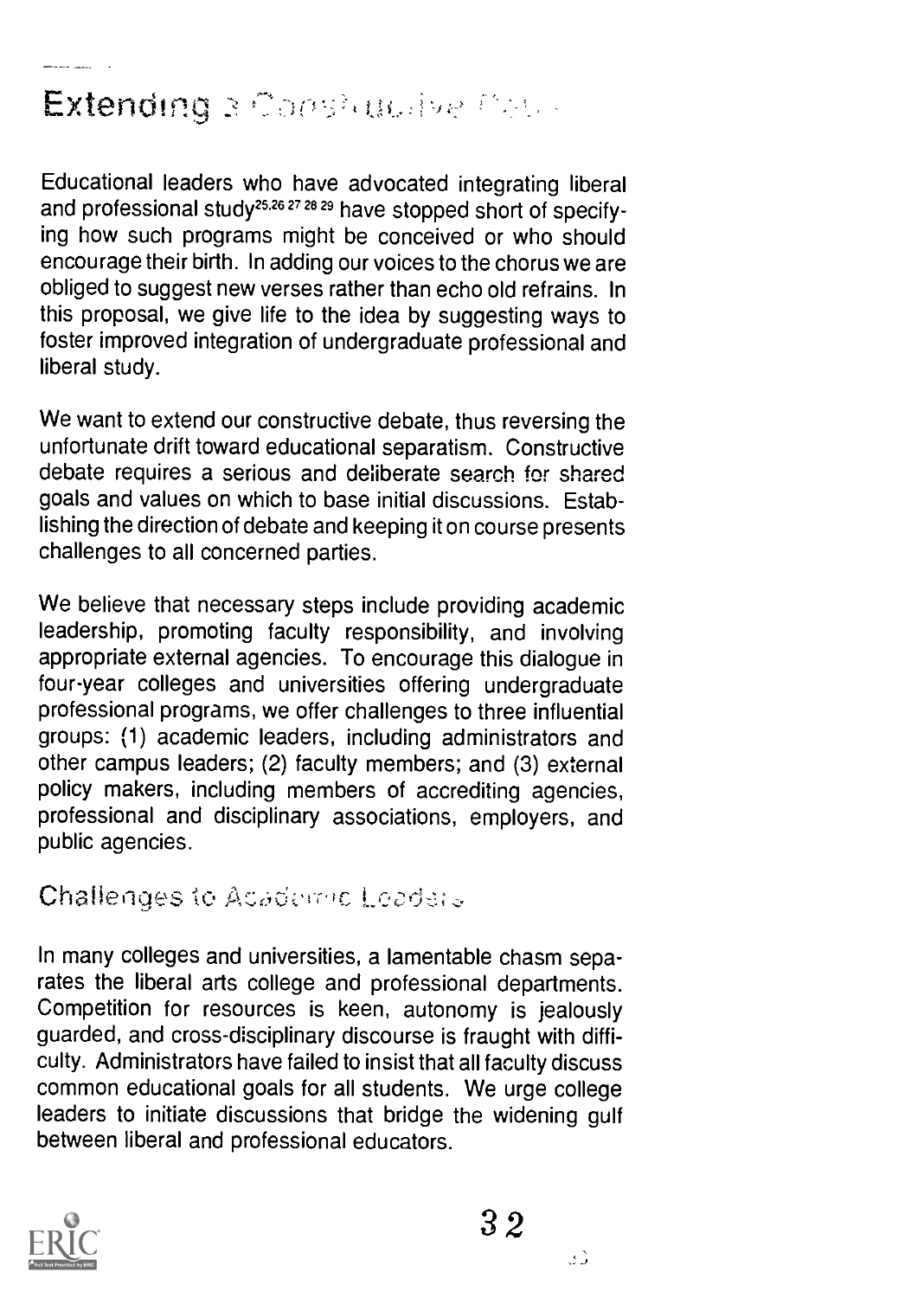The dean of arts and sciences addressed the faculty of the professional school, telling them of progress and urging collaboration.

Having a prominent dean bring this issue to colleagues in the Council of Deans was crucial to getting the discussion started.

We found many "mythical" barriers-such as regents policies and accreditation requirements that people only thought existed. These myths served to keep the programs separated.



Specific approaches to positive collaboration depend upon campus history and culture, but our experience shows that success often depenus upon administrative effort to mobilize a critical mass of faculty and provide visible commitment to integration. Administrative effort must be reinforced by faculty leaders who insist that educators with dissimilar orientations can learn to work together productively. Because academic leadership in colleges is decentralized and complex, we address our challenges to a broad array of administrators and other campus leaders.

1. College administrators and campus leaders should promptly initiate intensive discussions about educational outcomes jointly sought by educators in liberal and professional fields. Furthermore, recognizing that rapprochement between separate cultures requires time, they should actively encourage patience with the confrontation that often characterizes initial discussions.

For large colleges, attempting to establish an encompassing "community of interest" designed to establish continuity and integration in the curriculum throughout the entire campus may not be realistic. Based on our experience, however, it is realistic to build small discussion groups (perhaps one professional field and one or two liberal arts departments) that serve as nuclei for expanding the dialogue. It is important that faculty members in both liberal arts and one or more professional fields be involved and that news of fruitful discussions be widely circulated.

2. As a supportive strategy, administrators might solicit faculty views of campus practices that facilitate integration and of systematic barriers that prevent it. This will enable leaders to reinforce early discussions with visible attempts to enhance facilitators and remove barriers. Our self-study guide, the PLUSS, contains a list of such practices that can be adapted for local use.

33 \_ . .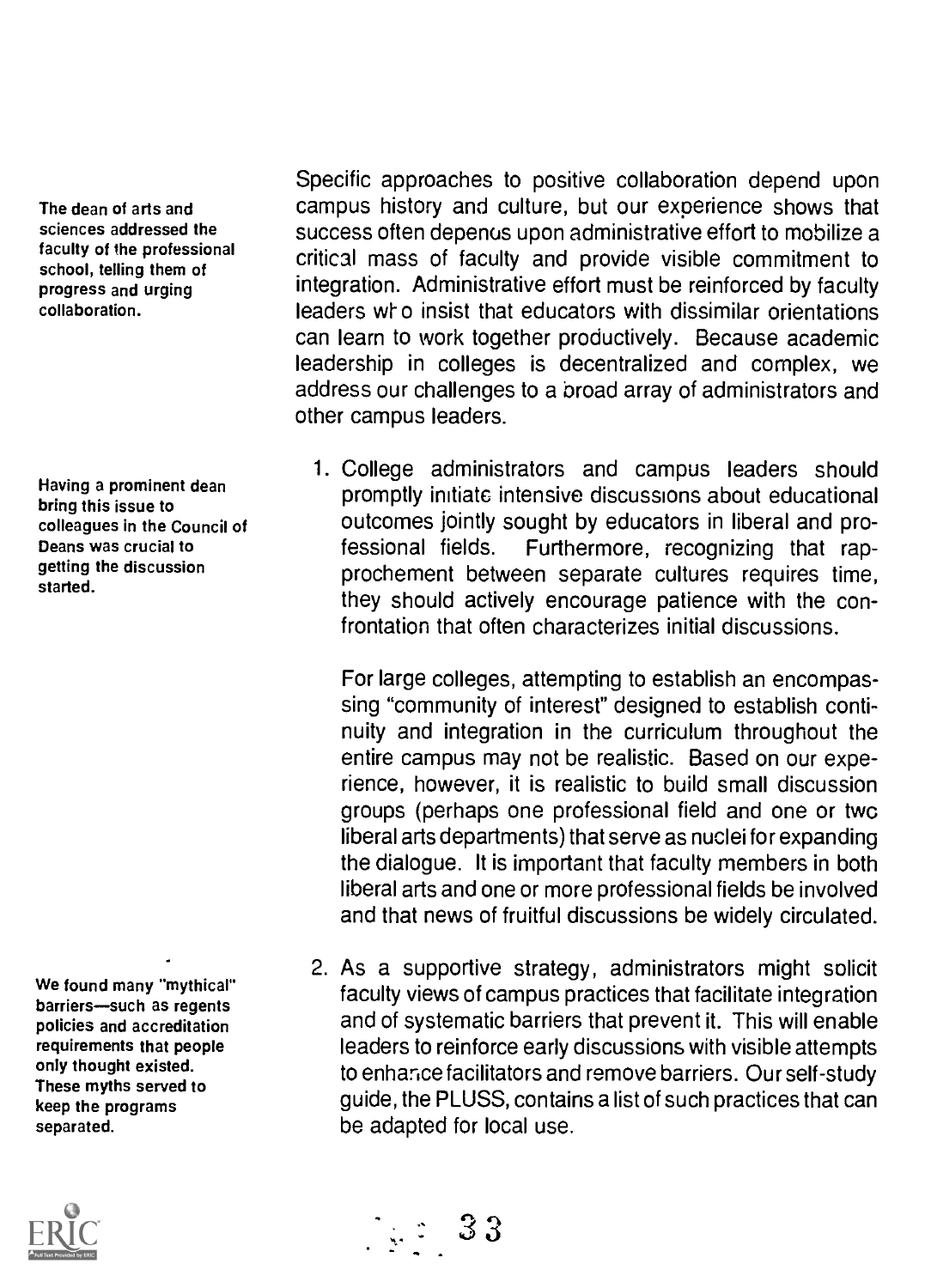- 3. Administrators should reexamine campus policies to be sure they will reward faculty efforts to integrate liberal and professional learning and teaching. Many faculty members seem discouraged by lack of incentives for interdisciplinary teaching or publishing. Visible rewards for innovative work must be established and endorsed by both faculty peers and administration.
- 4. Administrators and faculty committees may wish to redefine or reemphasize purposes of sabbatical leaves to assure faculty members that scholarly development in related fields is of equal value to intense study or research in one's own field.
- 5. As informal communication channels are opened, campus leaders should promptly create formal structures that reinforce relations between liberal and professional faculties. Every dean should cement firm connections among interested faculty members of diverse persuasions. Examples include prestigious joint teaching appointments across disciplines, related pairs or clusters of courses students take simultaneously, team teaching efforts, seminars that place professional work in context, incentive funds for integrative activities or explorations, and opportunities for interdisciplinary research, field experience, or project groups.
- 6. Campus leaders (including students) can initiate and support informal learning activities that bring together professional program and liberal arts faculty and students. For example, the importance of examining varied perspectives can be emphasized through brown-bag discussions, activities with student associations, and luncheons where prominent speakers address issues of common interest to professional and liberal study. At first, such efforts should be of sufficiently small scale to encourage dialogue. They may begin with two professional fields already sharing some identified interests and a related

 $-34$ 

If we participate in collaborative courses, we will lose credit hours from our workloads.

A capstone course synthesizing knowledge and insights from multiple disciplines is difficult to plan.

Weekly brown-bag meetings included faculty members and chairpersons from nursing, home economics, architecture, engineering, and education. Each week we discussed one of the outcomes to break the ice.

Informal groups foster collaboration; more formal approaches (committees, motions, etc.) foster confrontation.

With some adaptation, we think we can put the outcomes into the college bulletin as part of the mission.

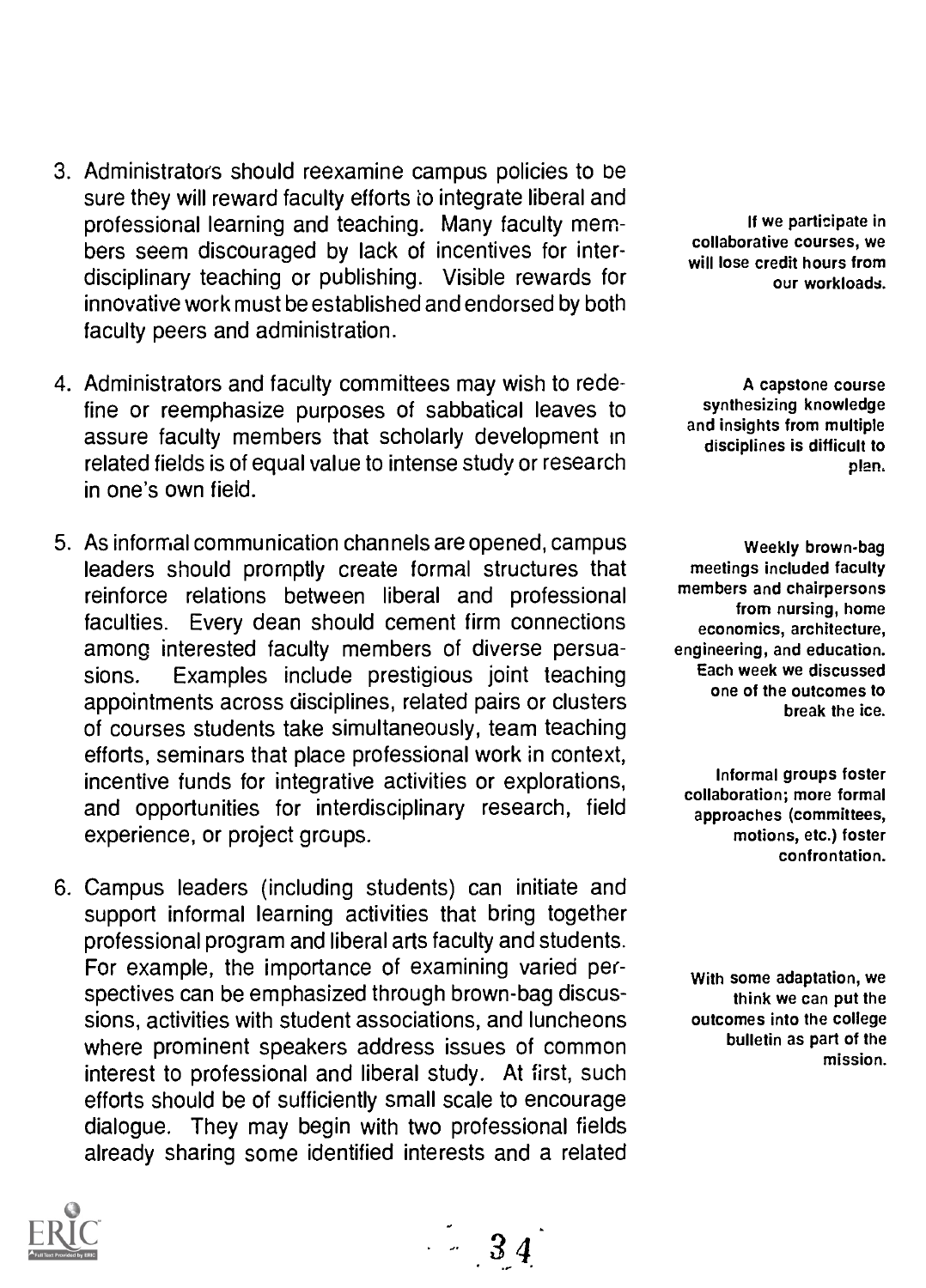We plan a pilot project with courses immediately. We'll do comparative evaluations with a control group.

I think our president may accer. my proposal to establish a task force on liberal and professional education. He is looking for ways to follow up this



a small group of students who would take a selected group of existing libe-al arts courses. This is a smaller and more feasible step than developing the total set of integrated

liberal arts department, such as nursing, social work, and psyonoiogy.

- 7. Administrators should commission internal studies of undergraduate education that encompass all academic programs. Among these should be studies specifically aimed at understanding and documenting parallel curricular patterns and common student outcomes in diverse fields of undergraduate professional study and the liberal arts. The studios should begin neutrally, assuming no prestige hierarchy among various undergraduate programs.
- 8. Campus governing bodies should ensure that mission statements for undergraduate education emphasize the importance of integration and encompass both liberal and professional study. Similarly, college public relations materials should document and make visible integrative efforts, giving attention, where needed, to expectations for incoming transfer students who may have lacked integrative opportunities in their former colleges.

**Collegates to Faculty Comdens** 

 $85 - 35$ 

रे6

The issues underlying our challenges to faculty members fall into three categories: improving faculty communication, increasing curricular coherence, and involving students in learning. In our experience, the first of these challenges, improving faculty communication, is prerequisite to the others. When liberal education and professional program faculty members discuss common educational outcomes, dialogue about educational coherence and involvement often follow naturally. In each of these areas, faculty have the primary responsibility and are in the best position to implement change. We note, however, that each challenge we issue to faculty has a complementary student responsibility to strive for an integrated education. Student concern often follows from visible faculty concern.

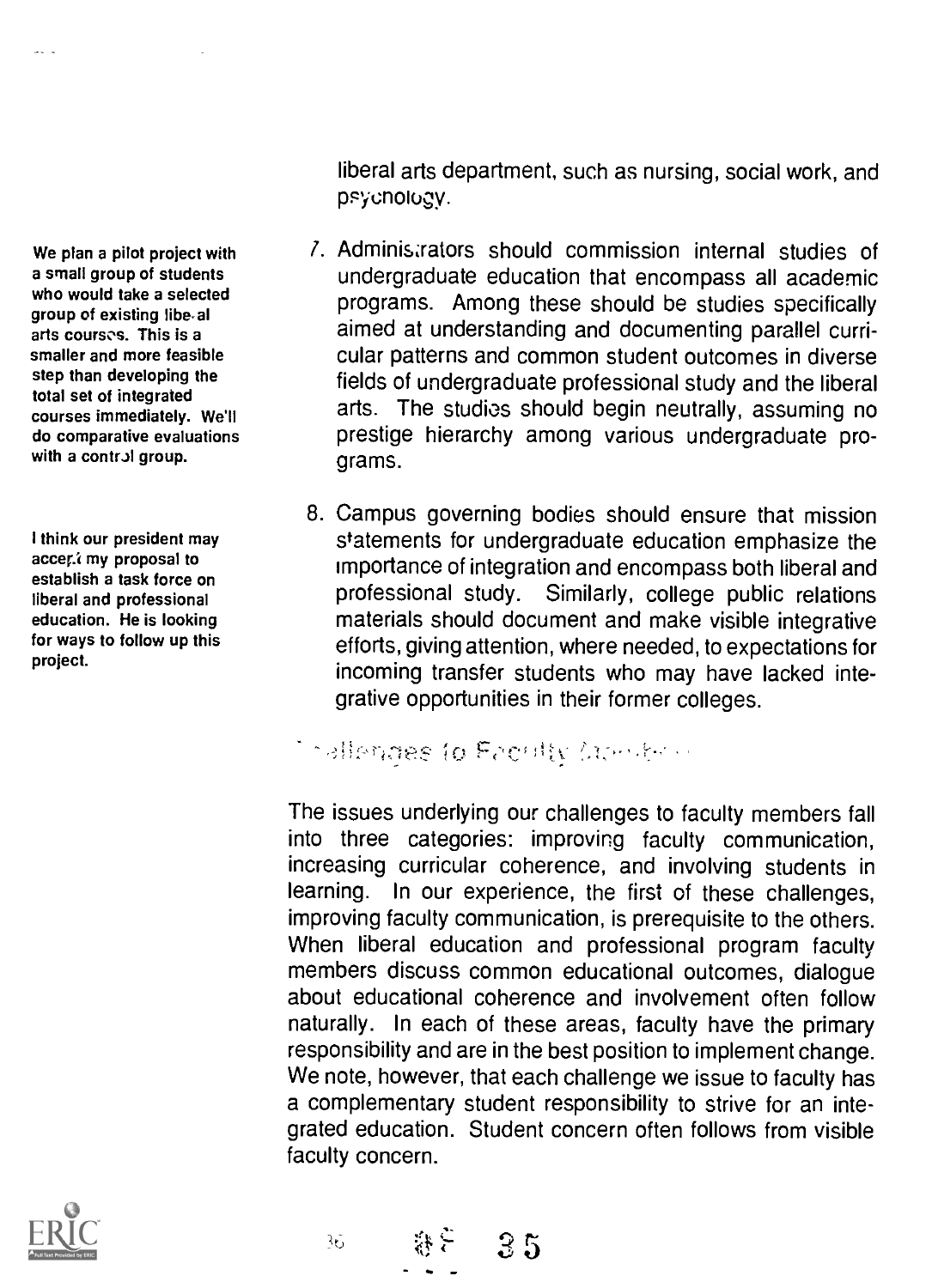- 1. For each field, professional and liberal arts educators need to jointly define an "educated professional." The effort will challenge both groups to reexamine educational philosophies, objectives, and teaching strategies. We suggest that faculty in professional fields initiate the discussion, seeking out a small potentially receptive group of liberal arts colleagues and focusing on one or two particularly essential outcomes. Because the "Potential Liberal Outcomes of Professional Study" (Table 2) are sufficiently broad to be useful in all professional programs, we suggest discussion, extension, refinement, or revision of this list as a possible starting point. On some campuses. a parallel model may already exist for discussing communication competence through a "writing across the curriculum" movement.
- 2. After conversation is underway, faculty can increase interdisciplinary understanding by sharing specific classroom activities or field experiences that they use to achieve integrative outcomes. At a retreat or in a day-long conference setting, we suggest trying a process we called "microparticipation." These half-hour "learning sessions," drawn from diverse fields, require little preparation and are well received. Liberal arts educators also might accompany professional program faculty into the field or clinic, noting opportunities that suggest joint k fforts. Weekly meetings can focus on specific links between two subjects, such as a bridge two of our members built between ethics and pharmacy practice. Classroom visitations are probably not a good vehicle for exchange of ideas until rapport is firmly established.
- 3. Curricular proposals to integrate liberal and professional study should include change strategies that go beyond addition or modification of course credits or academic time frames. Faculty members must work actively to avoid preoccupation with the natural concern that integration may reduce individual and program identity, autonomy, or

36

Perhaps we should call the list of outcomes "a bill of rights for students"--- the right to have liberal education.

In the simulated labs and experiential components of pharmacy, we can bring all the outcomes together, but we need more social and behavioral background.

We could identify courses where integration was undoubtedly occurring but didn't know specifics, so we interviewed faculty teaching these courses. It was surprising how much we had to build on.

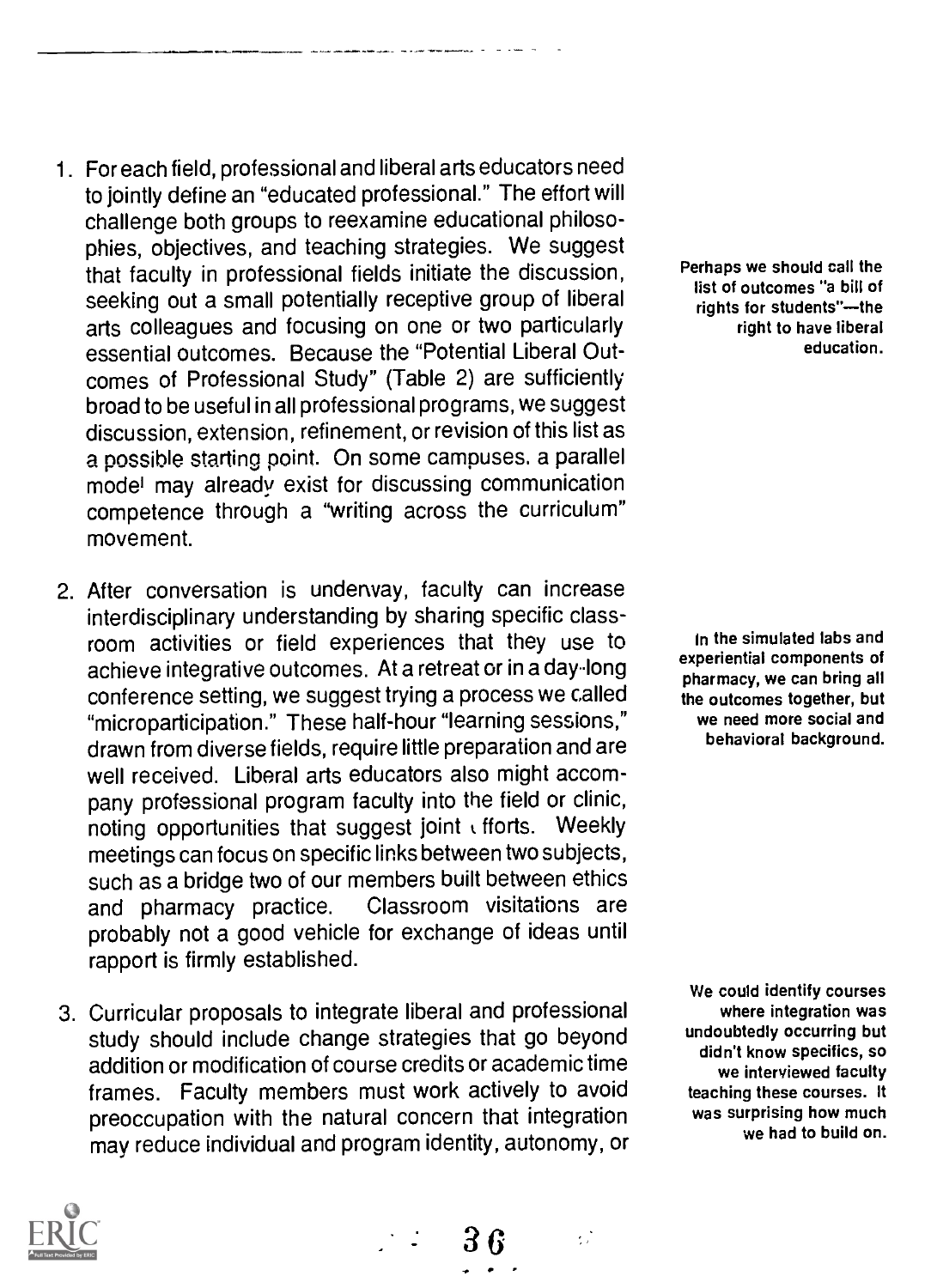One extraneous motivator toward breadth is that our B.A. graduates will be eligible for Phi Beta Kappa; the B.S. graduates are not.

The cross-disciplinary paired courses were developed by summer teaching grants. Most pair an arts and science course with a professional course. All students must take one set of paired courses.

I had to read from unfamiliar journals, detach myself from my professional field, and develop a different perspective.



resources. In the PLUSS, the Integration/Collaboration Matrix provides one way to organize discussion about the appropriate extent and type of integration in a given setting.

- 4. Parallel to our challenge to administrators, faculty groups should tell campus leaders of barriers to integration that must be removed and facilitators that should be strengthened. One obvious barrier may be physical and organizational arrangements on the campus that inhibit crossdiscipline communications; other barriers will operate more subtly. For example, on some network campuses departmental allegiances were believed to be so strong that faculty characterized the general education requirements as a set of "distributional bargains."
- 5. As discussions of integration progress and faculty members begin to accept responsibilities outside a particular discipline or program, they may desire to gain additional interdisciplinary perspectives. Some professional program faculty could pursue additional liberal arts study informally and some liberal arts faculty might seek more exposure to professional knowledge and practice. These desired actions indicate progress and can be satisfied by faculty development models that arise spontaneously from discussions of integration. These models include (a) partnerships of two faculty members with complementary interests, (b) partnerships of faculty members teaching interrelated courses,<sup>30</sup> (c) group seminars focusing on problems of mutual importance, and (d) group discussion of books, films, or other trigger devices that support the sharing of knowledge and perspectives. One interesting model, based on extended discussions involving many professional faculty, was developed at Syracuse University;<sup>31</sup> another model, focusing on great books discussions, has been used at Siena Heights College.<sup>32</sup> Collaboration among colleges may be useful, too; members of three Network institutions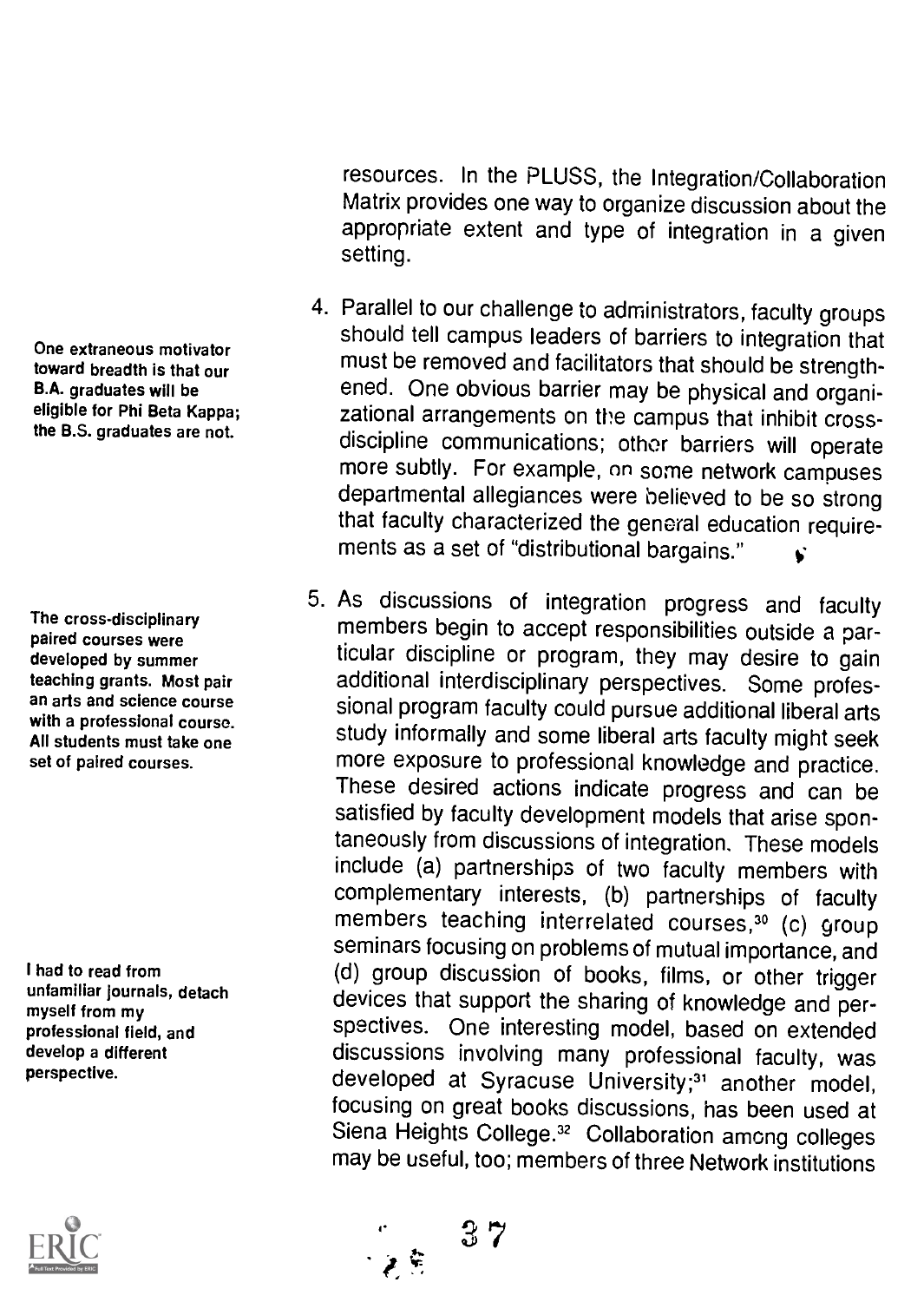located in the same urban region met occasionally to share their efforts and obtain collegial reinforcement.

- 6. Efforts to develop new cross-disciplinary channels and topics for faculty communication are time consuming. Unless the reward structure has been adjusted, the first adventurers might be senior, tenured faculty who have already achieved considerable respect in their fields. Alternatively, sizeable groups of committed faculty members can make a strong case for adjusting incentives.
- 7. Recent national reports illustrate that it is easier to define what curricular coherence is notthan what it should be. To illustrate, one report characterizes a quality college program as one that has "structure," "discipline," and "complexity," but is not a "hodgepodge" of courses.<sup>33</sup> Unquestionably, coherence involves issues of structure, complexity, breadth, prescriptiveness, focus, and, most essentially, interrelatedness. The faculty in any institution has a responsibility to go beyond this rhetoric and define coherence for its students.

Defining curricular coherence may be easier if liberal arts and professional field faculty work together within a problem-solving context. One strategy is to start with problems new professional graduates encounter in practice and assess the broad understandings needed to make effective judgments. Building on such situations, faculty can construct a meaningful and coherent program for professional students. For liberal arts students a parallel strategy would consider how various professions, such as law, engineering, and business affect all our lives. Liberal arts faculty members involved in such discussions with professional program colleagues can use their experience in "problem-solving across the professions" to improve advising of students seeking career direction.

8. In undergraduate professional programs, building a coherent curriculum requires conscious selection and



Our pharmacy students are fearful of examining issues where there are no clear cut answers. This is a key reason to broaden.



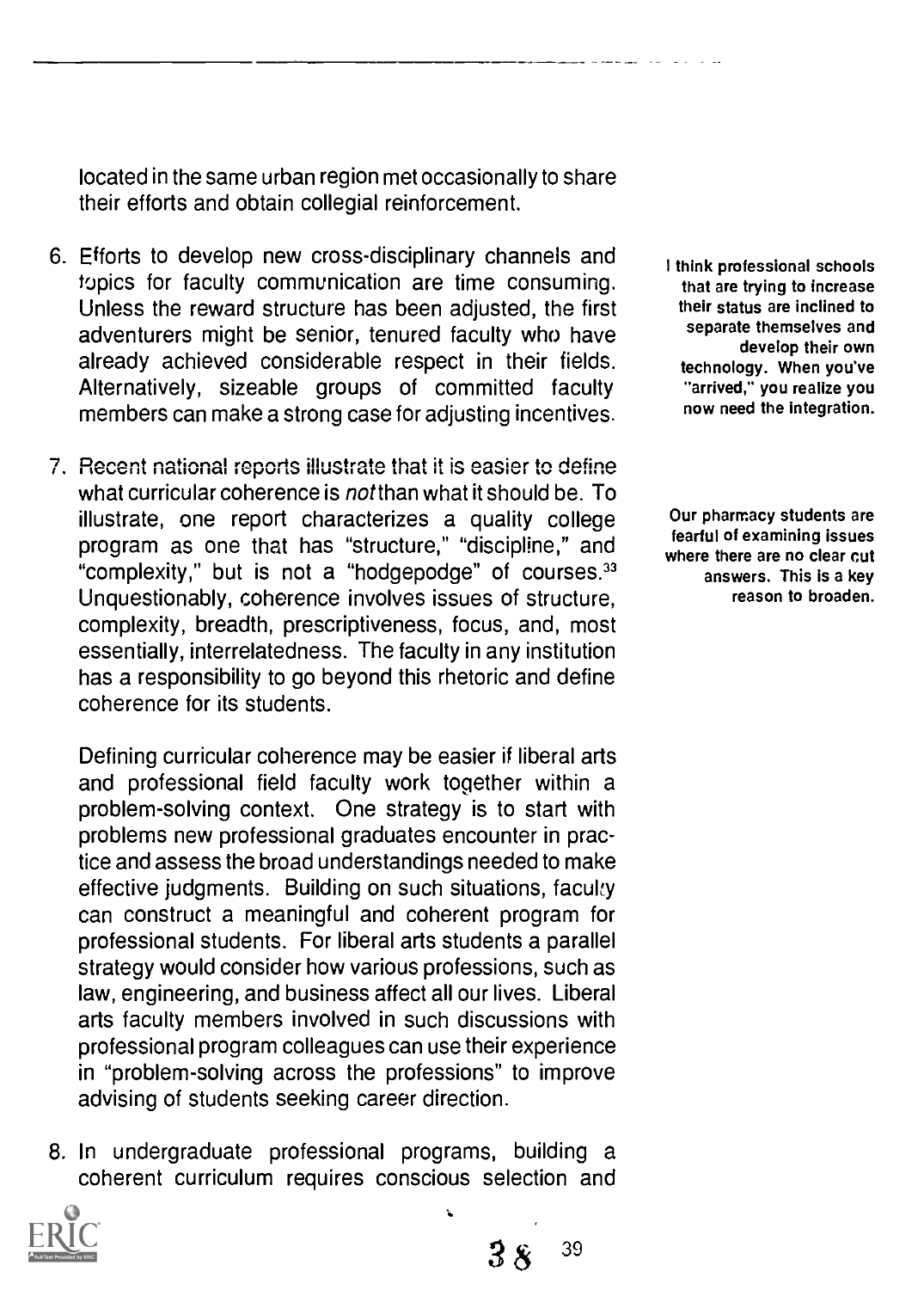You must try to convey to students that it matters which electives they take. As a result of our work, students have begun to recognize that the professional faculty members value liberal education. Good education is improved when professors are asked to identify for students these specific outcomes.

We see a new concept for us-professional education as an inverted triangle beginning with a narrow focus but Ideally becoming broader and more encompassing as the students need to apply professional knowledge.

Just as the business students should have liberal arts, the liberal arts students need some knowledge of business in their lives.



integration of appropriate liberal arts concepts. Faculty should articulate their expectations of competent graduates. For example, if graduates are expected to understand the sociological or economic context for professional practice or the history of the profession, these requirements should not appear merely as added burdens. It is essential to clarify for students the crucial relation of this knowledge to practice.

- 9. Advising procedures for professional students should be . strengthened so that all faculty members are clear about which liberal arts courses have been selected, collaboratively planned, clustered, or merged with professional study to promote essential student development in each professional field. Advisors should give careful consideration to the timing of these courses in the professional program. We feel strongly that the common advice "Take your liberal aits courses and get them over with during the first two years" is unwise and incompatible with an emphasis on integration. Similarly, liberal arts advisors should point out to their students the value of courses that help them appreciate the place of the professions in society. Too often, such courses have been relegated to interim term or "minicourse" status.
- 10. Faculty members should encourage students to assume responsibility for extending their education beyond the formal classroom setting. To help students accept responsibility, colleges must improve and extend early career guidance programs, stressing appropriate life/work relationships rather than mere job seeking. Students will pursue narrow technical programs of study and leisure time activities if society and their teachers seem to reward narrowness; they will seek breadth if their teachers seem to reward breadth.
- 11. having established clear expectations, faculty should provide comprehensive feedback to students about their

40  $\frac{1}{2}$   $\frac{1}{2}$   $\frac{1}{2}$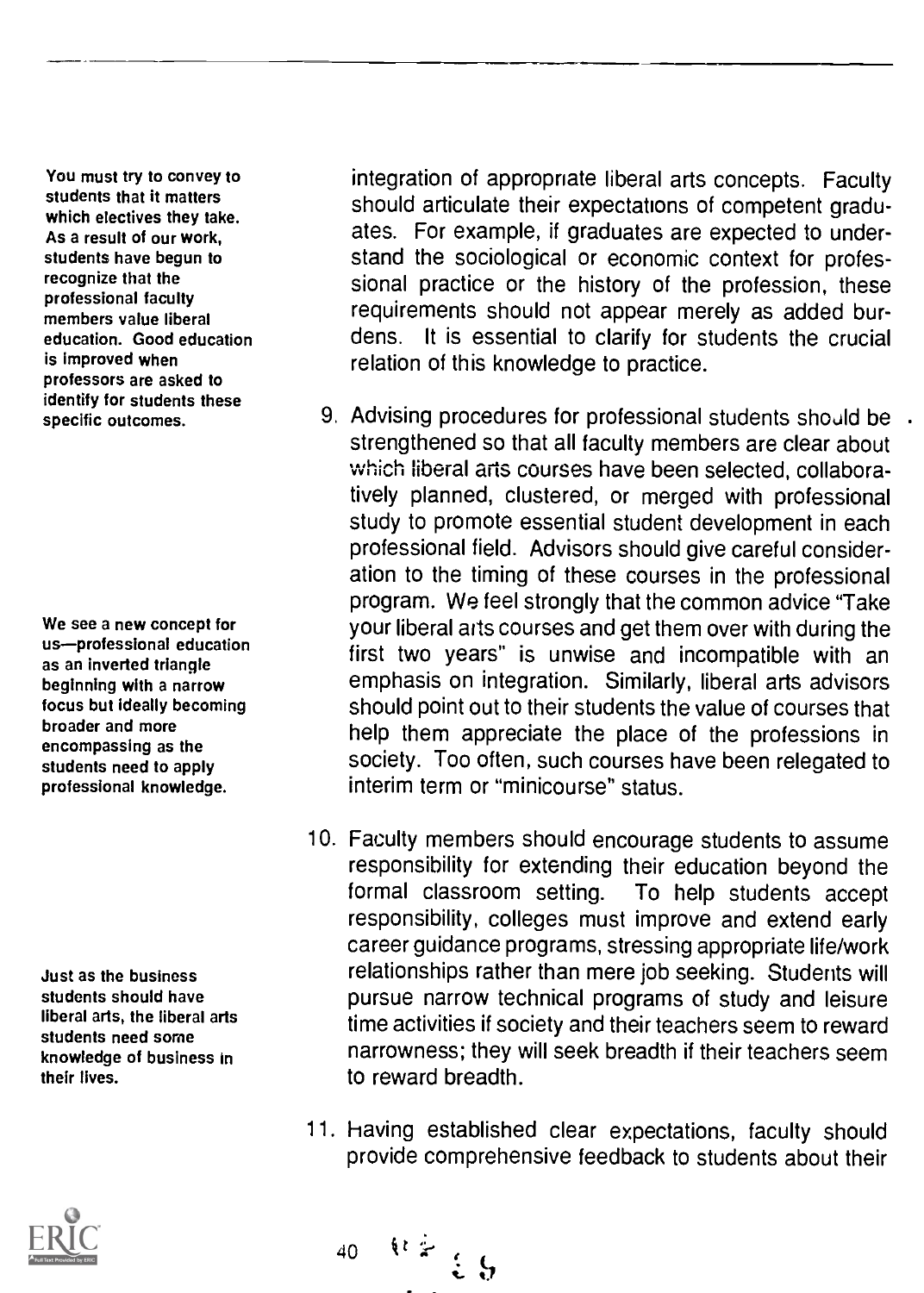development as educated professionals, including both the selected liberal education outcomes and specific professional knowledge and skills. This process is enhanced by the direct involvement of liberal arts educators in providing feedback to professional students. For example, some architecture programs invite English and speech faculty members to collaborate in coaching and judging students as they present design projects to prospective clients. As a result, liberal arts faculty members gain new perspectives on performance-based assessment.

- 12. Faculty can help students find role models among professionals who demonstrate through practice the value of educational breadth. These individuals can speak authoritatively and meaningfully with students about the importance of integrating liberal and professional study.
- 13. Both research and experience tell us that students who are active rather than passive learners readily learn and use the concepts and skills taught. Furthermore, students !earn best when they are strongly motivated, and today's college students typically have keen interest in career preparation, For programs that integrate liberal arts content and perspective with specialized professional education, a wide range of options is available to keep learners active and involved. Examples include writing activities; debates; clinical, studio or community projects requiring synthesized knowledge to solve complex problems; case studies; interdisciplinary lectures; simulations; and capstone courses. These experiences build on professional esprit de corps to make the liberal learning relevant. Our network members experienced the architect's design problems, the journalist's ethical dilemmas, and the health professional's clinical assessment techniques as types of active learning that could be used to reinforce many liberal education objectives.

 $\frac{40}{41}$  and  $\frac{40}{41}$ 

An example of a good "problem" for several disciplines such as social work, education, pharmacy, and nursing, is the issue of high-risk pregnancy.

A natural relationship is the merger of world civilizations with the history of architecture. What educated tourist is not in need of some background in architecture?

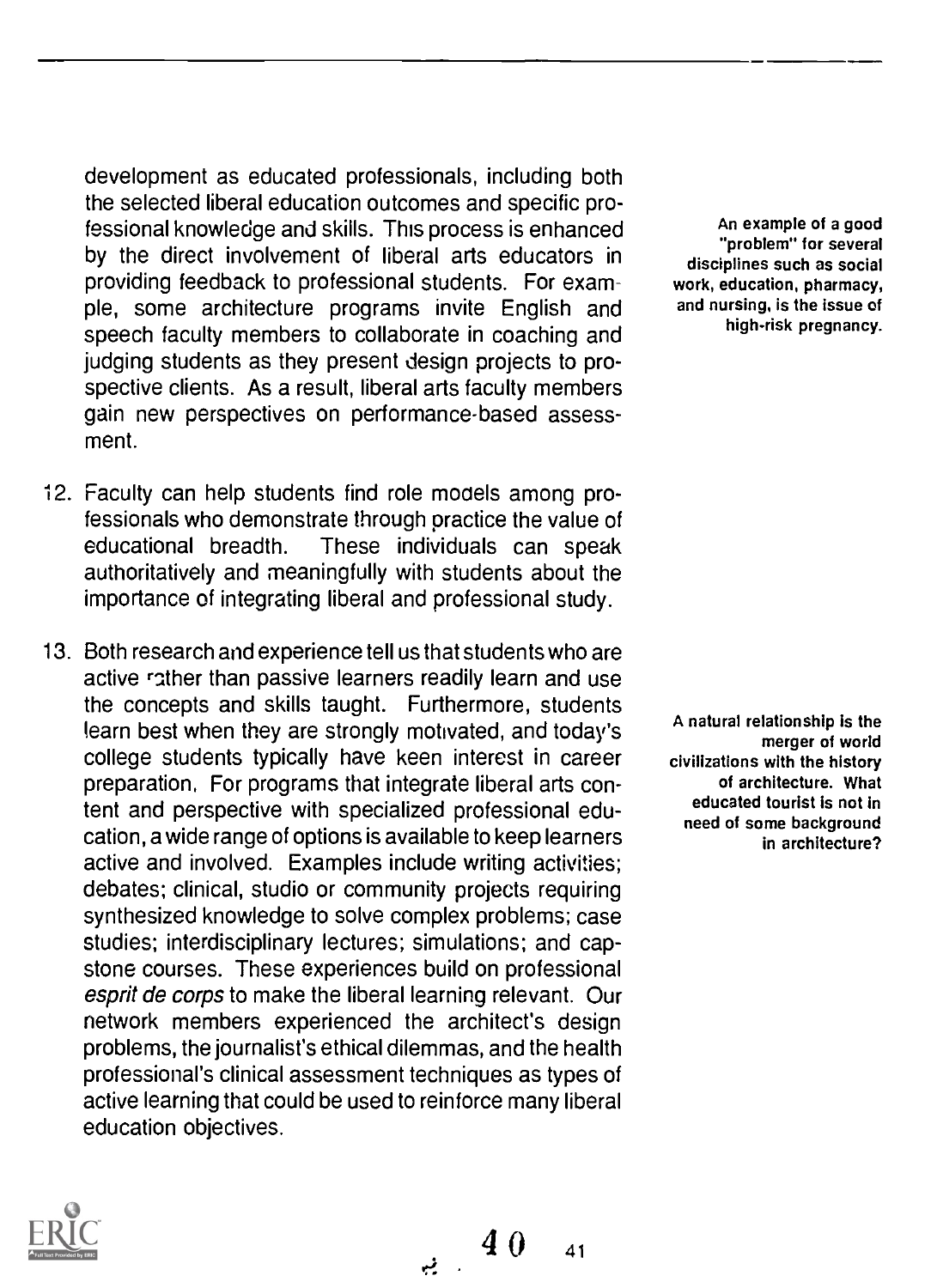- 14. Integrated professional and liberal study is a natural arena for expanding professional students' public service activities following notions currently under discussion on many campuses.34 Reciprocally, public service activities for liberal arts students can provide exposure to the professions.
- 15. Self-direction and internal motivation are essential in professional life. Therefore, faculty should help students develop their ability to direct their own learning and to assess their own academic and skill development. Working together as a team, the professional and liberal arts fields have much to contribute to the broader application of performance-based competence assessment and self-directed activities.

#### Challenges to External Policy Makers

Policy makers, employers, and the public are interested in helping colleges set high educational standards. Often responding primarily to modia interpretations, they have not vet been exposed to the potential benefits of integrating liberal and professional study. Educators must articulate this idea more clearly and seek the productive involvement of external groups.

The specific groups to whom we offer challenges include employers, state and federal policy makers, accrediting agencies, licensing agencies, and scholarly and professional associations. Many challenges will necessarily concern more than one of these groups.

<sup>1</sup> Educators should unite with business and professional leaders to identify qualities sought among graduates and ways in which these qualities may be fostered. Based on their own experiences, executives of major private and public corporations, political figures, and others have stressed the need for appropriately educated professionals. They have urged colleges to strengthen experi-

Adaptability is reading the contours of the present and envisioning their importance for the future.

 $\mathcal{A}^{(1)}$  and  $\mathcal{A}^{(2)}$ 





 $^{42}$  ,  $^{46}$   $^{67}$   $^{67}$ 41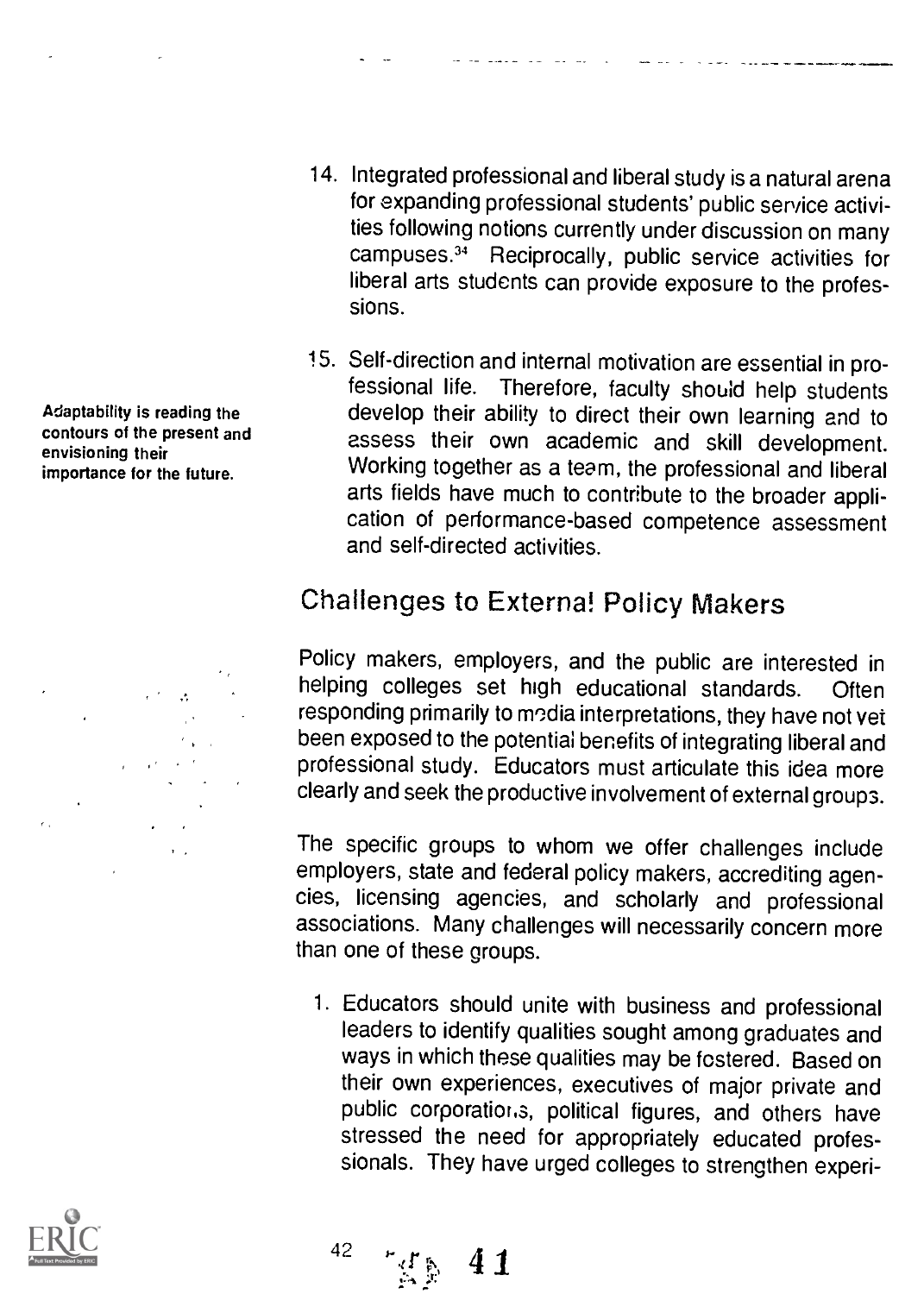ences that promote general capabilities traditionally associated with a liberal arts education. Since these individuals also employ graduates who have completed specialized programs, it is essential to ensure their additional involvement in curricular revisions. New ways must be found to jointly establish standards of educational excellence that move such discussions beyond rhetoric and exhortation. Focused discussions will help educators translate broad ideas into specific educational activities that can improve subsequent performance of graduates as professionals and citizens. Involvement in setting standards encourages commitment of employers to help in validation of criteria through evaluation of graduates.

- 2. Employers and colleges should jointly develop guidelines for both employers and graduate/professional schools who recruit on college campuses. The guidelines should avoid endorsing recruiters who, by their inquiries, suggestions, or offers of positions, reinforce for students the image of intense, narrow specialization as the sine qua non of professional success.
- 3. Accrediting agencies frequently have been accused of fostering narrow educational programs through restrictive standards. To counter these accusations effectively and to regain lost credibility, accreditors should make more public their established requirements of integrated liberal and professional study and more visible their recent initiatives. Accreditors should also work with educators and public agencies to discourage false implications that they support unnecessarily narrow approaches. Faculty members comprise a substantial constituent group within most accrediting agencies and should take an active part in this self-regulating effort.
- 4. The accrediting process should encourage, identify, and reward the successful integration of liberal and professional study. Specialized and regional accreditors might

Our accreditation self-study provided the perfect opportunity to use the PLUSS and to initiate more discussion of liberal teaming outcomes. The PLUSS is a lengthy complex instrument. But we were able to adapt sections to our local situation.

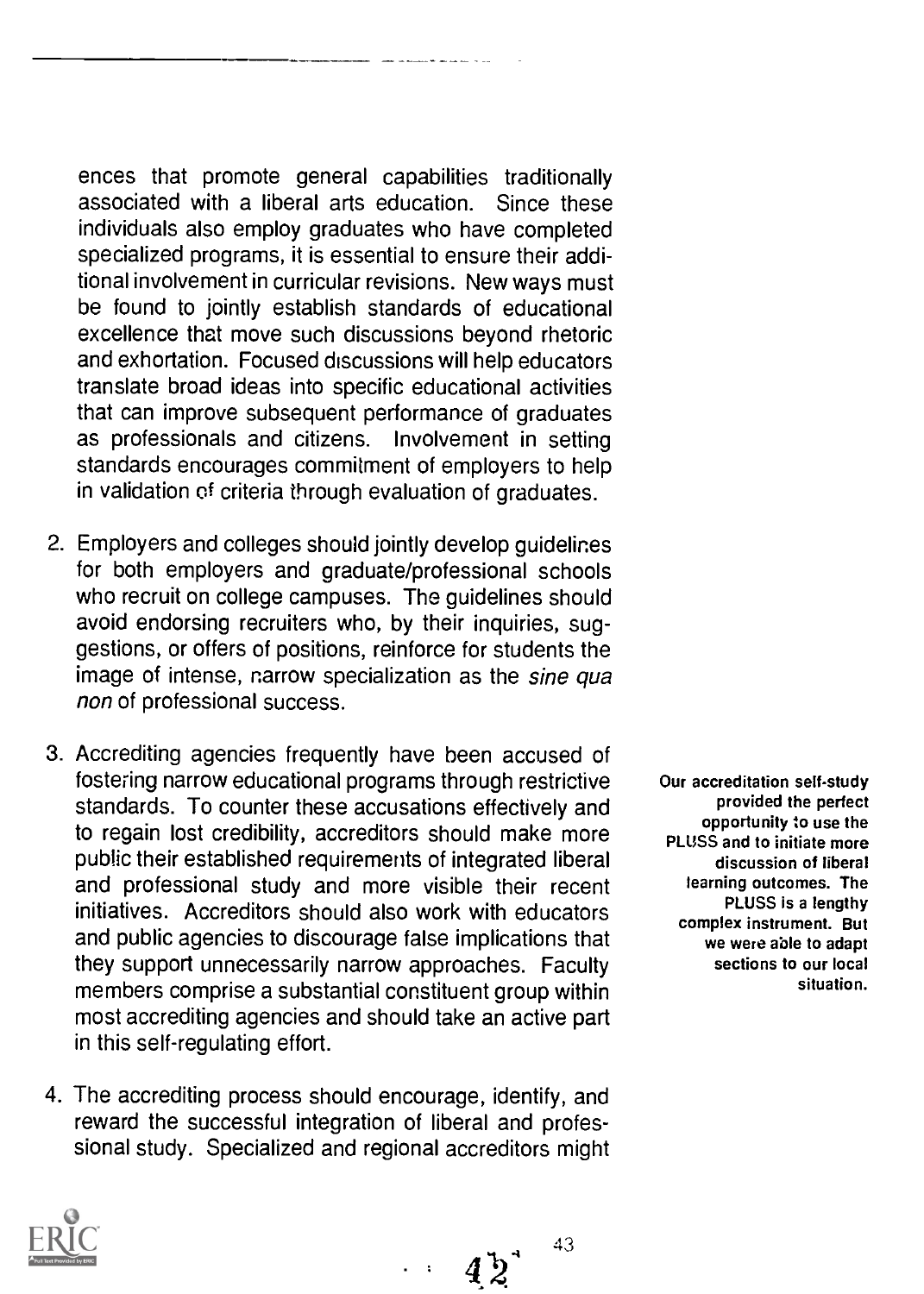Some integrated courses could be developed for television and thus serve as models.

Studies of integration need, at least in part, to be ethnographic so we can learn how the integration occurs for the student; who encourages it, what reinforces it?

cooperate in developing a pool of peer reviewers who would bring to program review a specific expertise in integrated study. Accreditors could also publish a list of documented exemplary integrative programs.

- 5. Accreditors will need to deal candidly with the problem of community college transfers from institutions that allow early specialization without concurrent attention to the liberal aspects of professional development.
- 6. Professional and disciplinary associations should facilitate integration by sponsoring serious discussions focusing on opportunities for integration and by offering avenues for dissemination to those interested in sharing educational activities and outcomes of integrated programs. The Association of American Colleges is currently engaged in such discussions to help introduce a stronger contextual component into engineering curricula. Similarly, the teaching divisions of such groups as the American Historical Association and the American Sociological Association could encourage member symposia to report educational endeavors that help professional students understand the context for practice.
- 7. Educational und philanthropic foundations should support more intensive searches for examples of educational excellence based on integration, sponsor research that examines their impact, and promote dissemination of their important characteristics.
- 8. All groups should cooperate in ensuring that various attitudes, values, qualities, and skills assumed to contribute to competent professional practice actually achieve that end. Research examining ways that graduates use skills in their professional work can reduce the dependence of curricular decisions on anecdotes and assure use of appropriate measures for student assessment.

 $\frac{44}{1}$   $\frac{1}{2}$   $\frac{3}{4}$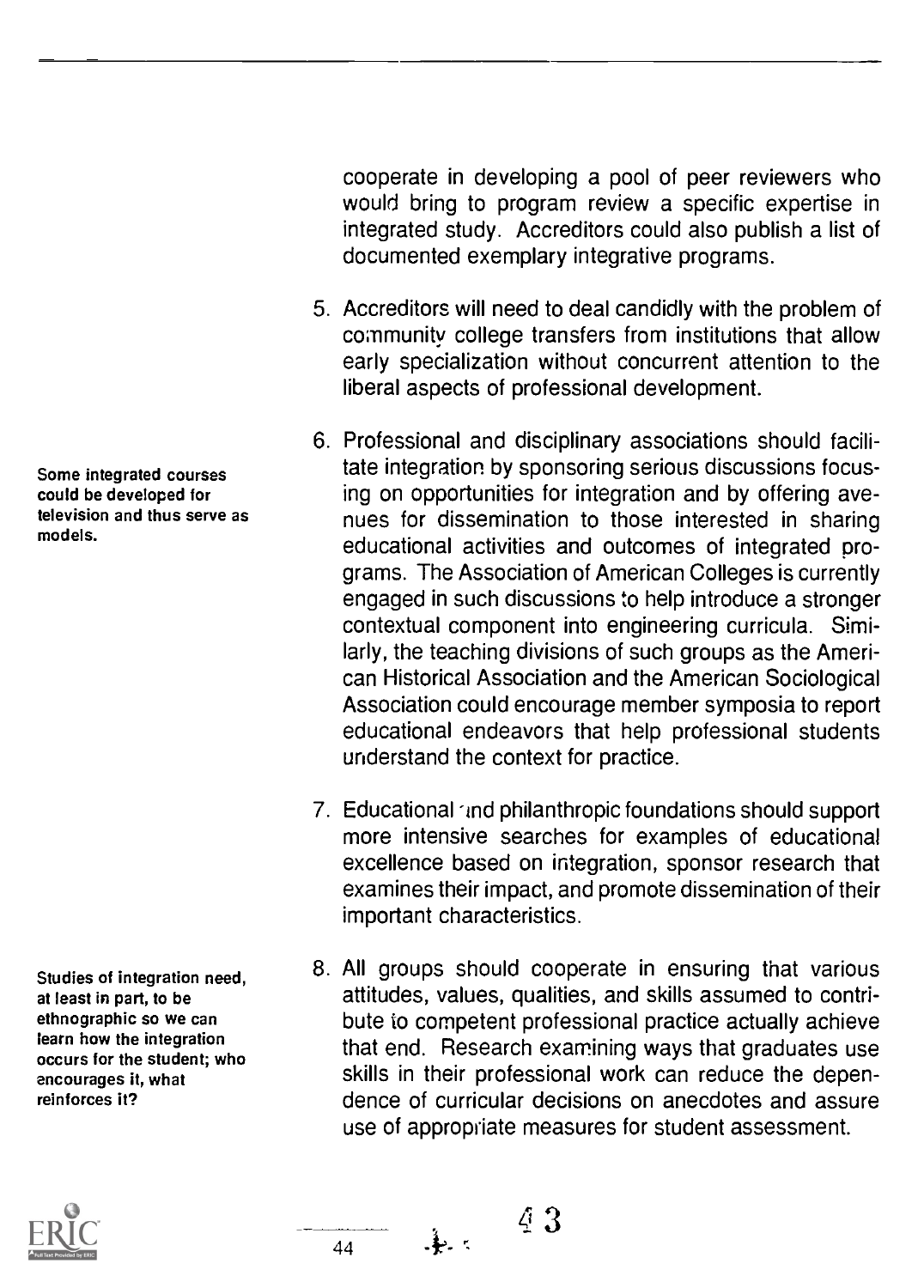Validation measures should be grounded in professional practice, societal needs, and learning theory. Since practice is continuously in flux, periodic reexamination must involve employers, professional associations, and licensing agencies. In addition to traditional quantitative methods of validation the use of qualitative techniques should be expanded. For example, working together with liberal arts colleagues, educators in professional fields can dray: from their previous experiences (clinical observations, practica, or attitudinal measures) to devise indicators of "the liberally educated professional." Alternatively, assessment of student learning could be grouped into intuitively meaningful categories such as knowledge about what to do, when to do it, and why do it. Accreditors can point to exemplary programs that have conducted validation studies suitable for replication.

- 9. Professional associations, employers, and licensing agencies should cooperate with educators to help identify those competences that should (and can) be acquired before professional employment and those that are best developed or expanded after entry into the profession.
- 10. A variety cf task forces, curriculum committees, and project groups from national associations and accrediting groups must take a more assertive role in defining collegelevel outcomes students should achieve and in developing measures of integrated liberal and professional study. Unless these groups take the initiative, state and federal policymakers who are sponsoring assessment plans may encou ge the creation of minimal performance standards rather than high standards of broad competence to which professional graduates should aspire. The approach external policy makers take and the relationships they develop with educators can either facilitate or retard efforts toward integration.

At the local level, employers should work with faculty members to develop definitions and methods to measure

 $\mathbb{Z}_2$ 



Try building case studies around the "crisis of the week" in any field.

 $4.4.$  45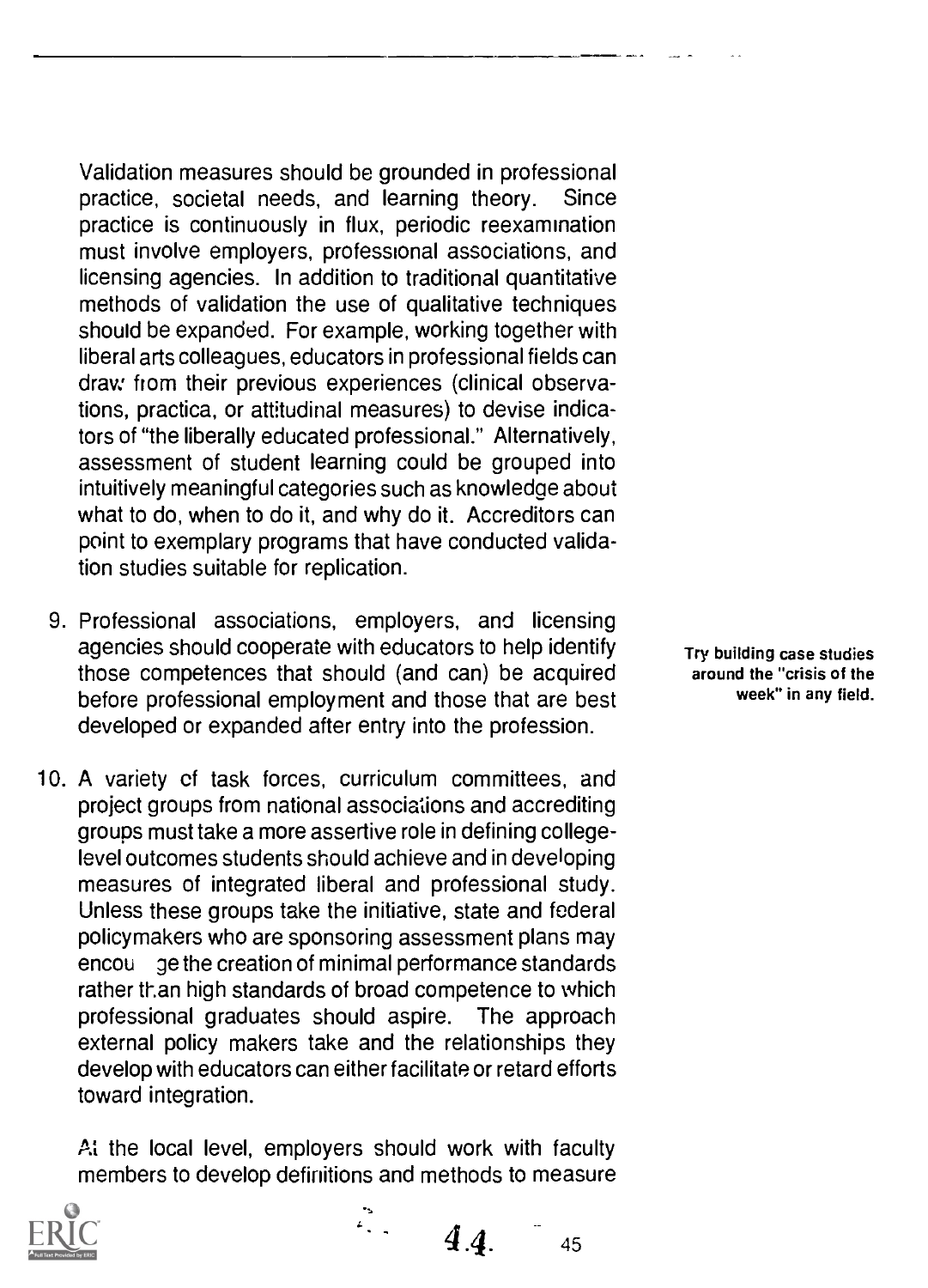achievement of the liberal outcomes of professional education as well as their impact on personal and professional success. Faculty who are adept at testing and measuring skill performance might extend their assessments to encompass liberal type outcomes. Nursing provides a useful example where students' interpersonal skills when performing a procedure are assessed as equally important to the technical skill used. Similarly, liberal arts faculty have skills in appraising broad outcomes, such as critical thinking and use of perspective in problem-solving, to share with their colleagues in professional fields.

11. National testing agencies have specific experience in constructing occupational and professional tests. Currently, they are developing new measures of general education that juxtapose concepts from traditional disciplines against important basic skills.<sup>35</sup> These agencies should be encouraged to work with interested faculty members in developing similar tests that encompass both liberal and professional knowledge, skills, and attitudes.



46

 $\overline{45}$ 

 $\mathcal{L}^{\pm}$  .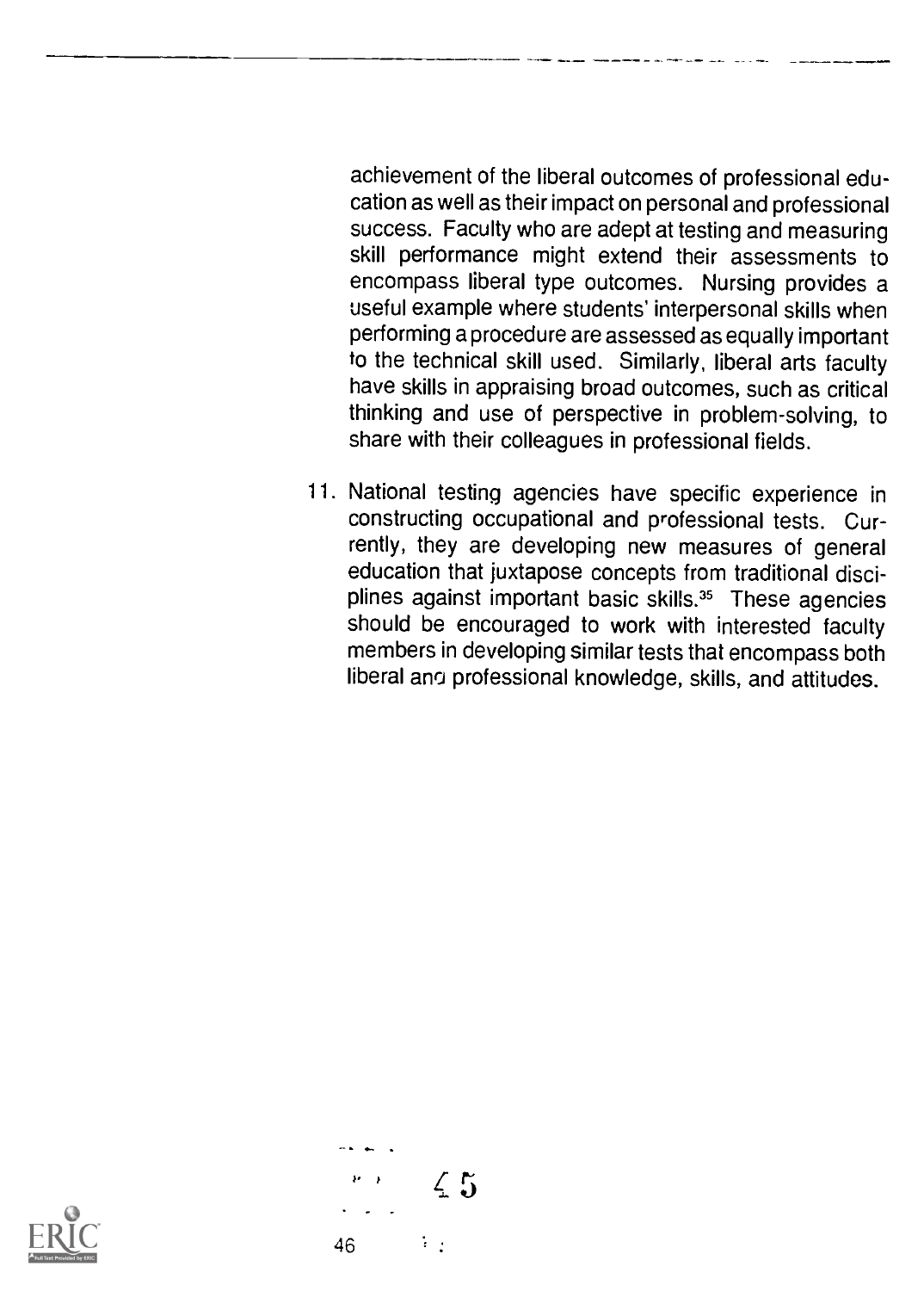# Strengthening That Hes and CHAPTER **6**





经

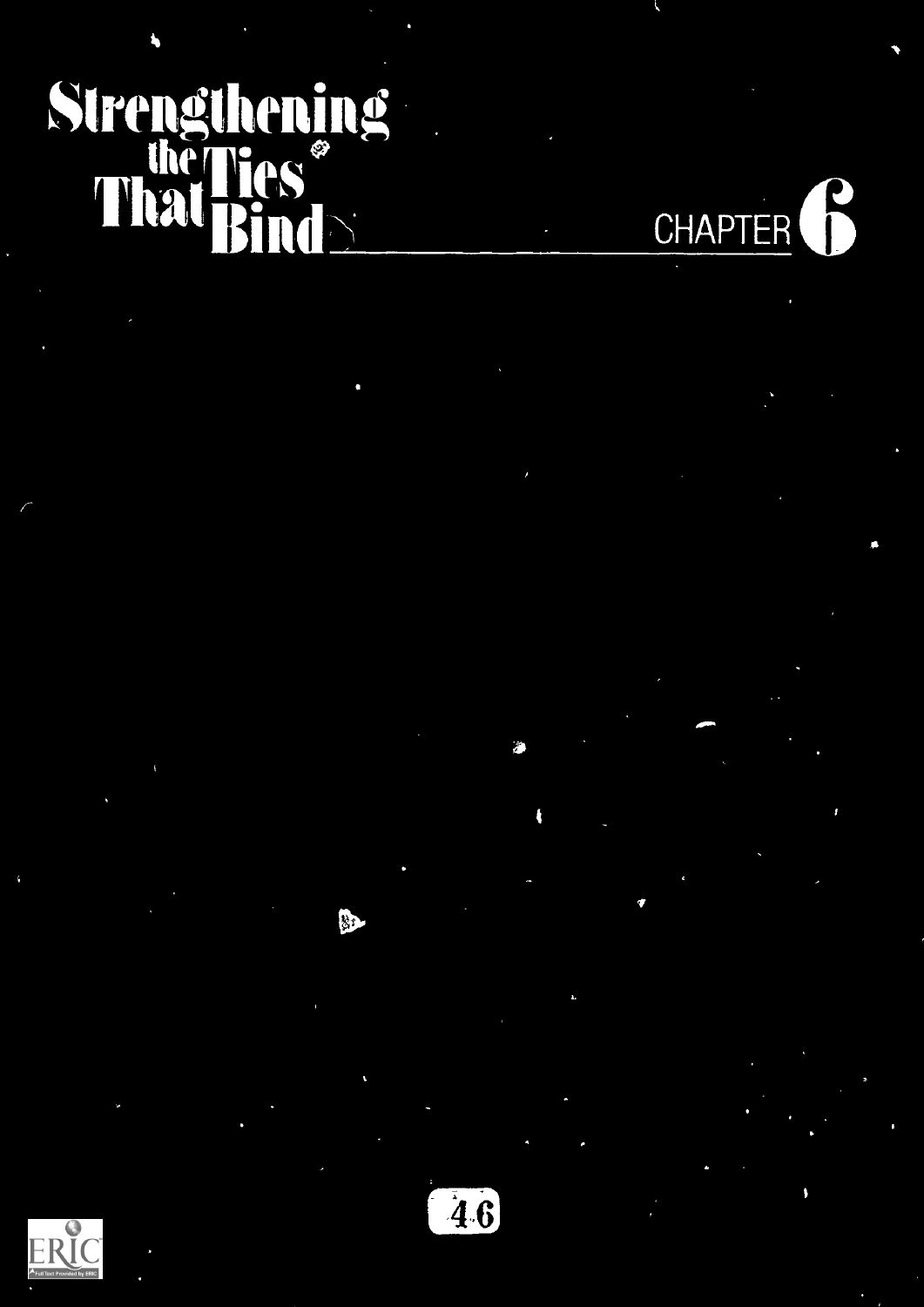### A New Spirit of Learning: A New Sense of Community

The current era of curriculum reform will prompt multifaceted change in American education. Whether the changes will be sufficiently broad and enduring remains to be seen. During this period of curricular ferment and reform, many have looked backward to the "good old days" rather than forward to needs of our rapidly changing society. Such nostalgia may have encouraged premature adoption of curricular reforms that are no longer appropriate or effective.

As college costs rise, few students can afford to lengthen the college years in order to pursue liberal and career education sequentially. More importantly, separate pursuit of these educational domains is less effective than building on student interests, which also promote active involvement in learning. As one university president has said, "We need not a new curriculum, but a new spirit of learning-some simple, meaningful, achievable educational goal our new educational paradigm must be achieved through—not instead of or in defiance of students' career goals."36

In response to recent criticisms of eroding educational breadth, liberal arts faculty members have understandably responded with efforts to extend, strengthen, broaden, and interrelate liberal arts subjects as a way to restore "educational balance." Perhaps because their enrollments are more secure, professional program faculty have been less motivated to respond than disciplinary faculty. Surely, there has been little indication that the two groups have heard the calls for integration or that they have reached out to one another.

In recent critiques, some have also called fora return to a "sense of community" in our colleges. This suggestion can incorporate the need to bridge the gulf that currently separates liberal and professional study. We believe the idea of reestablishing a sense of community is viable if grounded purposefully in values shared by most faculty and students. The potential liberal



 $4.7^{+4.3}$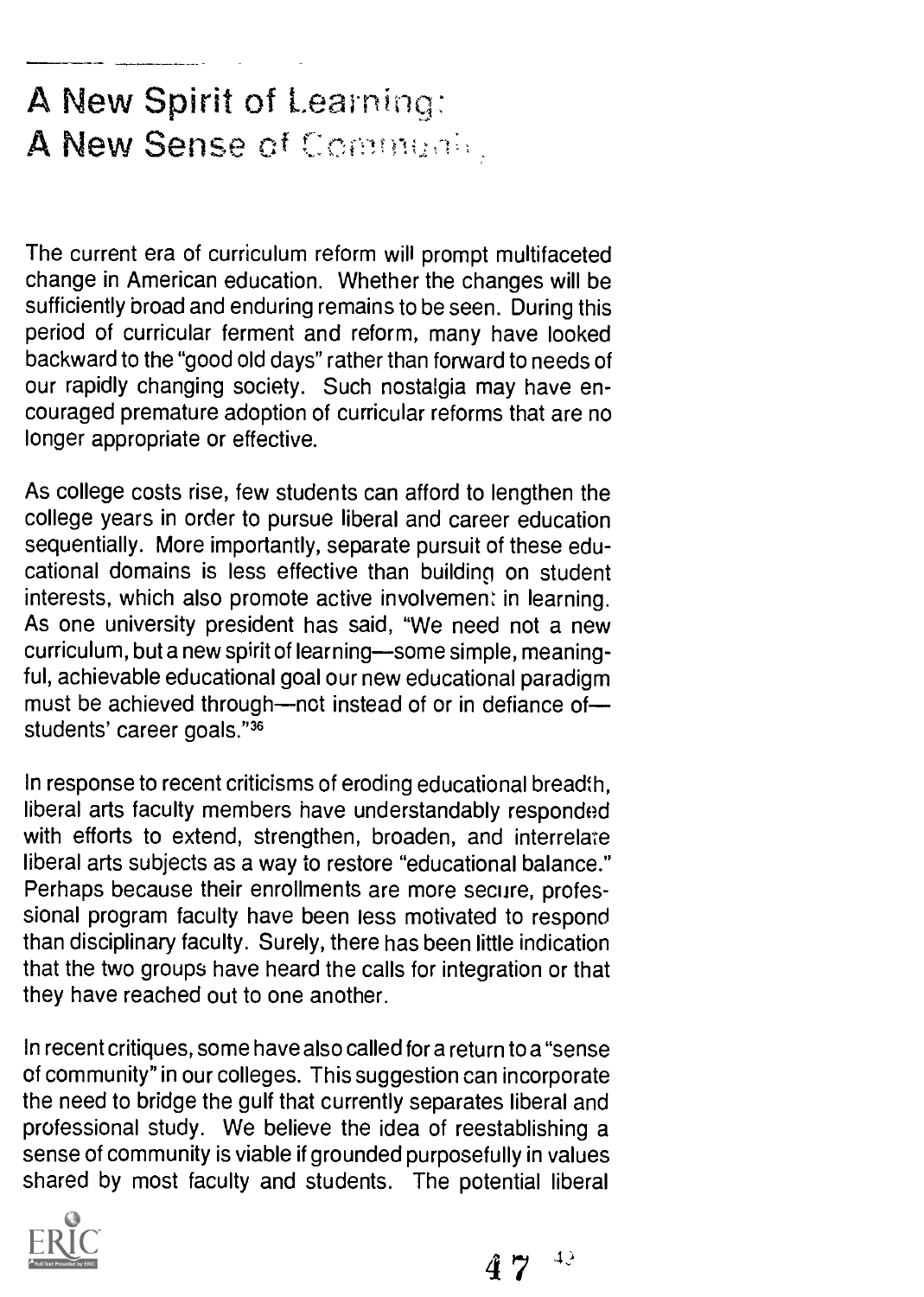outcomes of professional education can be used to strengthen the ties that bind liberal and professional study because they give meaning and stability to the education of the student while accommodating the rich diversity of the university.

In the Professional Preparation Network, liberal and professional educators have reached out to each other. Our goal has been to examine varied educational objectives, strategies, and interdisciplinary arrangements that equip professional students to solve the complex problems of our times and assist liberal arts students to appreciate the societal contributions made by the professions. Such arrangements require that faculty depart from comfortable and familiar patterns, breaking new ground as they reconsider educational purpose and organization. Having experienced this dialogue, we are unlikely to be satisfied by a return to the "good old days" of separatism. The tasks of developing a new spirit of learning and of building a new sense of community aro so crucial that they must involve all faculty and students.

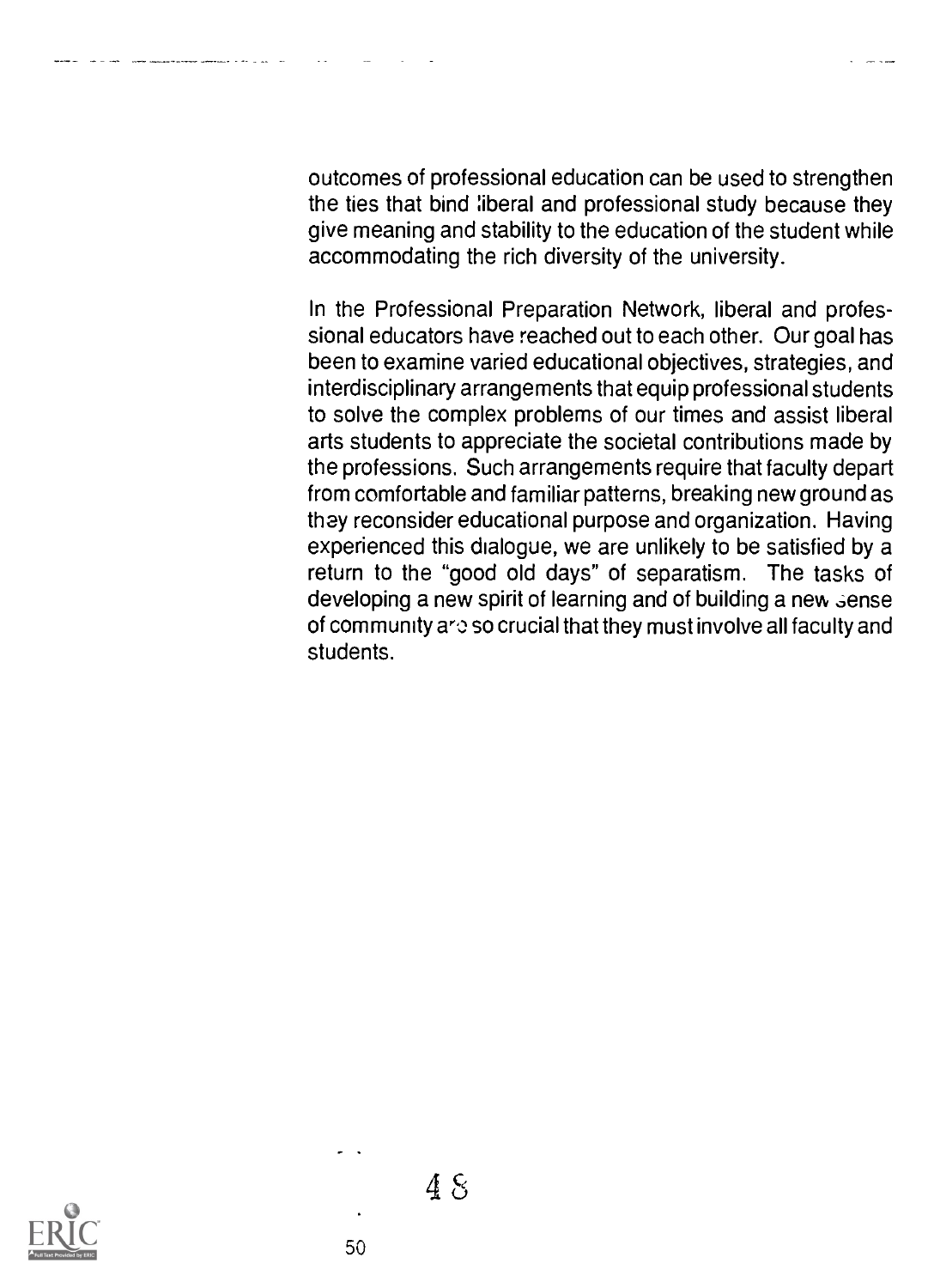### A. National Advisory Panel

Stephen M. Aigner,<sup>1,2</sup> Associate Professor and Director, Undergraduate Social Work Program, Iowa State University

Thomas Bausch,' Dean, College of Business Administration, Marquette University

Mary Sue Infante, Dean and Professor, School of Nursing, **Boston College** 

Robert Metcalf, Professor and Dean Emeritus, College of Architecture and Urban Planning, University of Michigan

Richard Millard,' Past President, Council on Postsecondary Accreditation

L. Jackson Newell,<sup>2</sup> Professor and Dean, Liberal Education, University of Utah

Dwight Sangrey, Dean and Professor, School of Engineering, Rensselaer Polytechnic Institute

Ray Schaub, Interim Director, World College, Eastern Michigan University

Stanley Soffin,<sup>1,2</sup> Professor and Chairperson, School of Journalism, Michigan State University

Linda Strand, Assistant Professor of Pharmacy Practice and Director of Graduate Programs in Pharmacy Administration, University of Utah

Richard Wisniewski, Dean and Professor, College of Education, The University of Tennessee

<sup>1</sup> Also named as an official representative by a professional accrediting agency.

<sup>2</sup> Member of the Task Force that helped drait this report.



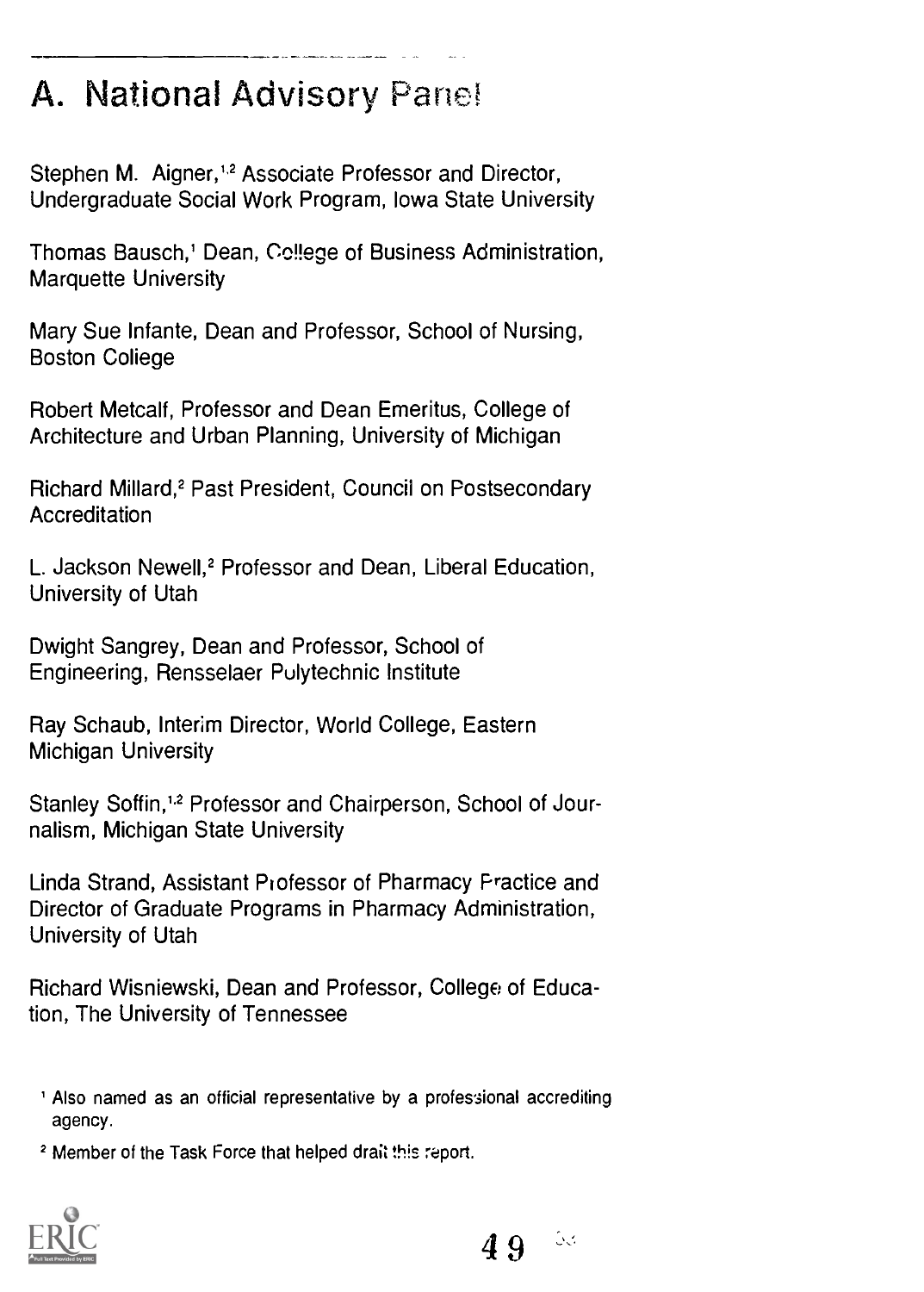## **B. Network Members and Guests**

#### Network Members'

A Robert Armour,2 Professor of English, Virginia Commonwealth University

Catherine White Berheide, Associate Professor and Chairperson, Department of Sociology, Anthropology, and Social Work, Skidmore College

James H. Bissland, Associate Professor and Chairman, Department of Journalism, Bowling Green State University

Elmer E. Botsai, Dean and Professor, School of Architecture, University of Hawaii at Manoa

Ronald R. Cavanagh, Associate Professor of Religion and Vice President for Undergraduate Studies, Syracuse **University** 

Robert K. Chalmers,' Bucke Professor of Pharmacy Practice and Department Head, School of Pharmacy and Pharmacal Sciences, Purdue University

Taylor R. Durham, Assistant Professor of Organization and Management, Department of Business, Skidmore College

Barbara S. Fuhrmann,<sup>2</sup> Professor, Department of Educational Services, Virginia Commonwealth University

Gerald M. Gross, Associate Dean, Professor, and Director of Undergraduate Programs, Schoo: of Social Work, Syracuse **University** 

Suzanne L. Hawes, Professor, School of Health Professions and Nursing, William Paterson College of New Jersey

Sybillyn Jennings, Associate Professor of Psycholog, Russell Sage College

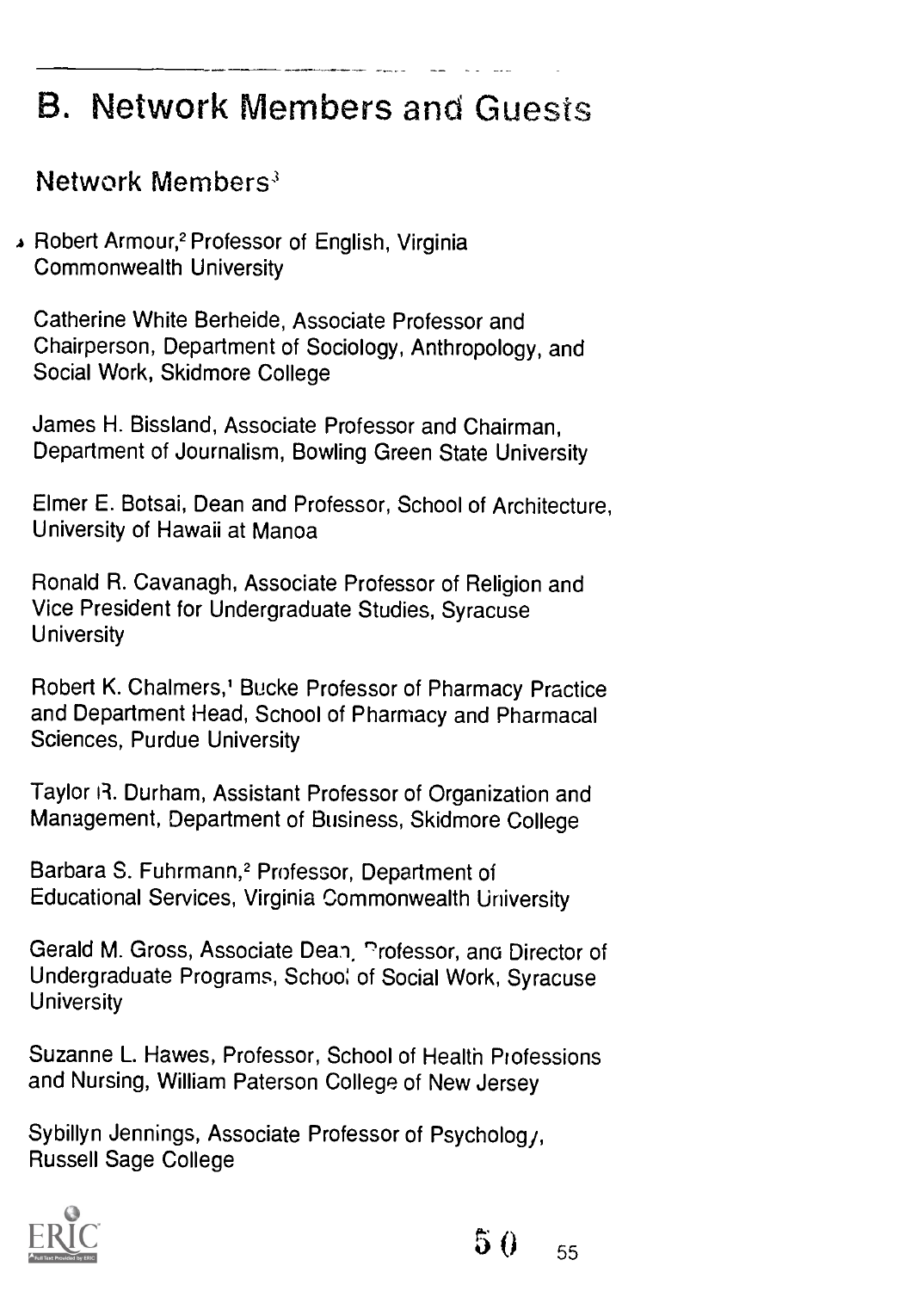Thomas Kaska, Professor of English, Wilkes College

Thomas D. Klein, Professor, Department of English, Bowling Green State University

Edmund B. Lambeth, Professor and Associate Dean for Graduate Studies, Research and Faculty Development, School of Journalism, University of Missouri

Richard G. Law, Associate Dean and Associate Professor, College of Sciences and Arts, Washington State University

Reece J. McGee, Professor and Master Teacher, Department of Sociology and Anthropology, Purdue **University** 

George A. Mostoller, Associate Professor and Director of Engineering Technology, University of Pittsburgh at Johnstown

Roy Moore, Professor, School of Journalism, University of **Kentucky** 

Umid R. Nejib,<sup>2</sup> Professor and Dean, School of Engineering and Physical Sciences, Wilkes College

Mary Lou Peck, Assistant Professor of Nursing, Russell Sage College

Sister Eileen Rice, 0. P. Program Director, Teacher Education, Sienna Heights College

J. William Rudd, Professor and Director, School of Architecture, Washington State University

Larry Schuetz,<sup>2</sup> Associate Professor of English, College of Education, University of Wisconsin-Whitewater



 $\ddot{\cdot}$  $\sim$   $\sqrt{21}$ 

56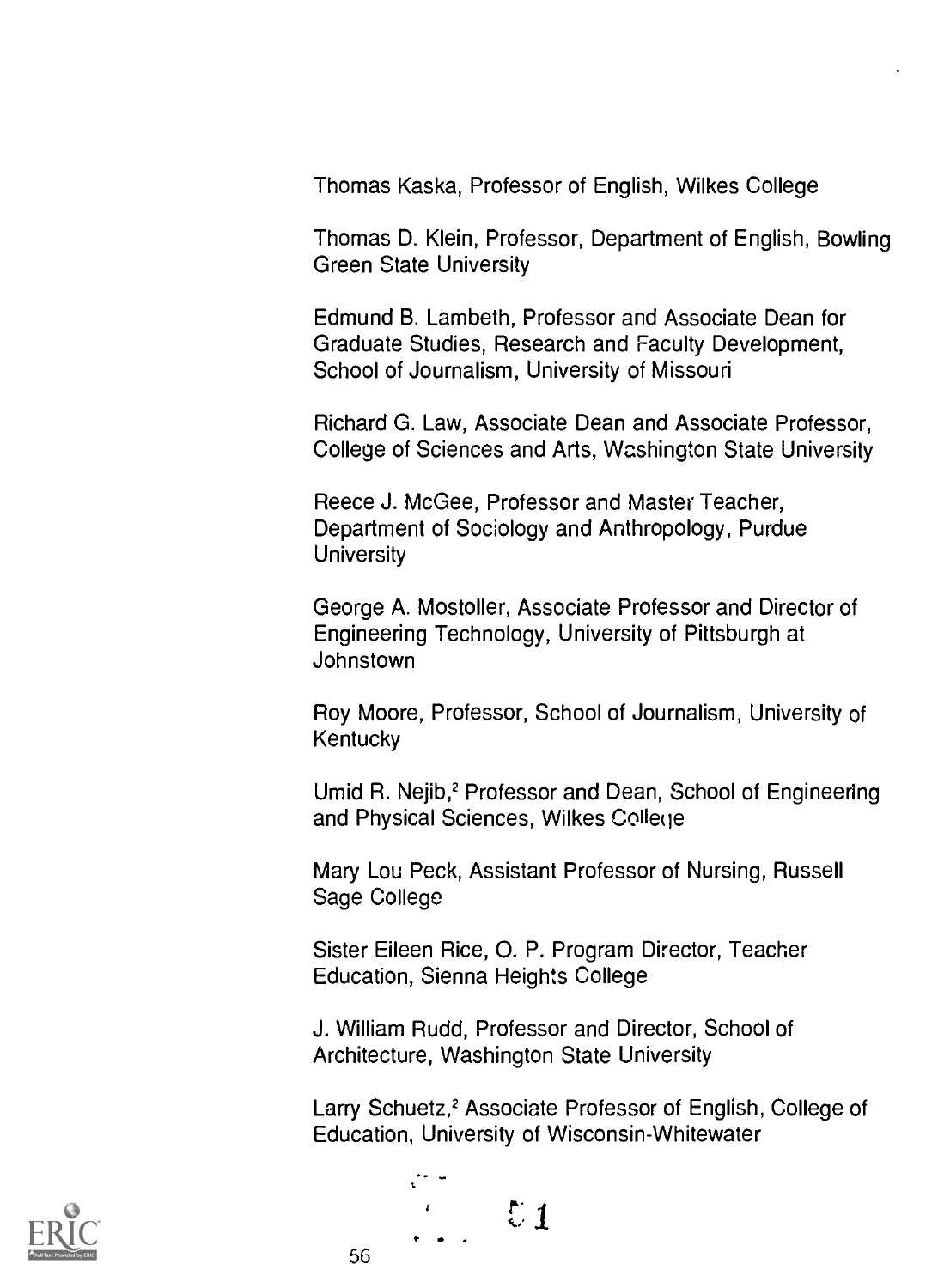Richard K. Seymour, Dean and Professor, College of Languages, Linguistics, and Literature, University of Hawaii at Manoa

Paul M. Strzempka, Associate Academic Dean and Assistant Professor of Classics, University of Pittsburgh at Johnstown

Louis J. Swift, Professor of Classical Languages and Literatures, Director, University Studies Program, University of Kentucky

Jon Torgerson,<sup>2</sup> Associate Professor and Chairperson, Department of Philosophy and Religion, Drake University

James Winship, Assistant Professor of Social Welfare and Director, Teaching Enhancement Center, University of Wisconsin-Whitewater

J. Mark Winston, Ellis and Nelle Levitt Associate Professor of Pharmacology, College of Pharmacy and Health Sciences, Drake University

Lois Wolf, Associate Professor of Political Science, William Paterson College of New Jersey



 $5^\circ\hspace{-3pt}.2$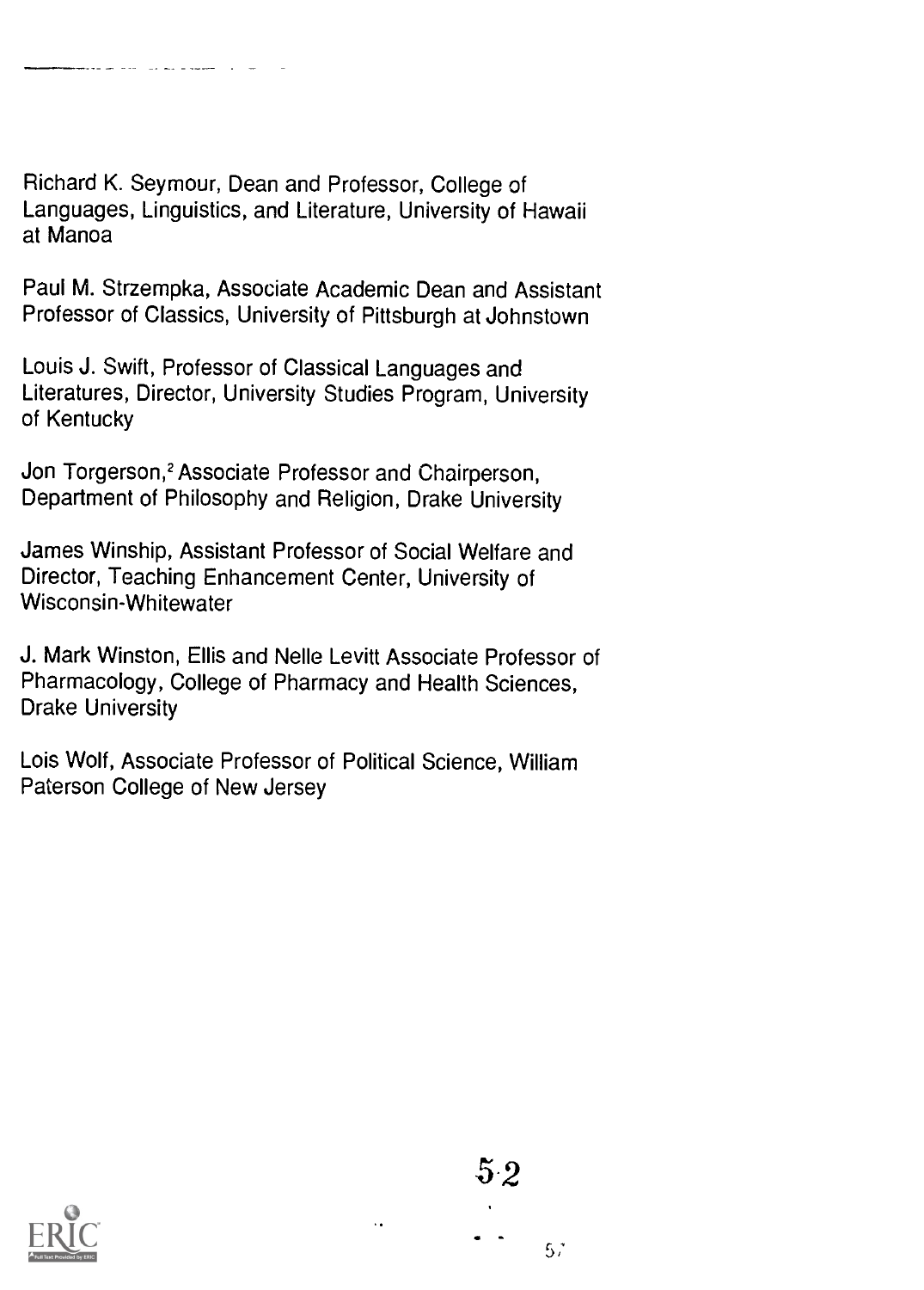#### Guests

Donald Anderson,' Professor of Engineering, Michigan State University, Representing Accrediting Board for Engineering and Technology

Donna Gollnik,' Deputy Executive Director, National Council for Accreditation of Teacher Education

Peter Marsh, Professor of History and Director of the Mellon Foundation Project on Integrating Liberal and Professional Study, Syracuse University

John Maudlin-Jeronimo,' Executive Director, National Architectural Accrediting Board

John Paul Ryan, Staff Director, American Bar Association, Commission on College and University Nonprofessional Legal Studies

- ' Also named as an official representative by a professional accrediting agency.
- 2 Member of the Task Force that helped draft this report.
- <sup>3</sup> Network members listed participated in two or more of the meetings.

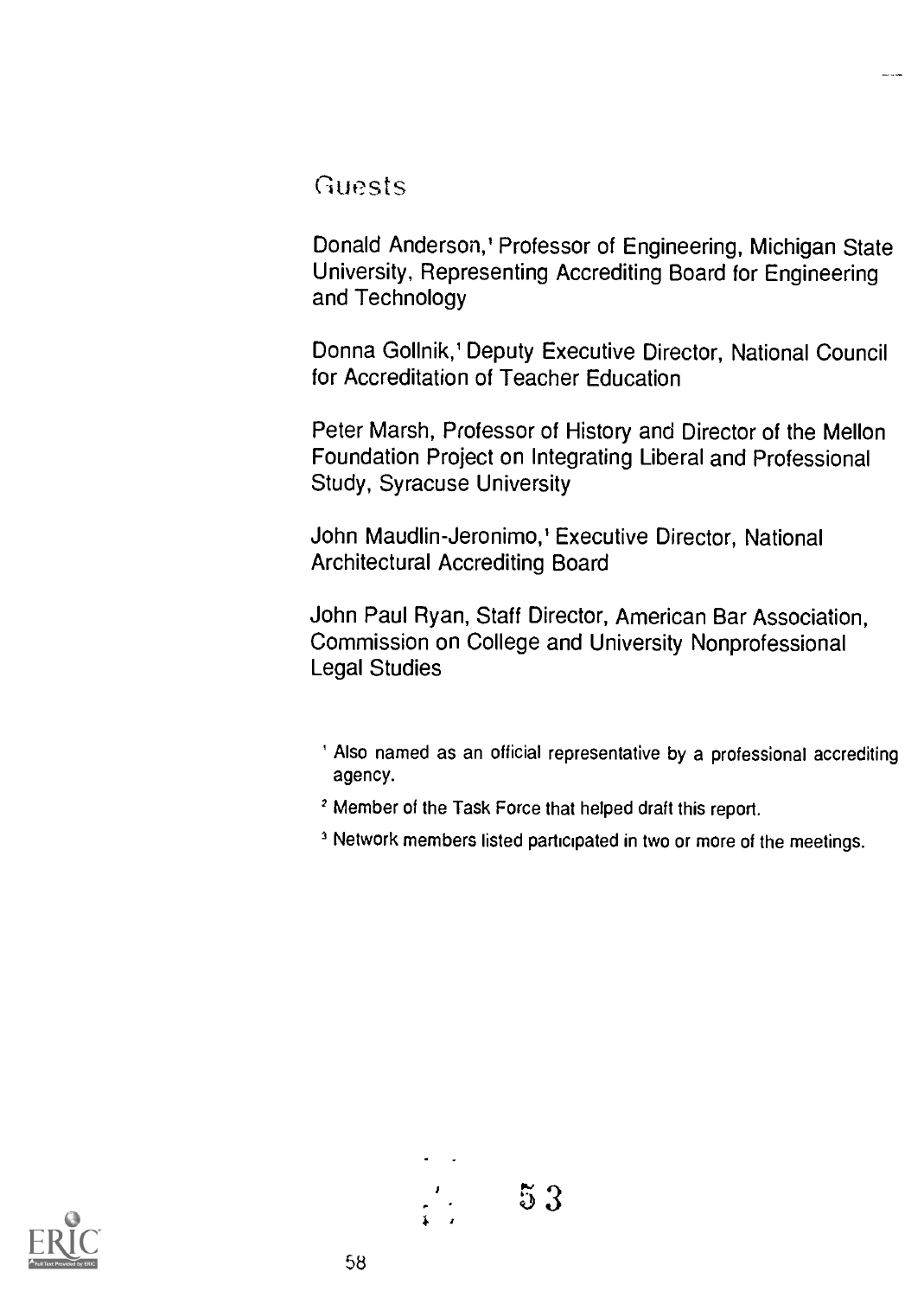## C. Staff

Joan S. Stark, Professor of Higher Education, The University of Michigan

Malcolm A. Lowther, Professor of Education, The University of Michigan

Bonnie M. K. Hagerty, Research Associate and Doctoral Candidate in Higher Education and Nursing, and Lecturer in Nursing, The University of Michigan

Richard Bentley, Research Assistant and Doctoral Candidate, The University of Michigan

Ray Brown, Research Assistant and Doctoral Student, The University of Michigan

C. Lynne Haven, Research Assistant and Doctoral Student, The University of Michigan

Philip Jones, Research Assistant and Doctoral Candidate, The University of Michigan

Pamela Lokken, Research Assistant and Graduate Student, The University of Michigan

Gretchen Martens, Research Assistant and Doctoral Student, The University of Michigan

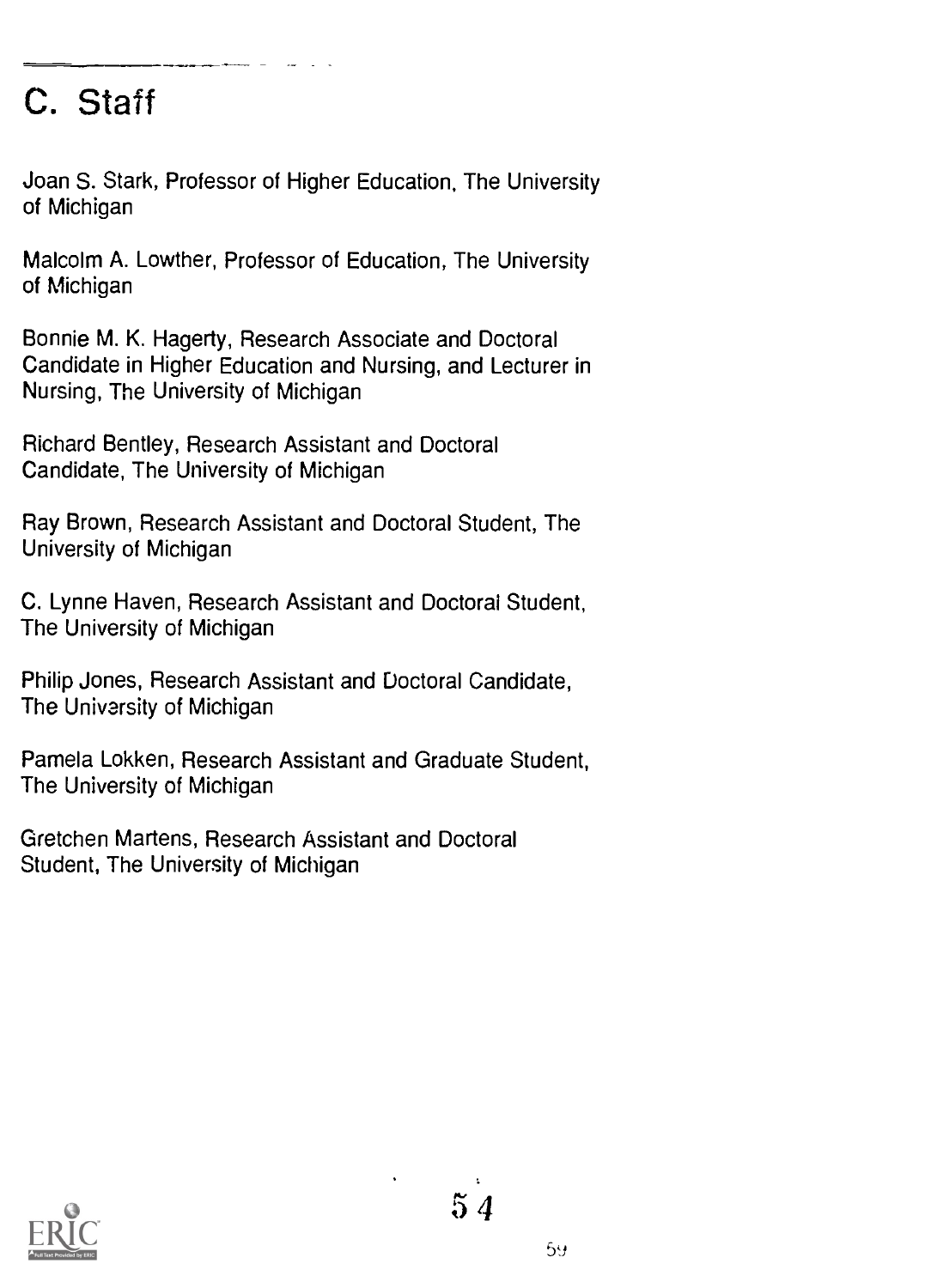## D. Description of PLUSS

The Professional/Liberal Undergraduate Self-Study (PLUSS) helps to stimulate initial discussion within undergraduate professional programs planning to integrate liberal education goals in students' experiences. PLUSS also provides a framework within which professional program and liberal arts faculty may identify and mutually resolve various issues related to such integation in an organized and collegial manner.

Typically, a decision to use PLUSS as a stimulus to discussion will be made by a particular undergraduate professional program (e. g., nursing, business, architecture). This program will then invite other faculty members concerned with liberal education to join their discussions. PLUSS helps identify common views, differing views, and other starting points for dialogues. If students' and recent graduates' views are also included, an even wider perspective is gained.

PLUSS is based on two lists of broad student outcomes:

| <b>Traditional Professional</b><br>Competence     | Outcomes frequently<br>considered primary goals of<br>professional preparation in<br>college.                                                                   |
|---------------------------------------------------|-----------------------------------------------------------------------------------------------------------------------------------------------------------------|
| Liberal/Professional<br><b>Education Outcomes</b> | Outcomes encompassing<br>goals of liberal education but<br>phrased in terms especially<br>relevant to graduates who<br>prepare for professional posi-<br>tions. |

The two sets of outcomes can be viewed as overlapping realms (see figure). The liberal/professional outcomes express common goals for students endorsed by both professional and liberal educators. Because colleges and professional programs may find that some desired outcomes are not covered in these lists, P. JSS provides space to add other locally important outcomes.

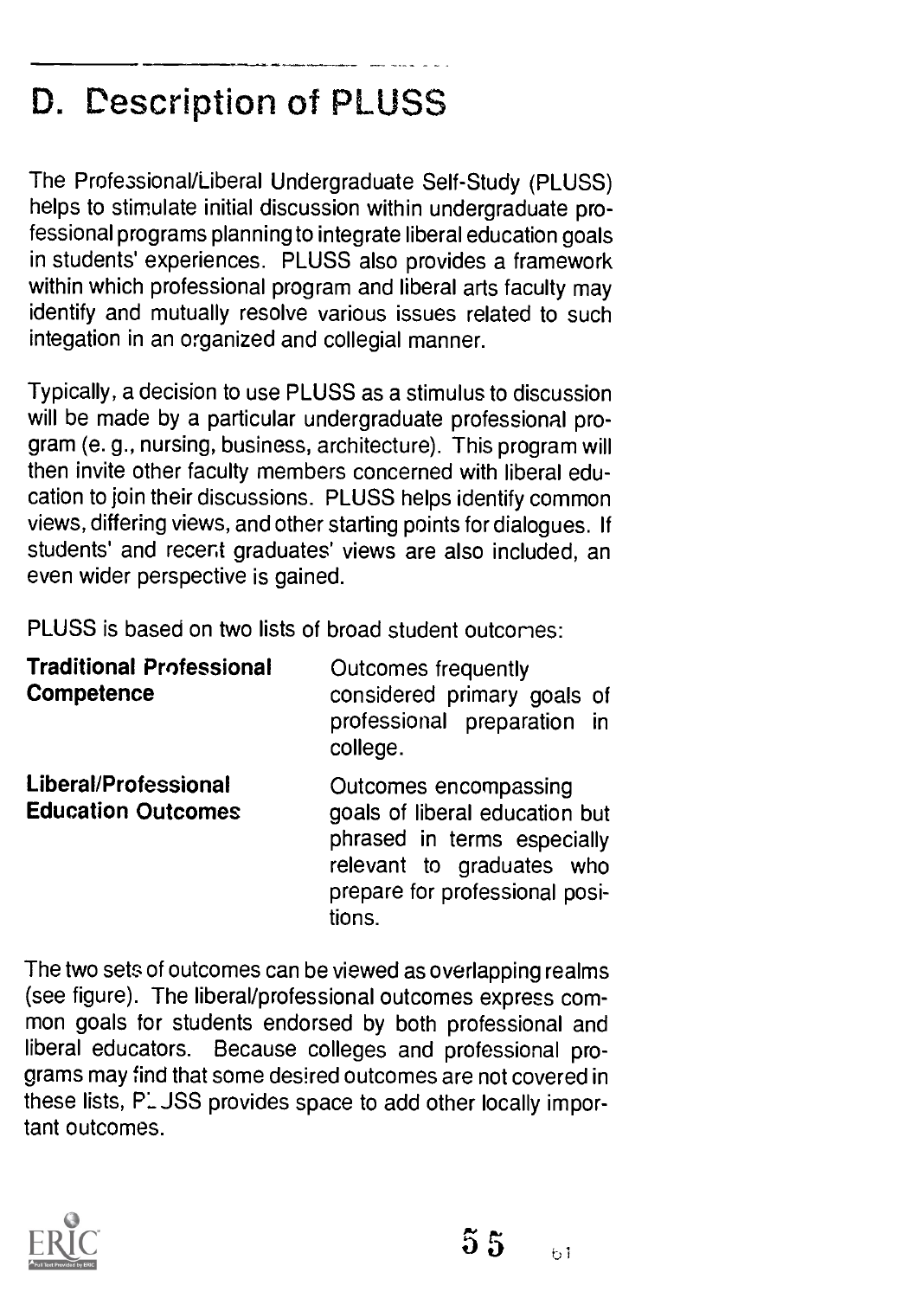

The particular set of liberal/professional outcomes included in PLUSS was originally derived from literature in professional fields. Subsequently, the set was expanded, refined, and fieldtested during 1986 by pairs of professional and liberal arts faculty from several colleges and universities.

PLUSS has separate versions for (1) professional program faculty, (2) liberal arts program faculty, (3) professional program students, and (4) recent graduates of professional programs. Although parts of each version are printed in survey form, the survey responses are intended to be collected informally to stimulate discussion within and among campus groups. The available sections of each version are given in the table below. Within each version, the sections may be used in any combination.

#### AUDIENCES OF PLUSS

| Section of PLUSS                     | Professional<br>Program<br>Faculty | Liberal<br>Education<br>Faculty | Professional<br>Program<br><b>Students</b> | Professional<br>Program<br>Recent<br>Graduates |  |
|--------------------------------------|------------------------------------|---------------------------------|--------------------------------------------|------------------------------------------------|--|
| I. Survey of Important Liberal/      |                                    |                                 |                                            |                                                |  |
| <b>Professional Outcomes</b>         |                                    |                                 |                                            |                                                |  |
| <b>II</b> Identifying Existing       |                                    |                                 |                                            |                                                |  |
| <b>Educational Activities</b>        |                                    |                                 |                                            |                                                |  |
| that Achieve Outcomes                |                                    |                                 |                                            |                                                |  |
| III. Adequacy of Program             |                                    |                                 |                                            |                                                |  |
| Discussions                          |                                    |                                 |                                            |                                                |  |
| IV. Collaboration/Integration        |                                    |                                 |                                            |                                                |  |
| Matrix and Discussion Guide          | ٠                                  |                                 |                                            |                                                |  |
| V. Indicators of Professional/       |                                    |                                 |                                            |                                                |  |
| Liberal Integration                  |                                    |                                 |                                            |                                                |  |
| <b>VI. Facilitators and Barriers</b> |                                    |                                 |                                            |                                                |  |
| <b>Discussion Guide</b>              |                                    |                                 |                                            |                                                |  |
|                                      |                                    |                                 |                                            |                                                |  |
|                                      |                                    |                                 |                                            |                                                |  |

 $56$ 



62

 $\sum_{i=1}^n$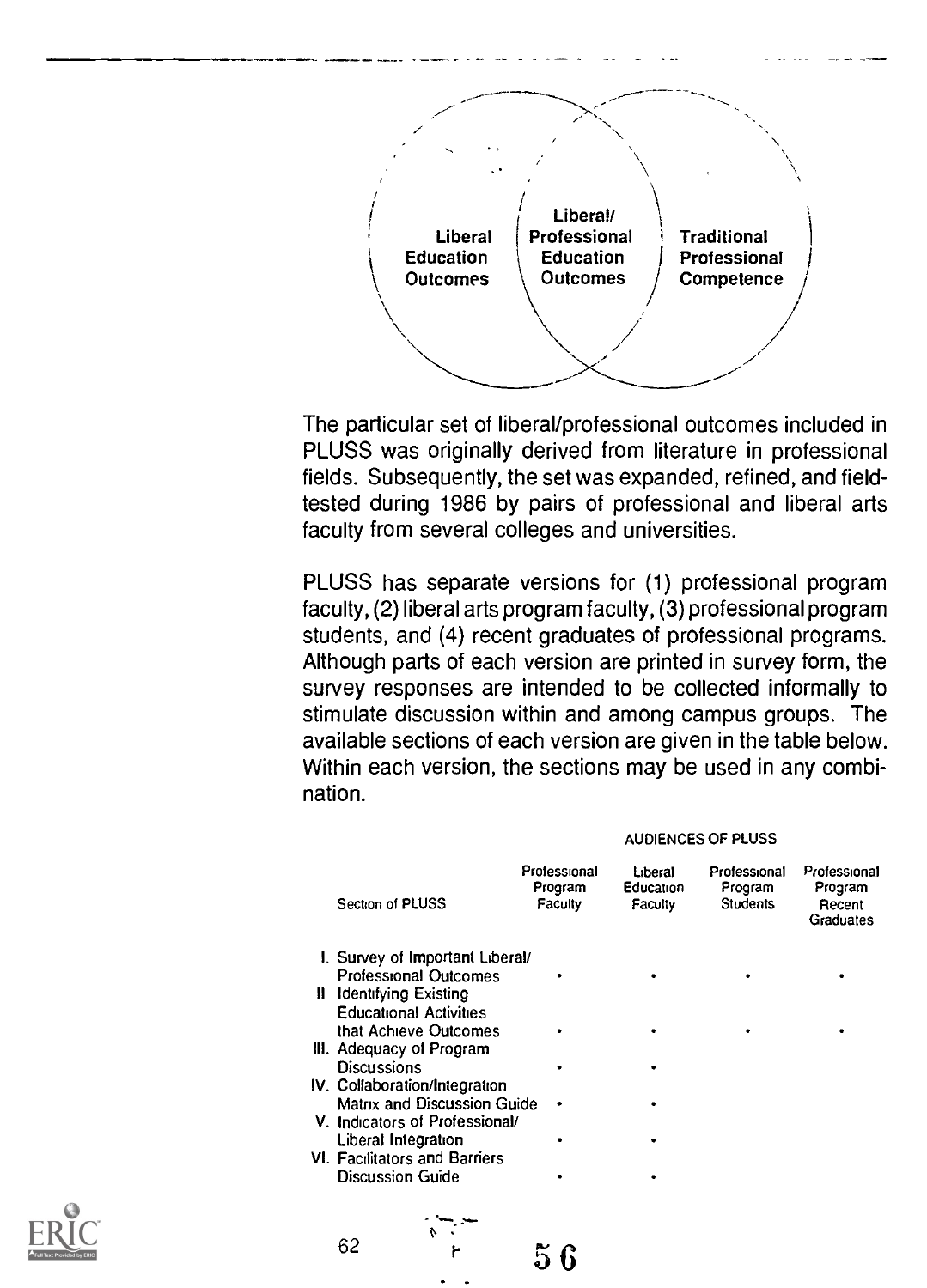## $\mathbf{F} = \begin{bmatrix} 1 & 1 & 1 \\ 1 & 1 & 1 \end{bmatrix}$

The Professional Preparation Network desires to share its work more fully than is possible in this brief report. Consequently, we plan to make avai!able a booklet that describes our efforts in more detail. This descriptive publication, which we hope will be useful to other colleges and universities, will include two parts. Part I will describe our activities, dilemmas, and group dynamics as a network of strangers sharing diverse perspectives about liberal and professional study. Part II will describe how efforts toward integration proceeded-sometimes successfully, sometimes not-at several colleges where ne, work members attempted to engage their colleagues in their discussions. We anticipate that this booklet will be available in fall 1988.



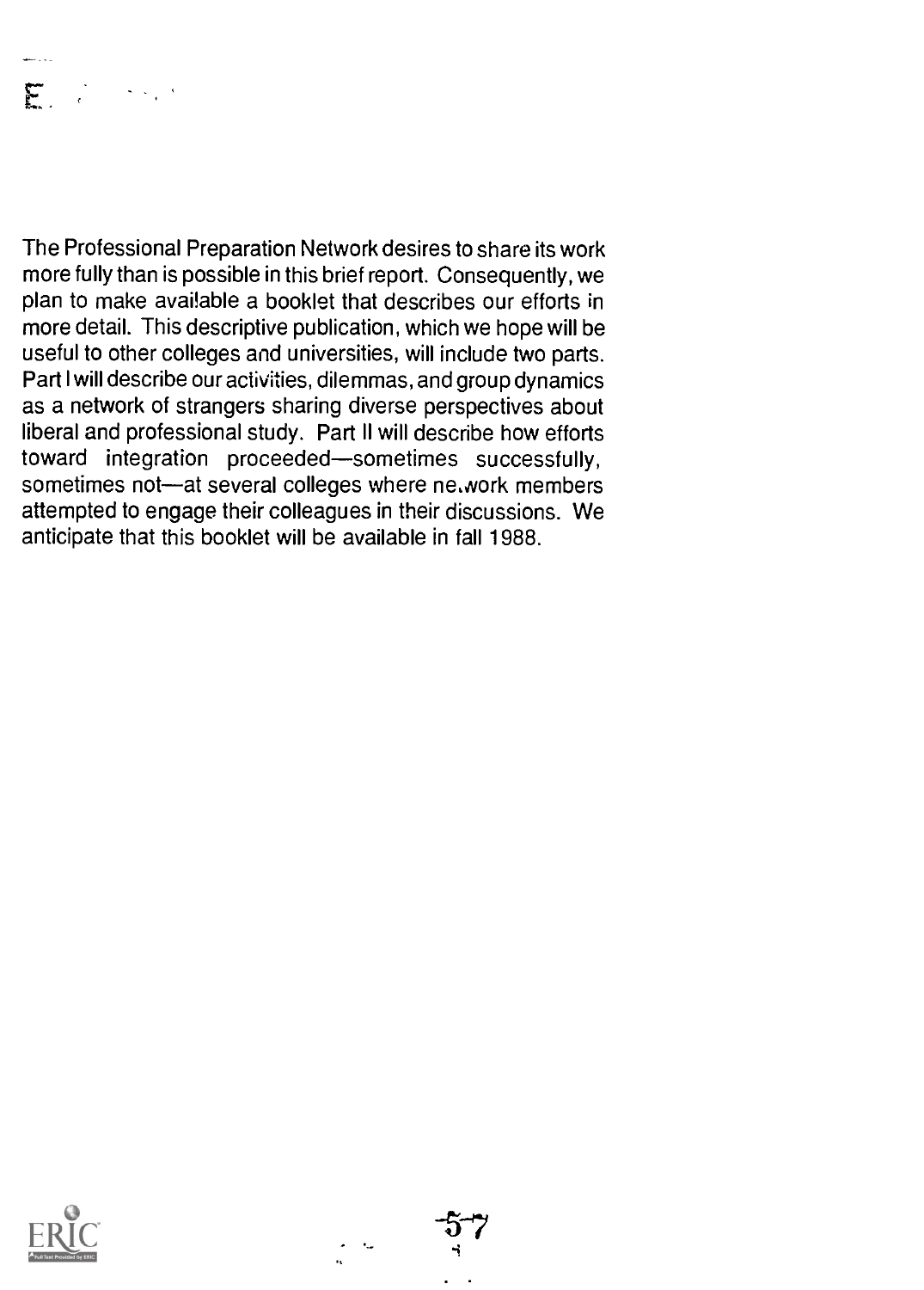## F. Related Information

The Professional Preparation Project Staff maintains a list of related projects that are underway and a bibliography of materials to share with interested persons. So that we may maintain their currency, the lists are available upon request.

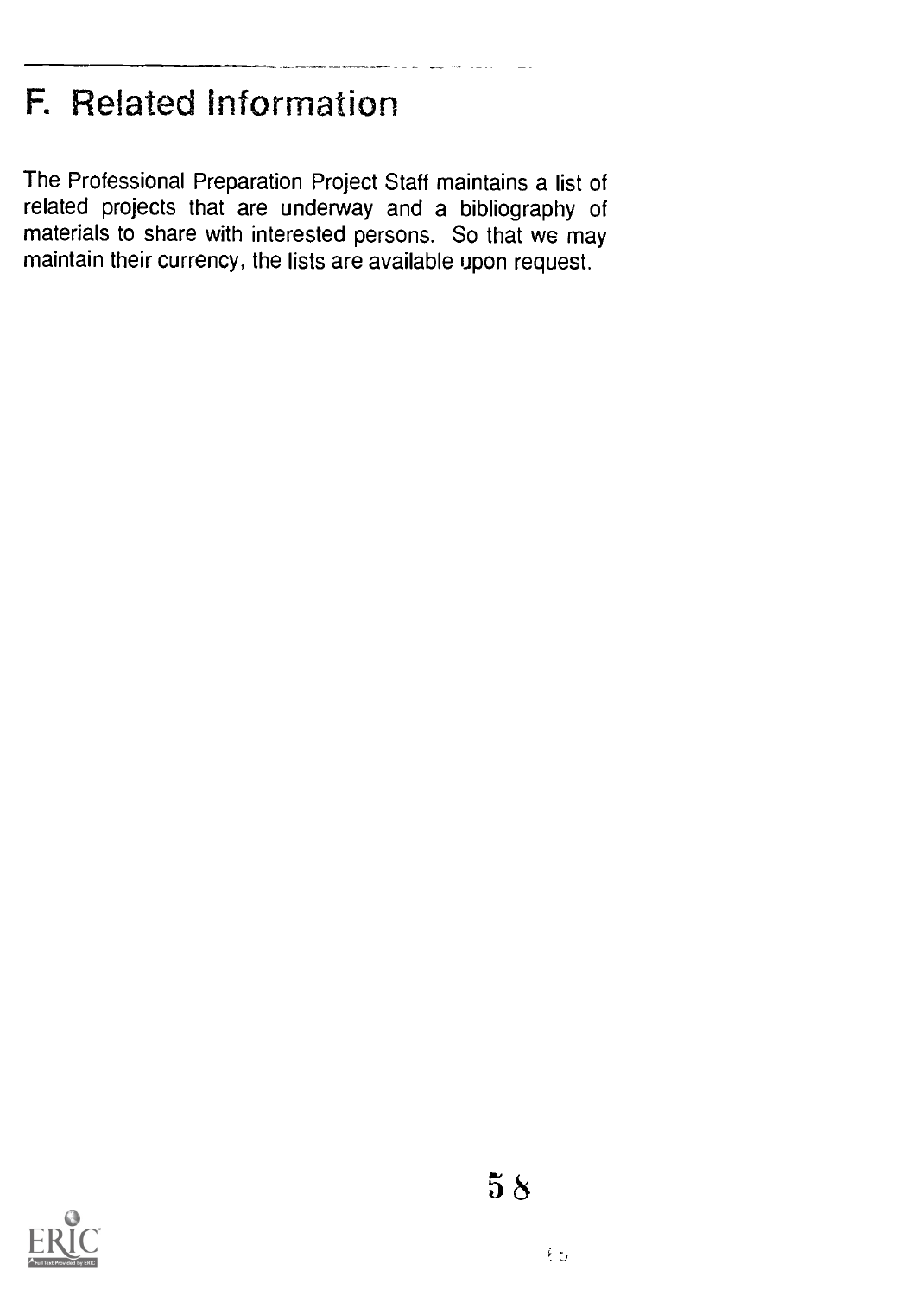#### $No <$

- ' Association of American Colleges, Report of the Project on Redefining the Meaning and Purpose of Baccalaureate Degrees: Integrity in the College Curriculum (Washington, D. C.: The Association, February 1985).
- <sup>2</sup> E. L. Boyer, College: The Undergraduate Experience in America (New York: Harper and Row, 1987).
- <sup>3</sup> D. Bok, Higher Learning., (Cambridge, MA: Harvard University Press, 1986).
- 4 National Institute of Education, Involvement in Learning: Realizing the Potential of American Higher Education (Washington, DC: Study Group on the Conditions of Excellence in American Higher Education, October 1984), p. 10.
- 5 American Association of State Colleges and Universities, To Secure the Blessings of Liberty: Report of the National Commission on the Role and Future of State Colleges and Universities (Washington, DC: The Association, 1986), p. 22.
- 6 National Institute of Education, op. cit.
- <sup>7</sup> Association of American Colleges, op. cit.
- <sup>8</sup> Education Commission of the States, Transforming the State Role in Undergraduate Education (Denver: J1. !y 1986).
- <sup>9</sup> lbid, p. 12.
- <sup>10</sup> Whereas the idea of a vocation or calling once had positive connotations, use of the form "vocationalism," frequently modified by the adjective "narrow," now conveys a negative value.
- <sup>11</sup> Association of *I*, merican Colleges, A New Vitality in General Education (Washington, D. C.: The Association, January 1988).

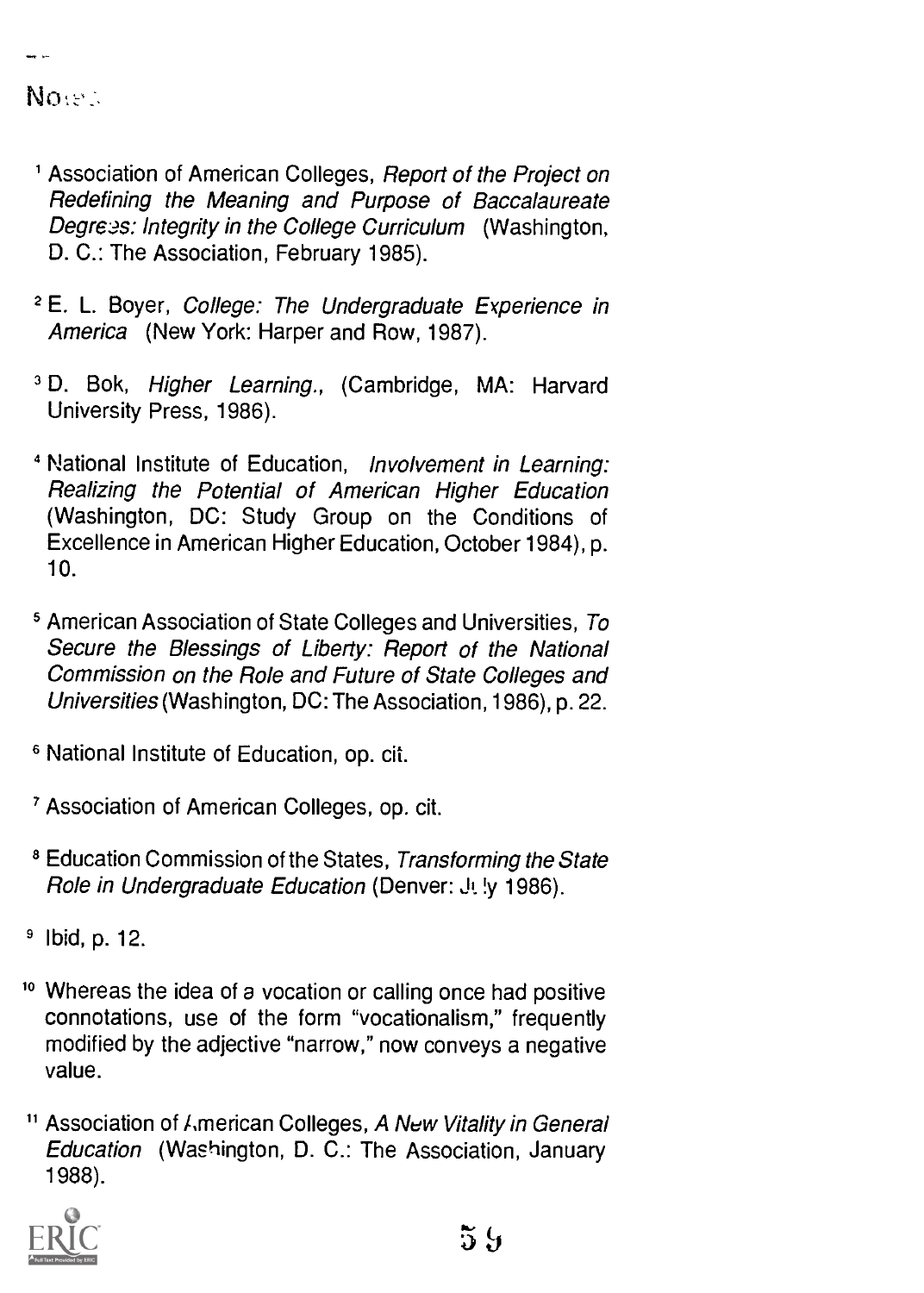12 Boyer, op. cit.

- <sup>13</sup> A. N. Whitehead, The Aims of Education and Other Essays, (New York: MacMillan, 1929).
- <sup>14</sup> The President's Commission on Higher Education, Higher Education for American Democracy (Vol I, "Establishing the Goals") (Washington, D. C.: U.S. Government Printing Office, 1947).

<sup>15</sup> Boyer, op. cit.

16 Boyer, op. cit., p. 101.

" National Institute of Education, op. cit., p. 41.

- <sup>18</sup> Association of American Colleges, Integrity, op. cit., pp. 30-31.
- <sup>19</sup> Although it was not possible to involve all professional fields in The Professional Preparation Network, our membership is reasonably representative of undergraduate professional programs lasting four to six years. We do not specifically address professions such as law, medicine, theology, and dentistry where undergraduate study and professional study usually occur in separate time frames. We do not expect that our recommendations will be directly useful to liberal arts colleges who have made clear decisions to exclude career programs.
- 20 J. S. Stark, M. A. Lowther, B. M. K. Hagerty, & C. Orczyk, "A conceptual framework for the study of preservice professional programs in colleges and universities," Journal of Higher Education , 1986, 57(3): 231-258.

<sup>21</sup> Association of American Colleges. Integrity, op. cit.

22 Boyer, op. cit.



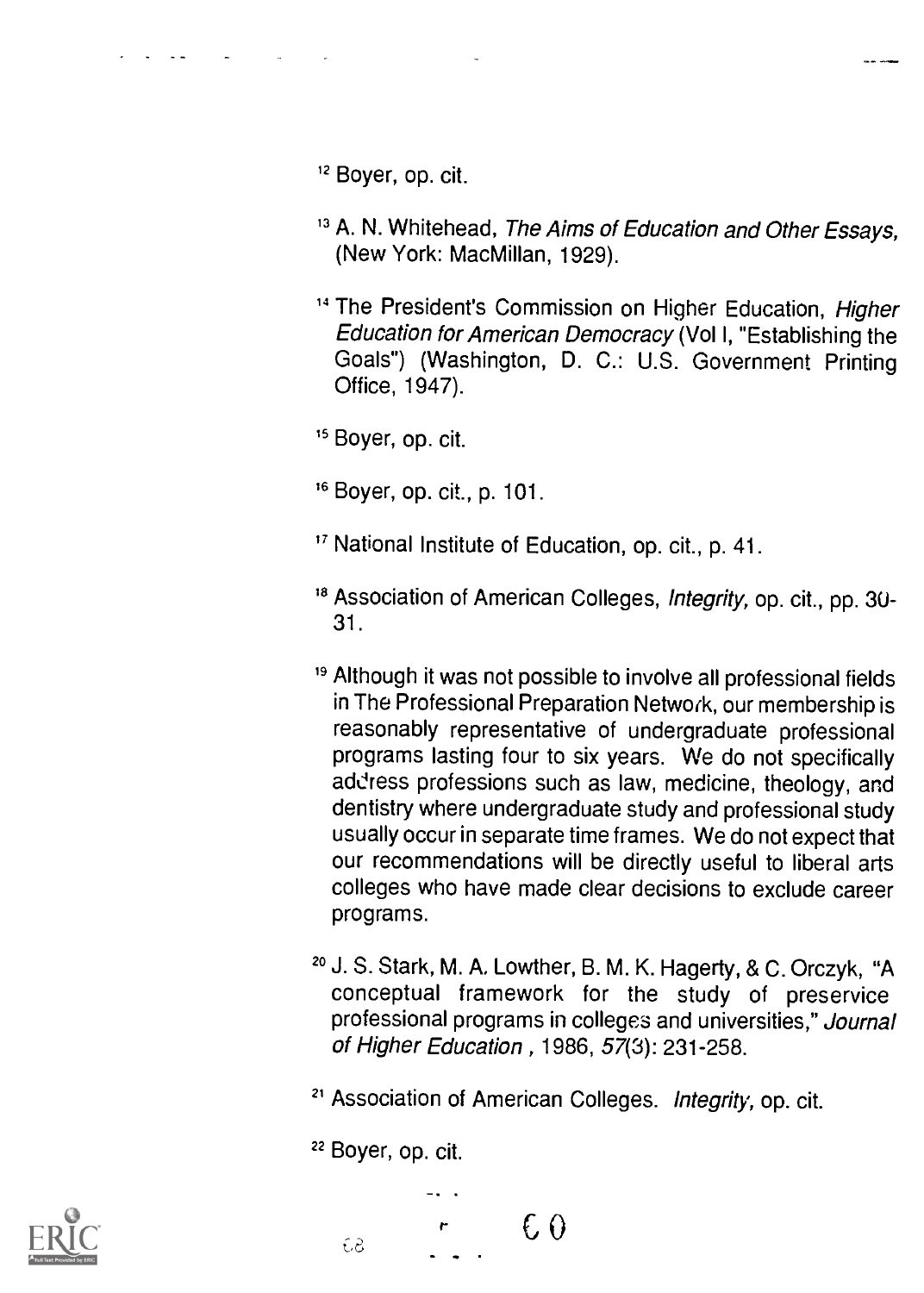<sup>23</sup> J. S. Stark, M. A. Lowther, & B. M. K. Hagerty, "Faculty perceptions of professional preparation environments: Testing a conceptual framework," Journal of Higher Education , 1987, 58(5): 530-561.

- 24 J. S. Stark, B. M. K. Hagerty, M. A. Lowther, & P. Lokken, Professional Liberal Undergraduate Self Study (PLUSS) (Center for the Study of Higher and Postsecondary Education, Ann Arbor, MI, 1987).
- 25 A. N. Whitehead, op. cit.
- <sup>26</sup> The President's Commission on Higher Educatior, Higher Education for American Democracy (Vol I, "Estahishing the Goals") (Washington, D. C.: U.S. Government Printing Office, 1947).
- 27 F. H. T. Rhodes, "Reforming higher education will take more than just tinkering with the curriculum," The Chronicle of Higher Equcation (May 22, 1985).
- 28 M. F. Curtis, "Confronting an Academic Dichotomy: A Proposal for Integrating Liberal and Professional Education," Phi Kappa Phi Journal, 1985, 65(3) :10-12.
- <sup>29</sup> E. J. McGrath, Liberal Education in the Professions (New York: Teachers College, Columbia University, Institute of Higher Education, 1959).
- 3° The University of Kentucky and Babson College provide specific examples.
- <sup>31</sup> Peter Marsh (Ed.), Contesting the Boundaries of Liberal and Professional Education: The Syracuse Experiment (Syracuse: Syracuse University Press, forthcoming).
- 32 Sienna Heights College, Ideas Across the Curriculum (no date).



61